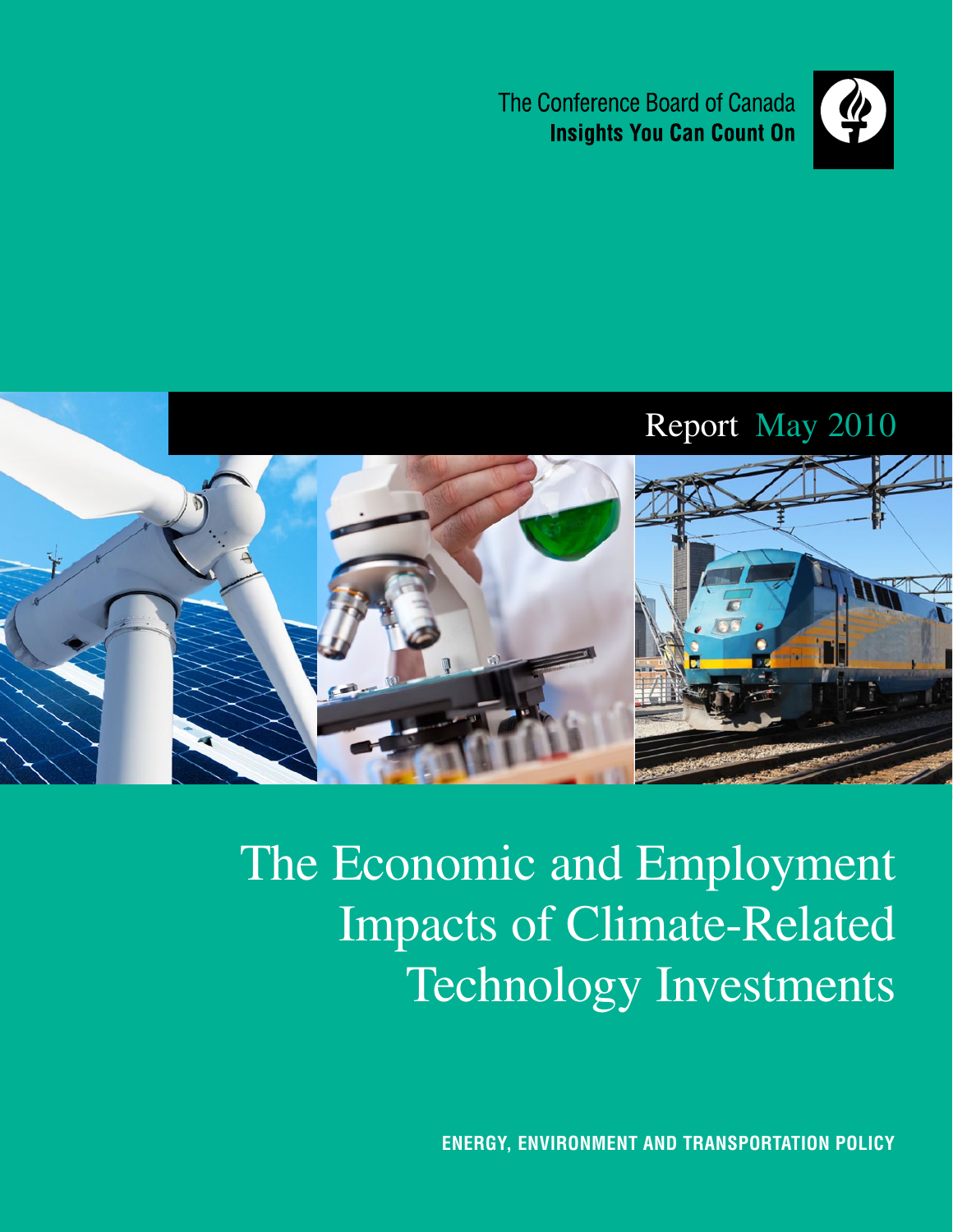# The Conference Board of Canada **Insights You Can Count On**



The Economic and Employment Impacts of Climate-Related Technology Investments by *The Conference Board of Canada*

### About The Conference Board of Canada

#### **We are:**

- The foremost independent, not-for-profit, applied research organization in Canada.
- Objective and non-partisan. We do not lobby for specific interests.
- Funded exclusively through the fees we charge for services to the private and public sectors.
- Experts in running conferences but also at conducting, publishing, and disseminating research; helping people network; developing individual leadership skills; and building organizational capacity.
- Specialists in economic trends, as well as organizational performance and public policy issues.
- Not a government department or agency, although we are often hired to provide services for all levels of government.
- Independent from, but affiliated with, The Conference Board, Inc. of New York, which serves nearly 2,000 companies in 60 nations and has offices in Brussels and Hong Kong.

©2010 **The Conference Board of Canada**\* Published in Canada • All rights reserved Agreement No. 40063028 \*Incorporated as AERIC Inc.

Forecasts and research often involve numerous assumptions and data sources, and are subject to inherent risks and uncertainties. This information is not intended as specific investment, accounting, legal, or tax advice.

❸

### Preface

This study was initiated to consider two basic issues: where technology funds fit on the climate change agenda and the value that technology funds contribute to the economy. Canada and each of its provinces and territories have announced long-term programs to reduce greenhouse gas emissions. Their strategies include a broad range of market instruments, one of which is technology investments. This report considers the potential role of technology investments—and more specifically, technology funds—within the range of instruments being considered. It also investigates the economic and employment impacts of technology investments that will be made between 2010 and 2014.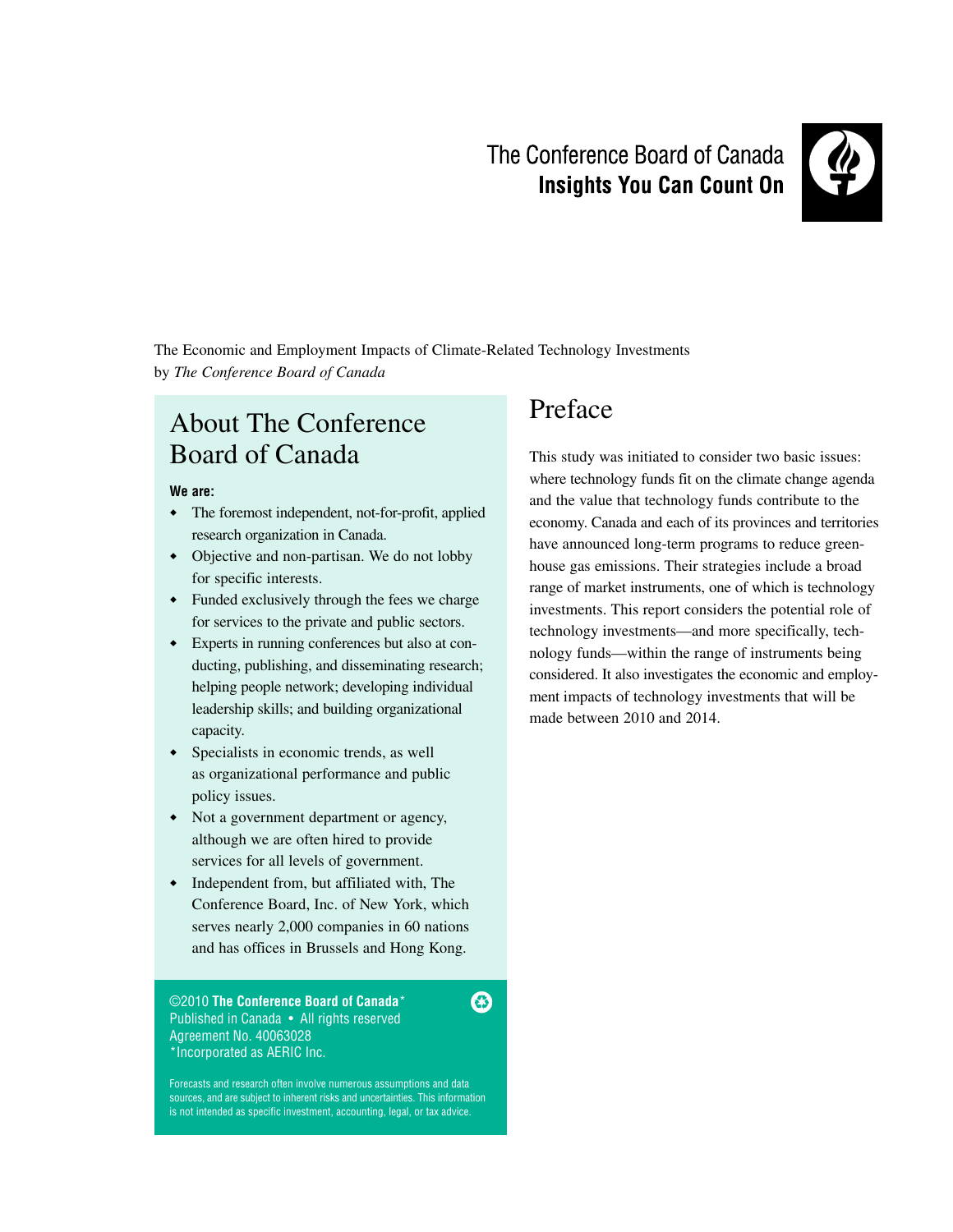# **Contents**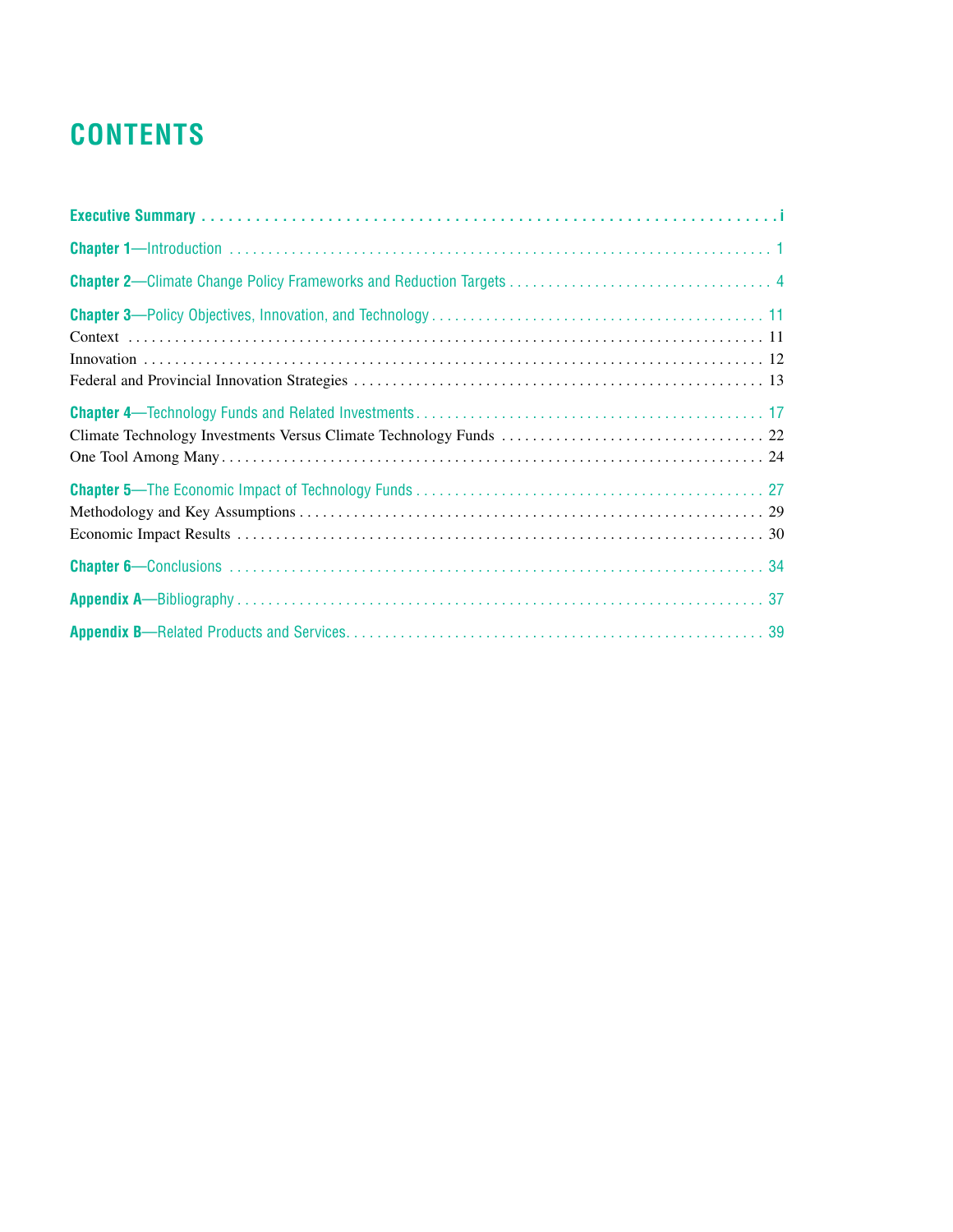# Acknowledgements

The authors wish to thank government representatives who provided information and responded to questions regarding the various climate action plans we examined. We also wish to acknowledge the Climate Change and Emissions Management Corporation, which provided the funding for the project but requested that we arrive at our own conclusions based on our evidence and analysis. Finally, we wish to thank the external reviewers for their thoughtful comments. The authors retain responsibility for any errors or omissions herein.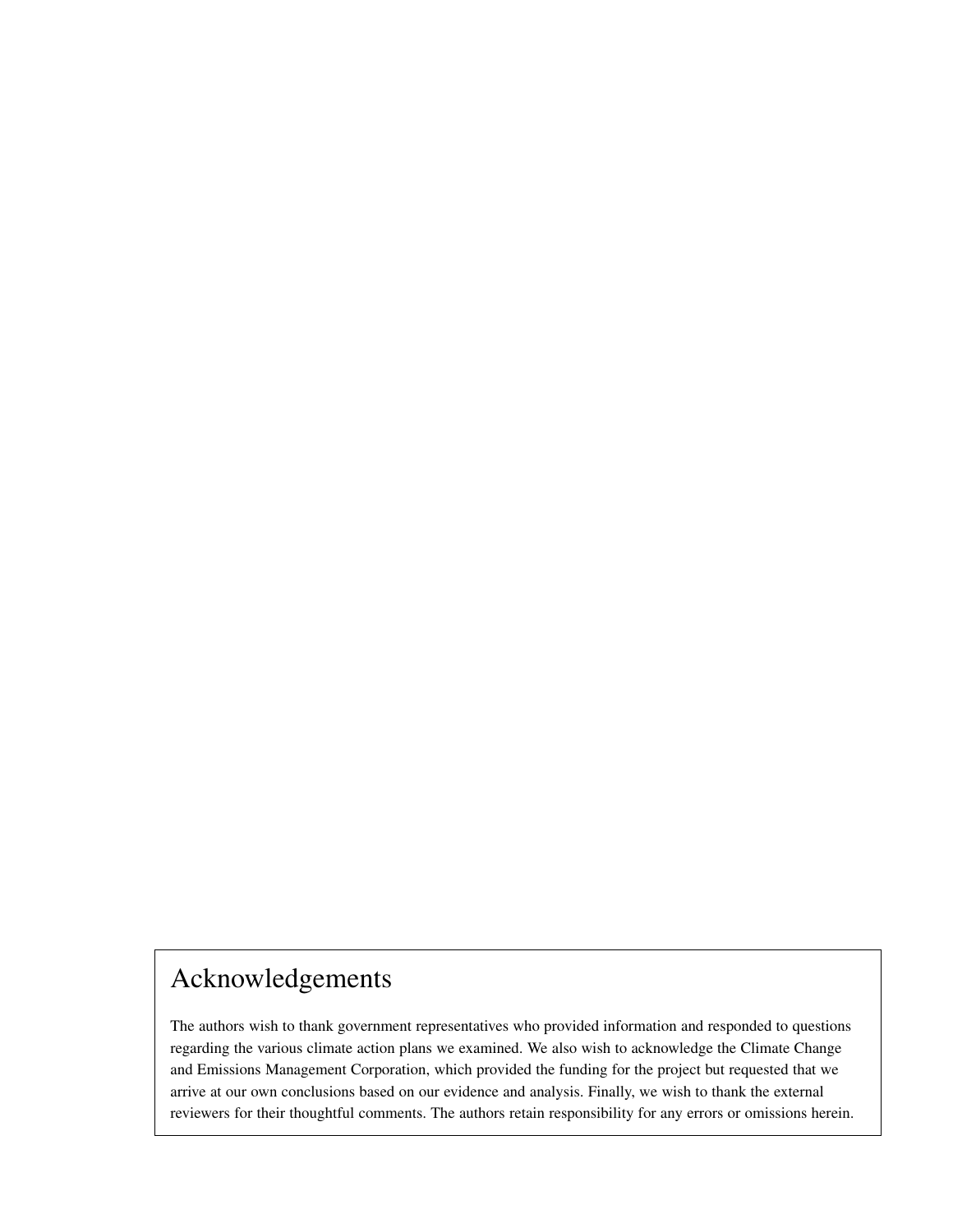## <span id="page-4-0"></span>**Executive Summary**

# The Economic and Employment Impacts of Climate-Related Technology Investments

#### **At a Glance**

- This report examines the economic and employment impacts of climate-related technology investments in Canada.
- $\bullet$  Identified spending between 2010 and 2014 totals \$11.8 billion.
- All provinces have developed climate action plans that make use of a range of tax measures, regulatory approaches, performance standards, and technology investments.
- An analysis of the economic and employment impacts of climate-friendly technology investments will help position these investments relative to other elements of climate action plans.

In his report examines the economic and employment impacts of climate-related technology investments in Canada. The analysis begins with a general working definition of technology and then places technology investments within the broad context of innovation strategies and climate action plans. Next, we profile a range of technology investments and technology funds that are currently implemented in Canada, including their interplay with other market instruments, and describe various governance models associated with

these investments and funds. Finally, we quantify the potential economic impacts of technology investments based on anticipated government investments and matching private sector investments from 2010 through 2014. At this early stage of the investment period, it is not possible to quantify the impact of technology investments on greenhouse gas (GHG) emissions, particularly for investments in technologies such as carbon capture and storage that have yet to be commercially demonstrated.

**Each province has an established emissions reduction target, although the targets and timing vary among provinces.**

The economic impacts are expected to be significant. Identified spending over the five-year period will total \$11.8 billion, the bulk of which will be in Alberta (\$6.1 billion) and Ontario (\$1.97 billion), the two provinces with the largest GHG emissions. Ontario has the strongest manufacturing industry, and as such, every \$100 million invested in Ontario is estimated to result in \$107 million in real gross domestic product (GDP). The results are not as strong for other provinces. Alberta, for example, would see only \$70 million in increased real GDP per \$100 million invested. The lower return on investment in Alberta is due to the higher dependence on outof-province suppliers (as compared with Ontario).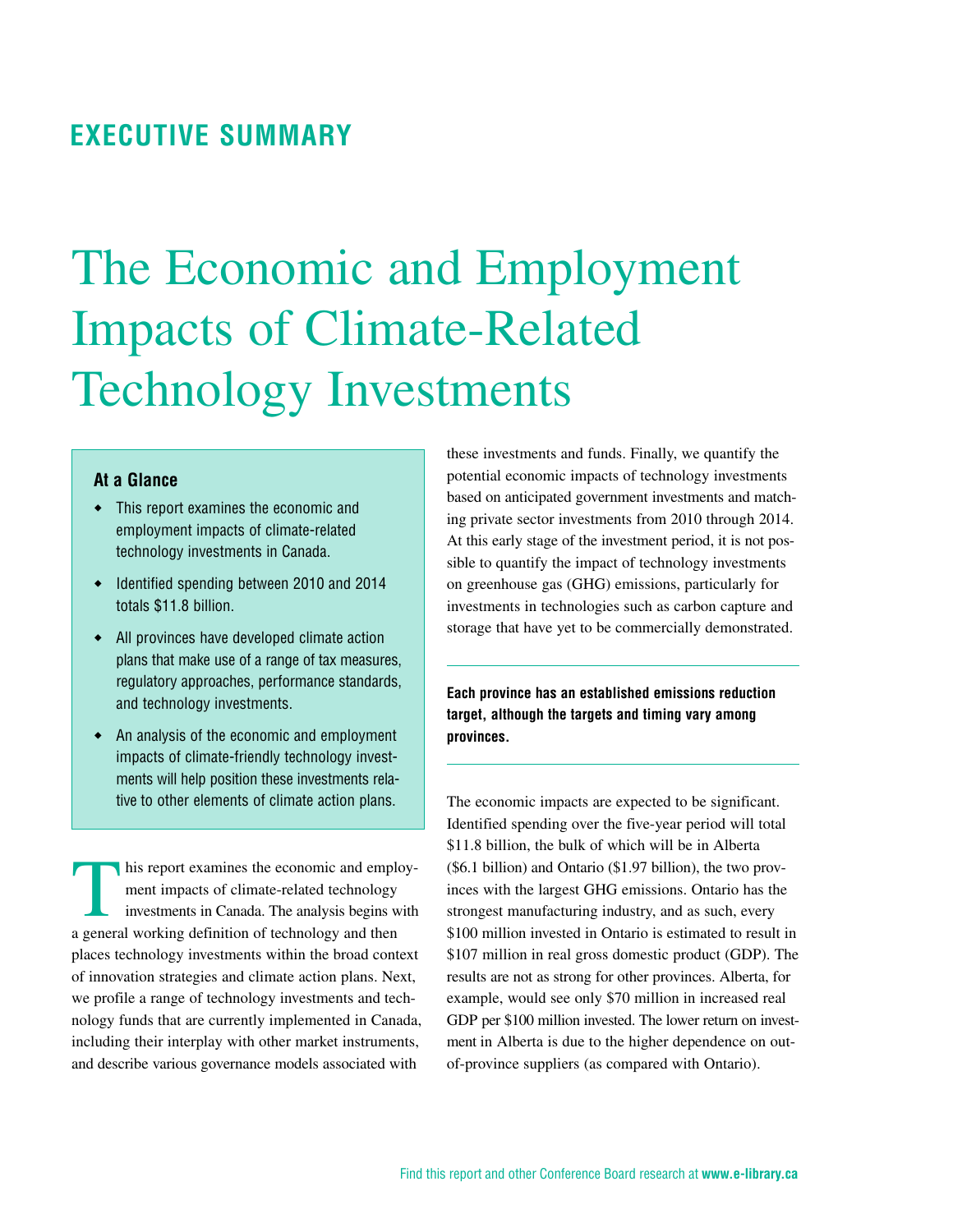The projects available for technology investments primarily involve industrial implementation, which accounts for 72 per cent of the total spending. Another 5 per cent goes toward residential implementation. Some 12 per cent flows to research and development, while the remaining 11 per cent goes to industrial construction.

Climate-related technology investments are also expected to generate federal and provincial income and indirect taxes. For each \$100 million invested in Manitoba, tax revenues will increase by \$27 million. For Ontario, the growth in tax revenues is estimated at \$25 million, and for Alberta, just \$8 million per \$100 million invested. These fiscal impacts are a combination of the GDP generated and varying provincial tax rates.

The anticipated levels of climate-related technology investment are based on a review of provincial climate action plans and investment programs, as well as core federal government climate technology investments. For our analysis, we differentiated between technology investments and technology funds in terms of the sources of funds (whether general government revenue, fuel taxes, or compliance penalties), the stage of innovation that forms their primary focus (technology development, commercialization, or implementation), and the governance model applied (the decision process for allocating funds and selecting projects). All provinces have developed climate action plans that make use of a range of tax measures, regulatory approaches, performance standards, and technology investments. Each province has an established emissions reduction target, although the targets and timing vary among provinces. Most provinces have also implemented at least one technology fund, although the structures vary widely. Those provinces that have technology funds are using them in combination with other market and policy instruments to contribute to meeting their GHG emissions reduction targets.

The fund structure and governance models vary widely. British Columbia's Innovative Clean Energy (ICE) Fund derives revenue from a tax on delivered fuels, rather than from the revenue-neutral carbon tax. Quebec funds climate technology from a tax on delivered fuels as well, but uses the revenues more broadly, such as investing in technology funds as well as in a range of climate action programs. Manitoba's Sustainable Development Innovations Fund is approximately matched to revenues from environmental levies such as recycling fees, and is much smaller in value than most other funds, with only a portion earmarked for climate technologies. Alberta is the only province with regulatory limits on GHG emissions intensity, with payment into a technology fund as one compliance option. The fund is reinvested in climate technologies. The revenues are therefore not dependent on general taxation or subject to the budgeting process. A board of directors with the requisite expertise makes the investment decisions.

**Technology funds are expected to generate and implement emissions-reducing technologies that will contribute to reaching targets and provide sales opportunities on international markets.**

The Alberta model appears to be working, based on the revenues generated to date and the fact that emitters are making use of all compliance options. They are reducing emissions, purchasing offsets, and trading in credits, as well as contributing to the technology fund. The flexibility inherent in this system allows emitters to select the mix of options that best suits their circumstances. Although it is still too early in the investment cycle to quantify the emissions impact, technology funds are expected to generate and implement emissions-reducing technologies that will contribute to reaching targets and provide sales opportunities on international markets.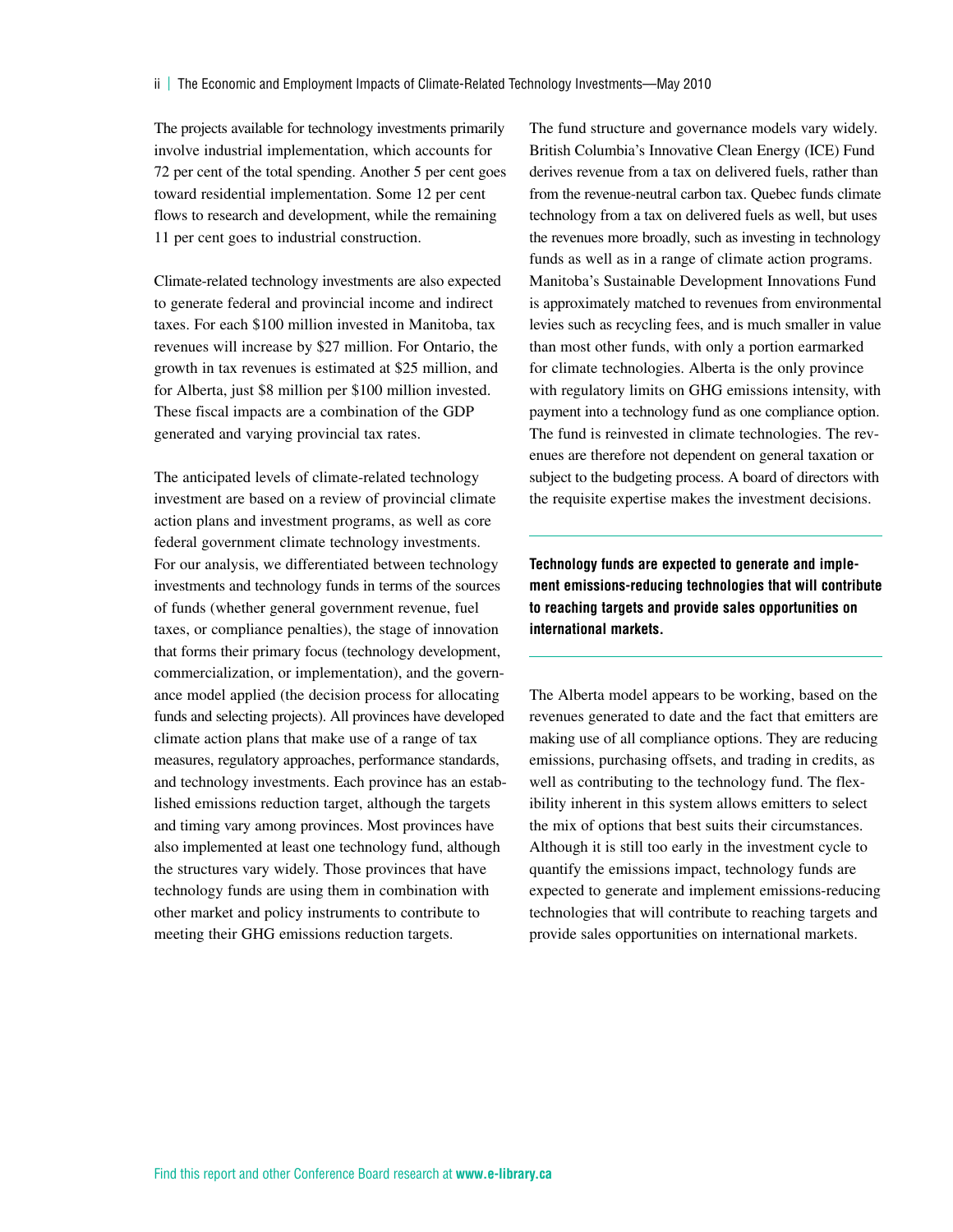# <span id="page-6-0"></span>**Chapter 1**

# Introduction

#### **Chapter Summary**

- This report examines the contribution that investments in technology are expected to make in reducing greenhouse gas emissions in Canada.
- A broad definition of technology includes all practical applications of science to social and economic goals.
- An analysis of the economic and employment impacts of climate-friendly technology investments will help position these investments relative to other elements of climate action plans.

limate change has potentially become one of<br>the defining challenges of this century. Althou<br>it is a global issue that requires global solution the defining challenges of this century. Although it is a global issue that requires global solutions, those solutions will be composed of myriad smaller actions. The expression "think globally but act locally" describes the best approach for all interested parties countries, provinces, cities, and individuals—to address the challenge. In Canada, for example, the federal government has established reduction targets and put programs in place to encourage and fund investments that will reduce emissions. Similarly, at the provincial level, each province has set a target for emissions reductions and developed a climate action plan that reflects the risks and opportunities in that province. There are many tools available

to encourage emissions reductions. These tools include carbon taxes, emissions caps, emissions intensity caps, offsets, voluntary carbon markets, exchange-based emissions trading, performance standards, and a multitude of programs to contribute to the development and commercialization of technologies and the cost of investments that will reduce emissions.

The tools can be sorted into four main categories:

- $\bullet$  those that use price signals to change behaviour;
- $\bullet$  those that mandate performance or emissions standards;
- those that develop low-emitting technologies; and
- $\bullet$  those that implement or commercialize low-emitting technologies.

**In this report, climate technology funds are distinguished from climate technology investments.**

This report summarizes the findings of a review of the economic impacts of a selected group of technology investments whose objective is to reduce greenhouse gas (GHG) emissions. The review focuses primarily on the investments made and their impact on gross domestic product (GDP) and employment. Many of the investments, particularly those intended to create new technologies, are difficult to assess in terms of their potential impact on GHG emissions. In addition to looking at the economic impacts of the investments, we also review the various funding models used to fund the investments.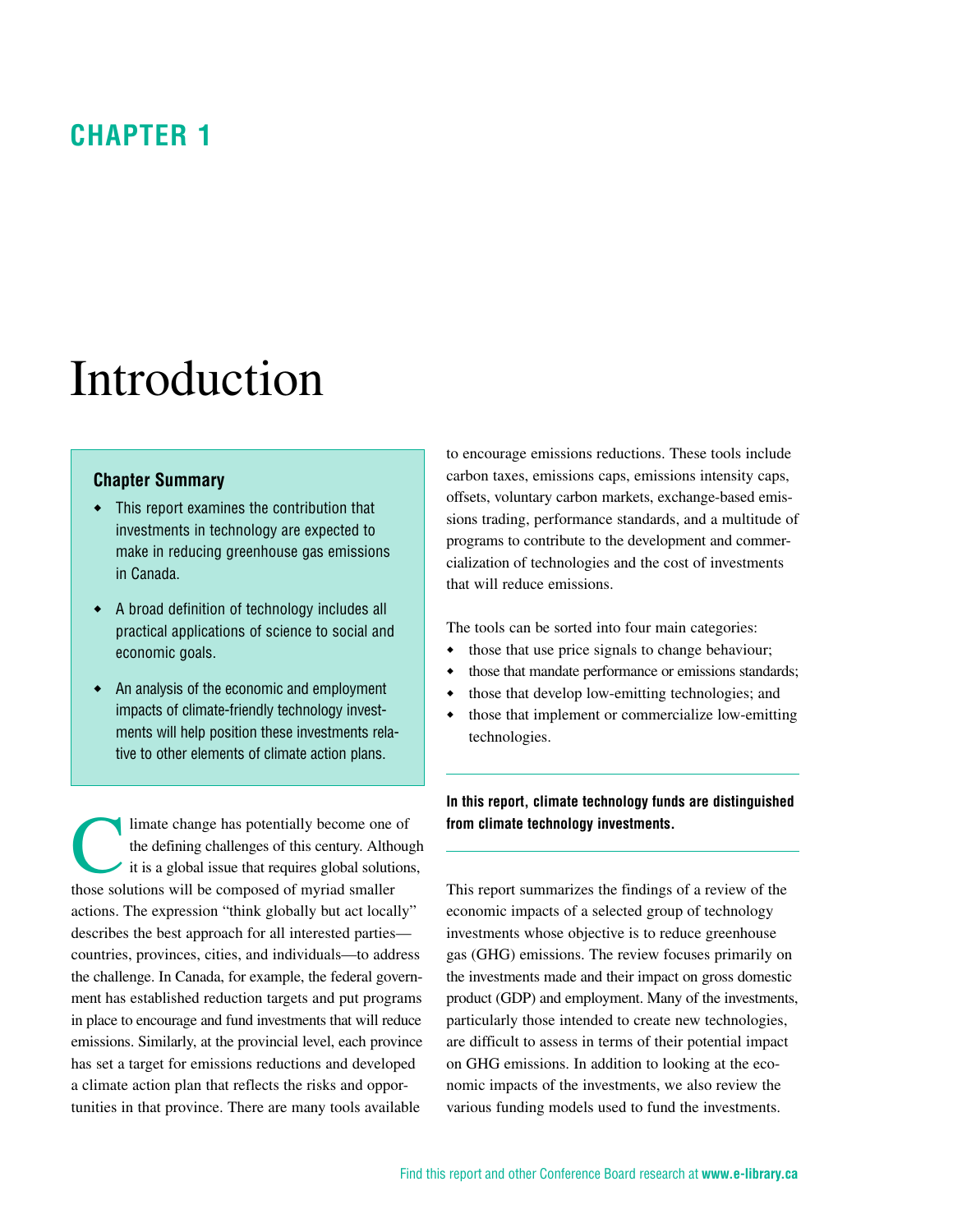In this report, climate technology funds are distinguished from climate technology investments by their focus on technology development rather than implementation. (See box "Technology Investments and Technology Funds.") Climate technology funds are focused on creating new technologies or making significant improvements to existing technologies, always with a goal of reducing emissions. Climate technology investments, however, focus more on the implementation aspect of the technology. The differentiation is important because technology funds focus more on the reduction of emissions that is owed to the improvement of existing technology or the creation of new technology rather than to its implementation.

(Before going any further, we need to define "technology." See box "What Is Technology?")

This research was undertaken to respond to two questions:

- How are technology funds best used to contribute to reducing greenhouse gas emissions?
- What is the economic contribution or impact of technology funds?

The response to the first question is largely qualitative. It is based on the premise that there is not a single best approach to reducing GHG emissions, and that a combination of measures will be required. This follows the

#### **Technology Investments and Technology Funds**

The climate action plans adopted by the provinces include quite a broad range of initiatives and expenditures, most of which include activities that fall under our working definition of technology and involve expenditures whose benefits will last beyond the period in which the expenditure is made. (This essentially is a working definition of *technology investment*.) Technology investments would therefore include the full range of expenditures described in chapters 2 and 4 of this report.

*Technology funds* are distinguished by their structure and perhaps their purpose, and form a subset of technology investments. Technology funds have specific and ongoing sources of revenue, a clearly defined mandate to focus primarily on technology development and demonstration, a process for allocating funds, and, in some cases, a governance model that includes a measure of independence.

approach that all levels of government have taken to date. Our analysis focuses on the mix of tools currently in use, as well as the intended outcomes of technology investments.

**The economic analysis was performed for each province to quantify the direct, indirect, and induced impact of technology investments.**

The response to the second question is more quantitative, and is based on The Conference Board of Canada's economic models. Using current annual spending plans for the identified technology investments over the coming five years, we developed multipliers and applied them to measure the direct and indirect economic and employment impacts of these investments.

The economic analysis was performed for each province to quantify the direct, indirect, and induced impacts of technology investments. *Direct impacts* measure the value added in the economy that is directly associated with

#### **What Is Technology?**

This report uses a broad working definition of *technology*. The definition includes both the development and implementation of technology, and allows us to add "emissions reduction," "climate-friendly," and other modifiers to narrow the analysis as appropriate. The definition we have chosen is from the American Heritage Dictionary<sup>1</sup>:

#### **"Technology**

- 1. a. The application of science, especially to industrial or commercial objectives.
	- b. The scientific method and material used to achieve a commercial or industrial objective."

This definition is broad enough to include the typical activities described in the provincial climate action plans. It includes support of science research, academic programs, public education initiatives, programs to improve existing devices or create new devices, investments to broaden the use and implementation of devices, revisions to standards or codes, and more.

1 *The American Heritage Dictionary of the English Language, Fourth Edition*.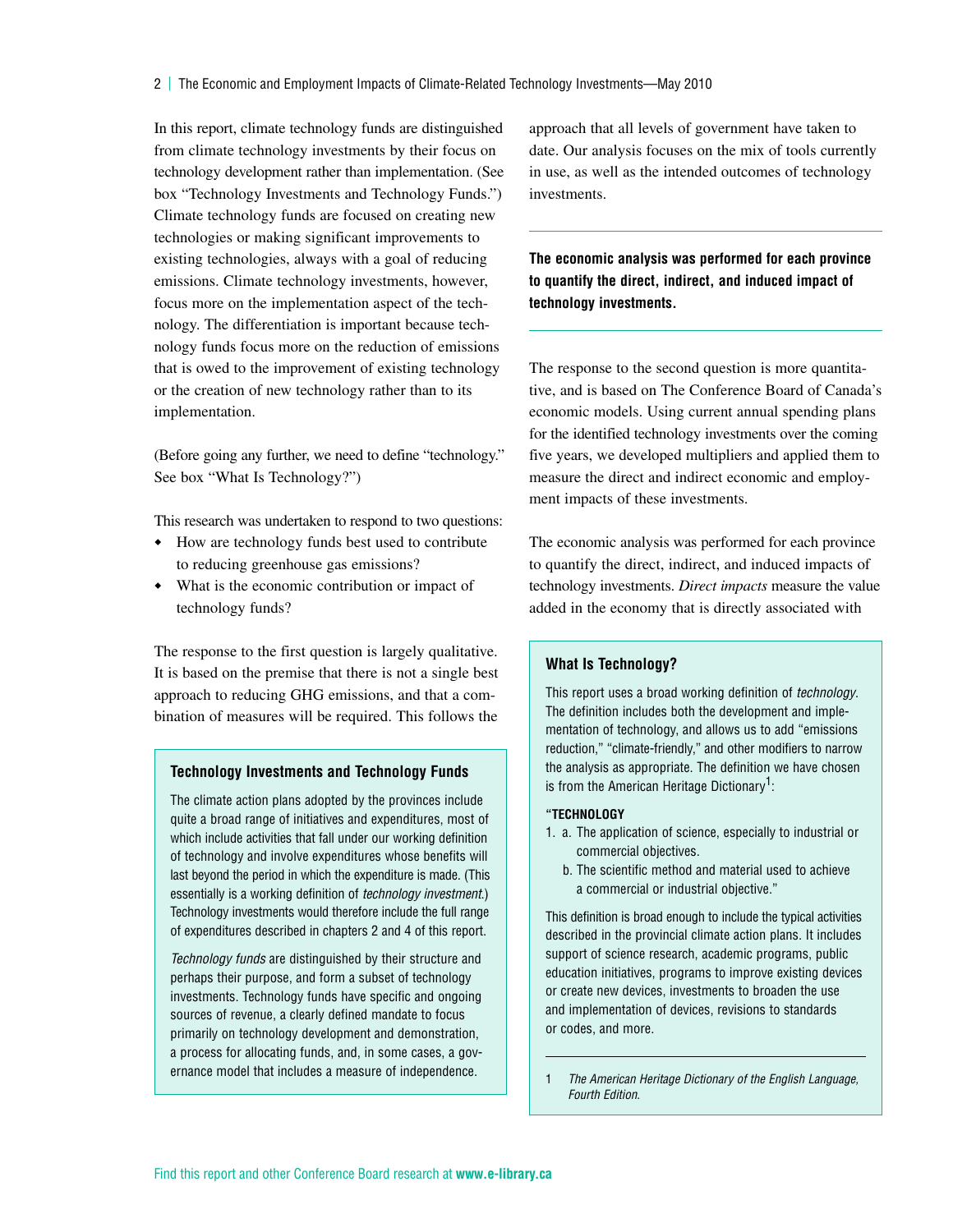the investment spending or jobs created by technology investments. *Indirect impacts* measure the value added that the direct impact firms generate in the economy through their demand for intermediate inputs or support services. *Induced effects* include those that arise from spending the income associated with employment and/or the profits created by the direct investment. The Conference Board of Canada's provincial forecasting models were used to estimate the economic impact of anticipated investments on each of the provincial economies over the period 2010 to 2014.

This report presents the potential economic impacts of anticipated technology investments directed at reducing greenhouse gas emissions. In Chapter 2, we summarize the policy frameworks and the provinces' emissions reduction targets. This provides a general context within which to place technology investments. Chapter 3 presents an overall innovation framework and describes the approaches to innovation that the provinces have taken. An understanding of the innovation framework provides a key link between technology investments that target emissions reductions and overall policies that govern investments in science, technology, and innovation. Chapter 4 describes the range of technology investments currently being made across Canada, with particular attention paid to technology funds. The description includes the funding source, policy objectives, decision-making process, and general governance and business models used. Chapter 5 presents the methodology employed and the results of the economic impact analysis. The final chapter focuses on conclusions based on the research.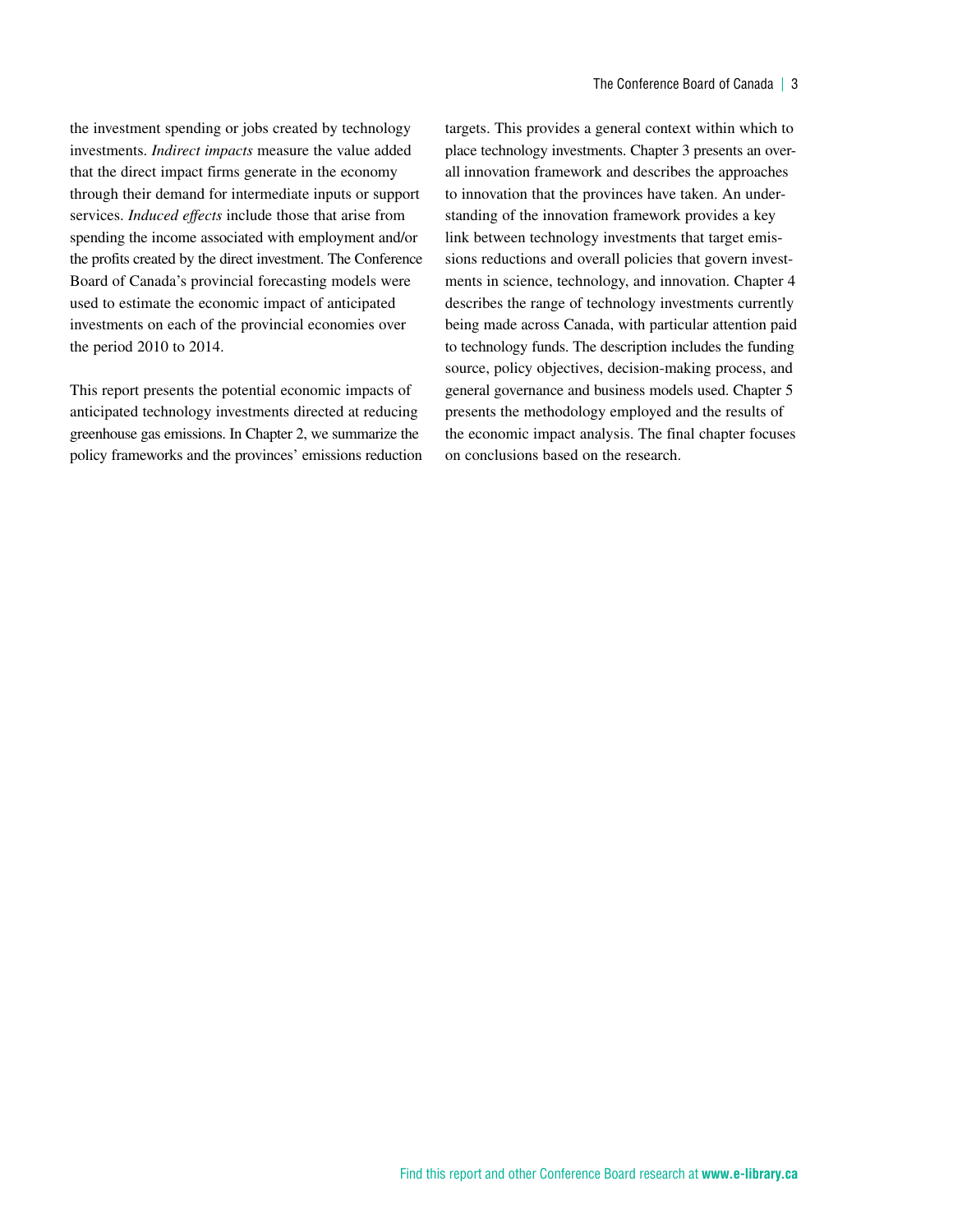### <span id="page-9-0"></span>**Chapter 2**

# Climate Change Policy Frameworks and Reduction Targets

#### **Chapter Summary**

- Canada's provinces and territories face very different challenges in terms of the quantity and sources of greenhouse gas emissions.
- Emissions reduction targets and timing are not coordinated among the provinces.
- Technology investments play a key role in each of the climate action plans reviewed for this study.
- Alberta's climate action plan places the strongest emphasis on technology to reduce emissions.

reenhouse gases are emitted as a result of a<br>broad range of human activities. In most case<br>the emissions are related to the ways we pr broad range of human activities. In most cases, the emissions are related to the ways we produce and use energy. (See box "Major Sources of GHG Emissions.") Energy-related emissions account for just over 82 per cent of Canada's total; the remaining emissions result from agriculture and waste management. Energy-related emissions include energy production (46.3 per cent), stationary energy consumption (12.9 per cent), goods production (8.4 per cent), and transportation (32.4 per cent). Each of these emissions-producing sectors employs a range of technologies and displays a unique set of cost characteristics. Therefore, determining or implementing a single approach to reducing emissions across all sectors would be virtually impossible. A combination of measures is required.

Emissions levels and sources vary significantly among provinces, as illustrated in Chart 1. In 2007 (the most recent year for which a full National Inventory Report<sup>1</sup> is available), Alberta and Ontario together accounted for almost 60 per cent of Canada's total emissions, with Quebec, Saskatchewan, and British Columbia combining for an additional 30 per cent. The other eight provinces and territories contributed the remaining 10 per cent.<sup>2</sup>

**Some provinces and territories face larger challenges than others in reducing greenhouse gas emissions, and the mix of emissions sources varies significantly among the jurisdictions.**

Not only do the quantities of emissions differ among the provinces and territories, but the primary sources of emissions vary widely as well. For example, stationary energy emissions range from a low of 8 per cent of total emissions in Nunavut to a high of 55 per cent in Alberta; transportation emissions range from a low of 17 per cent of total emissions in Saskatchewan to a high of almost

<sup>1</sup> As part of the United Nations Framework Convention on Climate Change (UNFCCC), annual greenhouse gas (GHG) inventory reports are submitted to the UN. "The inventory uses an internationally agreed upon reporting format that groups emissions into the following six sectors: Energy; Industrial Processes; Solvent and Other Product Use; Agriculture; Land Use, Land-Use Change and Forestry; and Waste." Environment Canada. Reports and Publications.

<sup>2</sup> Environment Canada, *National Inventory Report 1990–2007*.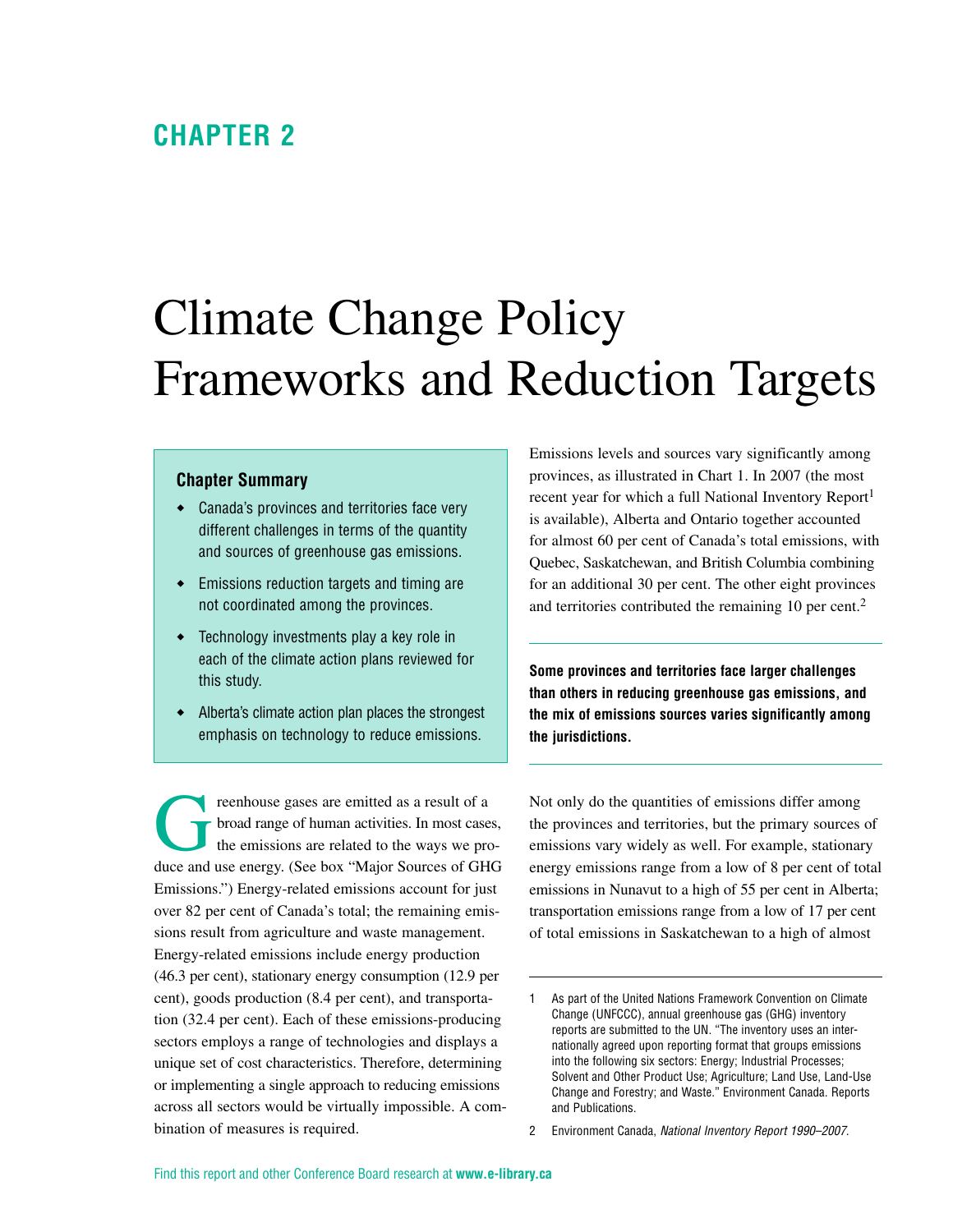

90 per cent in Nunavut. The point here is that some provinces and territories face larger challenges than others in reducing greenhouse gas emissions, and the mix of emissions sources varies significantly among the jurisdictions. Clearly, the challenges and approaches are very different for a fossil fuel–producing province that also relies on coal for a large share of its electricity production (such as Alberta or Saskatchewan) than they are for a province that relies on hydro power and has a relatively higher share of emissions from transportation (such as Quebec or Manitoba).

Each of Canada's provinces and territories has established a climate action plan and set emissions reduction targets, although the reference point, percentage reduction, and timing varies from one to the other. Table 1 lists the key sources that articulate those targets, as well as the corresponding targets themselves. Chart 2 shows past and present emissions levels for each province, as well as those that will result if all targets are met. This comparison is possible only for the provinces, since the three territories have set targets that relate to government operations only.

As the table shows, the provinces are acting independently of each other (i.e., with respect to base year, reduction targets, and the timelines within which they intend to meet their targets). The Atlantic provinces are all signatories to a joint strategy with the New England states,

#### **Major Sources of GHG Emissions**

The data presented in the National Inventory Report can be organized into six major source categories, as shown in Chart 1. Stationary energy includes emissions related to energy production and retail energy consumption in the residential, commercial, and industrial sectors. Energy production emissions include those associated with oil and gas production, coal mining, and electricity generation. The transportation category includes emissions related to transporting people and goods, whether in private, public, or various modes of freight transport. Fugitive sources primarily include activities related to oil and gas production or other mining activities. Industrial process emissions relate to minerals processing, chemicals production, and other non-energy industrial use of hydrocarbons and solvents. Agricultural emissions include farm-based emissions related to land and manure management but exclude landuse changes. Waste management emissions include solid waste handling, incineration, and wastewater processing.

Source: The Conference Board of Canada.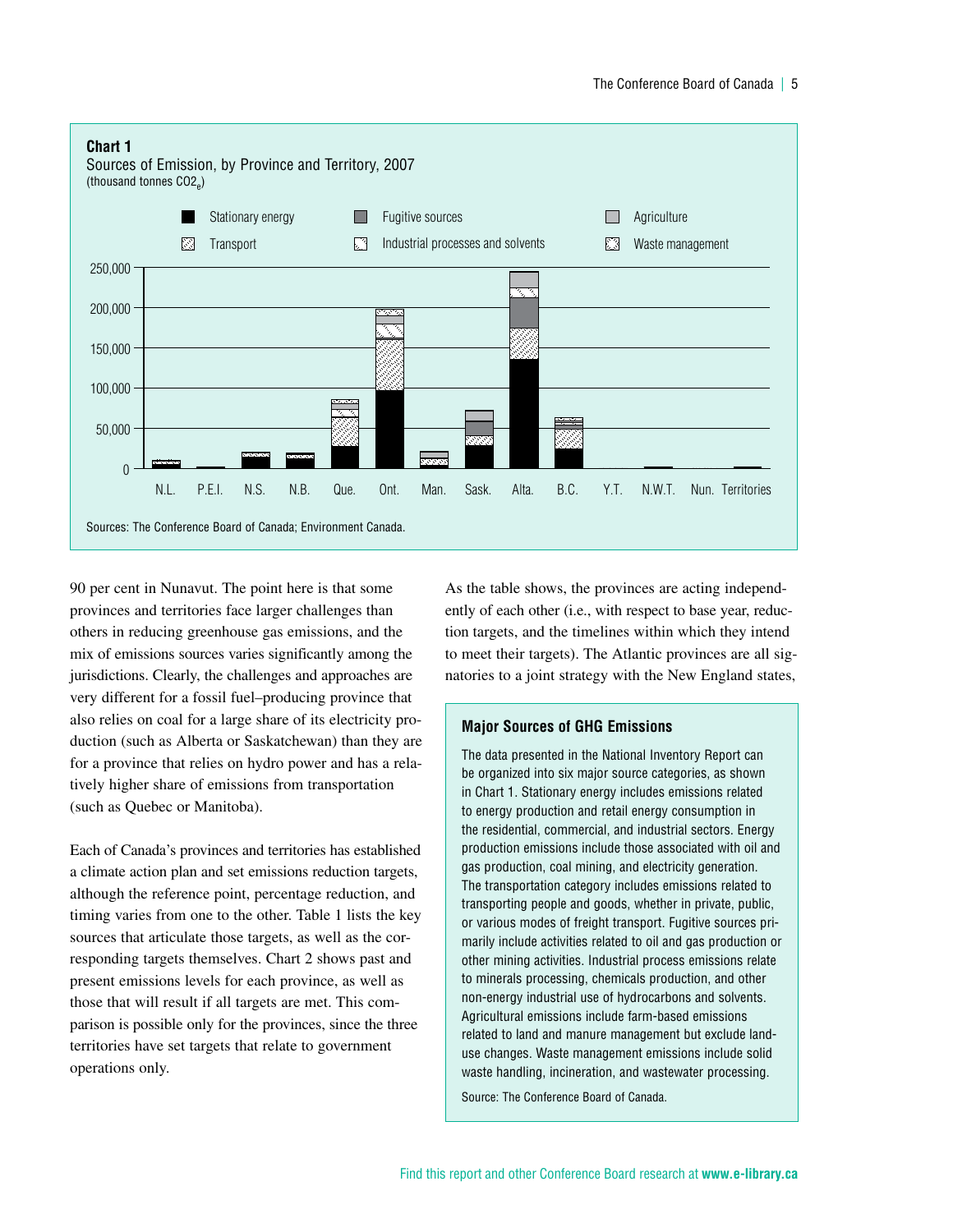6 | The Economic and Employment Impacts of Climate-Related Technology Investments—May 2010

#### **Table 1**

#### Provincial Emissions Reduction Programs and Targets

| <b>Province/territory</b>   | <b>Key documents</b>                                                                                                                                                                                                                                                                                                          | <b>Reduction targets</b>                                                                       |
|-----------------------------|-------------------------------------------------------------------------------------------------------------------------------------------------------------------------------------------------------------------------------------------------------------------------------------------------------------------------------|------------------------------------------------------------------------------------------------|
| <b>British Columbia</b>     | Greenhouse Gas Reduction Targets Act (GGRTA),<br>Climate Action Plan (2008), Progress and Timelines (livesmart<br>website), Meeting British Columbia's Targets-A Report From<br>the B.C. Climate Action Team                                                                                                                  | 6% below 2007 levels by 2012,<br>18% below by 2016,<br>33% below by 2020,<br>80% below by 2050 |
| Alberta                     | Alberta's 2008 Climate Change Strategy,<br>2008 Greenhouse Gas Emissions Reduction Program Results<br>(website), Climate Change and Emissions Management Fund<br>(website), Alberta Environment Report on 2007 Greenhouse<br><b>Gas Emissions</b>                                                                             | Reduce emissions by 20 Mt by 2010, 50 Mt by 2020,<br>and 200 Mt by 2050                        |
| Saskatchewan                | GO Green-Climate Change (website),<br>Bill 95-The Management and Reduction of Greenhouse<br>Gases (has not been passed),<br>Management and Reduction of Greenhouse Gases and<br>Adaptation to Climate Change Technical Briefing Package                                                                                       | 20% below 2006 levels by 2020                                                                  |
| Manitoba                    | The Climate Change and Emissions Reduction Act, Climate<br>Change Action-A Priority for Manitobans (website), Manitoba<br>Sustainable Development Innovations Fund-Annual Report<br>2006-2007                                                                                                                                 | 6% below 1990 levels by end of 2012                                                            |
| Ontario                     | Climate Change-Our Climate Change Action Plan (website), Bill<br>150-An Act to Enact the Green Energy Act, 2009, and to build a<br>green economy, to repeal the Energy Conservation Leadership Act,<br>2006, and the Energy Efficiency Act and to amend other Statutes,<br>Climate Change Action Plan 2008-2009 Annual Report | 6% below 1990 levels by 2014,<br>15% below by 2020,<br>80% below by 2050                       |
| Quebec                      | Cible de réduction des émissions des GES-press release<br>Nov. 23, 2009, Plan d'action 2006-2012 sur les changements<br>climatiques (website),<br>Troisième bilan de la mise en œuvre du plan d'action<br>2006-2012 sur les changements climatiques-juin 2009                                                                 | 20% below 1990 levels by 2020                                                                  |
| Nova Scotia                 | Environmental Goals and Sustainable Prosperity Act of 2007,<br>Greenhouse Gas Emissions Regulations, ecoNova Scotia for<br>Clean Air and Climate Change website, Nova Scotia Department<br>of Energy Renewable Energy Standard, Toward a Greener<br>Future-Nova Scotia's Climate Change Action Plan, 2009                     | 10% below 1990 levels by 2020                                                                  |
| <b>New Brunswick</b>        | Climate Change Action Plan 2007-2012, Climate Change Action<br>Plan 2007-2008 Progress Report,<br>Climate Change Action Plan 2008-2009 Progress Report                                                                                                                                                                        | 10% below 1990 levels by 2020,<br>5.5 Mt reduction from 2007 levels by 2012                    |
| <b>Prince Edward Island</b> | Energy Framework and Renewable Energy Strategy 2004, A<br>Strategy for Reducing the Impacts of Global Warming 2008,<br>Securing Our Future: Energy Conservation and Efficiency                                                                                                                                                | 10% below 1990 levels by 2020                                                                  |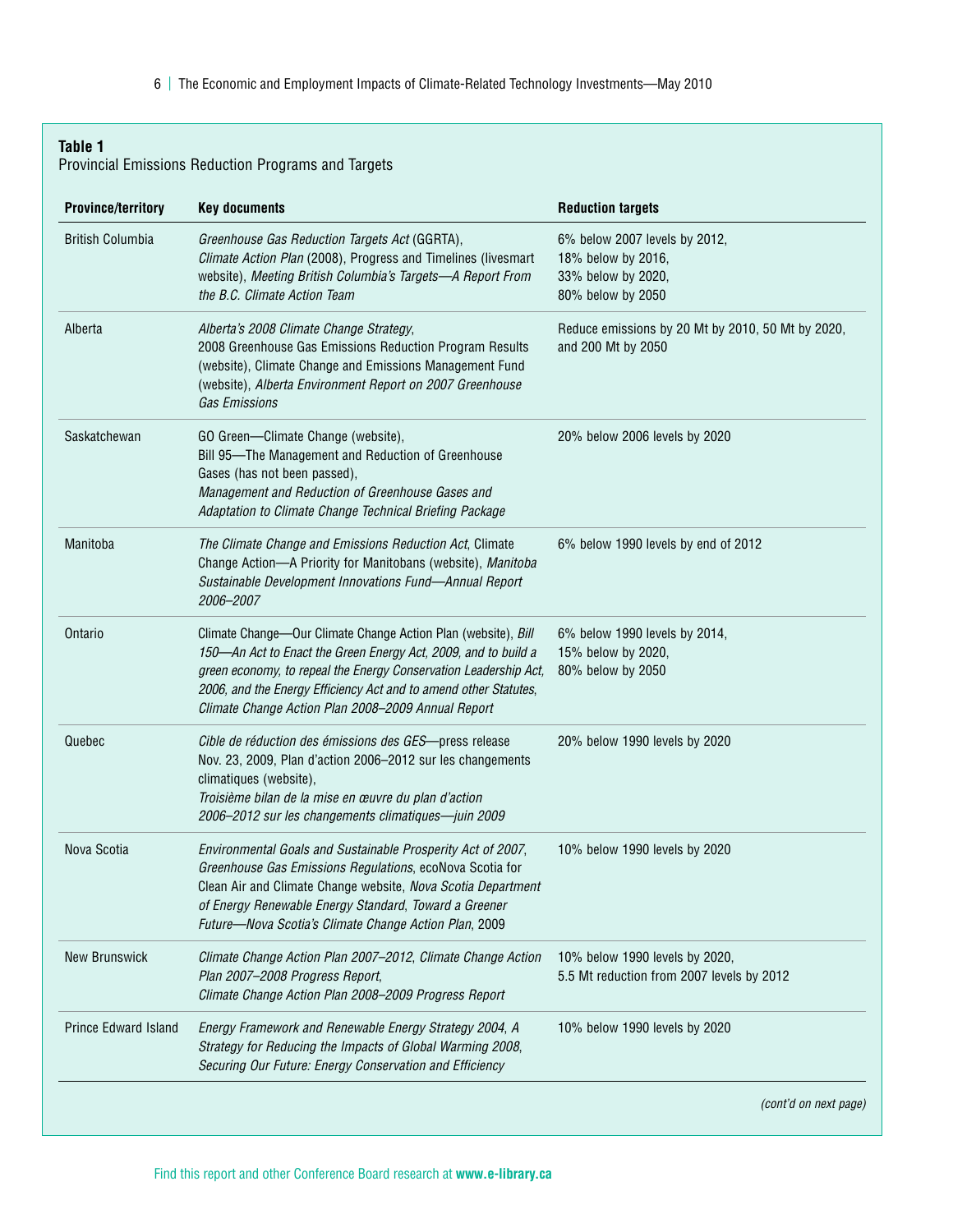#### **Table 1** *(cont'd)*

Provincial Emissions Reduction Programs and Targets

| <b>Province/territory</b>    | Key documents                                                                                                                     | <b>Reduction targets</b>                                                                                                                                                                               |
|------------------------------|-----------------------------------------------------------------------------------------------------------------------------------|--------------------------------------------------------------------------------------------------------------------------------------------------------------------------------------------------------|
| Newfoundland<br>and Labrador | Climate Change Action Plan 2005, Climate Action Plan Update<br>2007, Focusing Our Energy—Newfoundland and Labrador<br>Energy Plan | 10% below 1990 levels by 2020                                                                                                                                                                          |
| Yukon                        | <i>Yukon Government Climate Change Action Plan (February 2009)</i>                                                                | Cap GHG emissions in 2010, reduce GHG emissions<br>by 20% by 2015, and become carbon neutral by 2020<br>(note that this applies to government operations only-<br>no general target for the territory) |
| Northwest Territories        | NWT Greenhouse Gas Strategy 2007–2011                                                                                             | 10% below 2001 levels by 2012, with targets to be<br>reviewed in 2010 (note that this applies to government<br>operations only—no general target for the territory)                                    |
| Nunavut                      | Nunavut Climate Change Strategy, October 2003                                                                                     | Control and reduce GHG emissions. This goal applies<br>to the 10-year period 2003–13                                                                                                                   |

hence the common initial target; however, they have each set their own action plan. Some provinces have formalized their reduction targets through legislation, while others have passed regulations for certain sectors or emitter classes, with some relying on programs and policy statements.

The targets set out in Table 1 are presented visually in Chart 2. This is done by starting with the 2007 emissions level reported in the National Inventory Report and then applying the reduction targets (a specific percentage) published by each province. Most provinces have explicit targets for at least one year in the near term (2010 through 2015); almost all provinces have explicit targets for 2020, and four have very long-term targets for 2050. In 2007, all provinces reported emissions that were above the 1990 level. New Brunswick, Ontario, and Manitoba have set targets at or below 1990 emissions levels for the 2012–14 period. Newfoundland and Labrador, Prince Edward Island, Nova Scotia, Quebec, and British Columbia

#### **Chart 2**

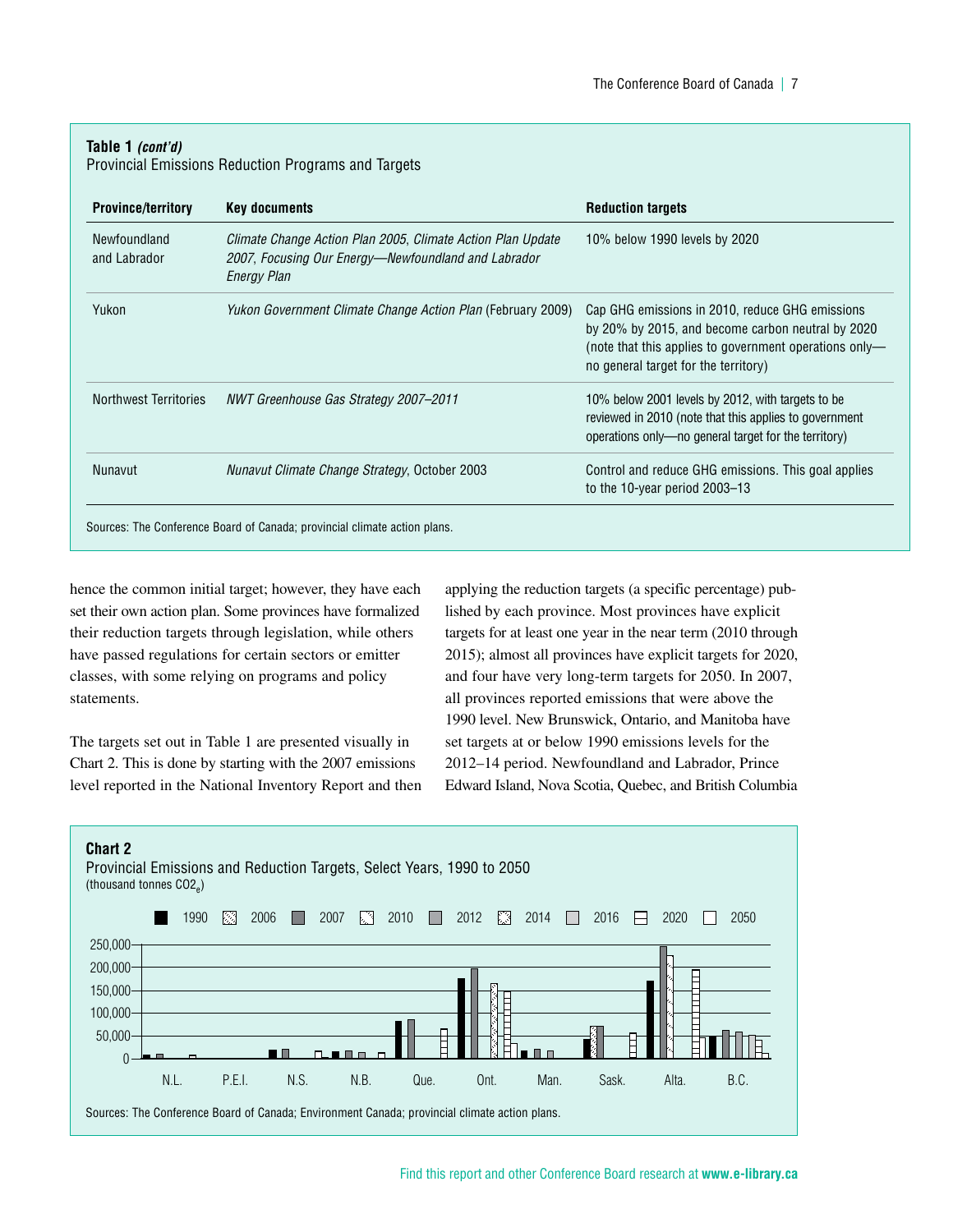plan to reduce emissions equal to or below 1990 levels by 2020. Alberta's target is set to be reached between 2020 and 2050, and Saskatchewan does not have an explicit target that would see emissions reduced below the 1990 level.

#### **Potentially, there is a very complex interaction among initiatives.**

Notwithstanding the range of emissions levels, sources, and reduction targets, a relatively uniform set of tools has been developed and is being implemented to help reduce greenhouse gas emissions. Table 2 lists some of the relevant initiatives and indicates which jurisdictions have adopted these tools. Each initiative utilizes a range of approaches that differ in terms of implementation (e.g., how, when, level of aggression) and that will address the pertinent challenges and priorities of the province or territory.

As stated in the introduction to this report, the tools to encourage emissions reduction can be sorted into four main categories. Of the 38 initiatives listed in Table 2, half are related to mandating performance or setting emissions standards, 13 encourage commercialization or implementation of low-emitting technologies, 10 support development of low-emitting technologies, and only 6 relate to price signals (most of the latter having yet to be fully implemented). Based simply on the number of initiatives in each province or territory, governments in Canada expect technology development and implementation to contribute significantly to our future progress toward a low-carbon economy. Chapter 4 explores this theme more carefully by profiling the technology investments currently being made. A final observation based on Table 2: potentially, there is a very complex interaction among initiatives.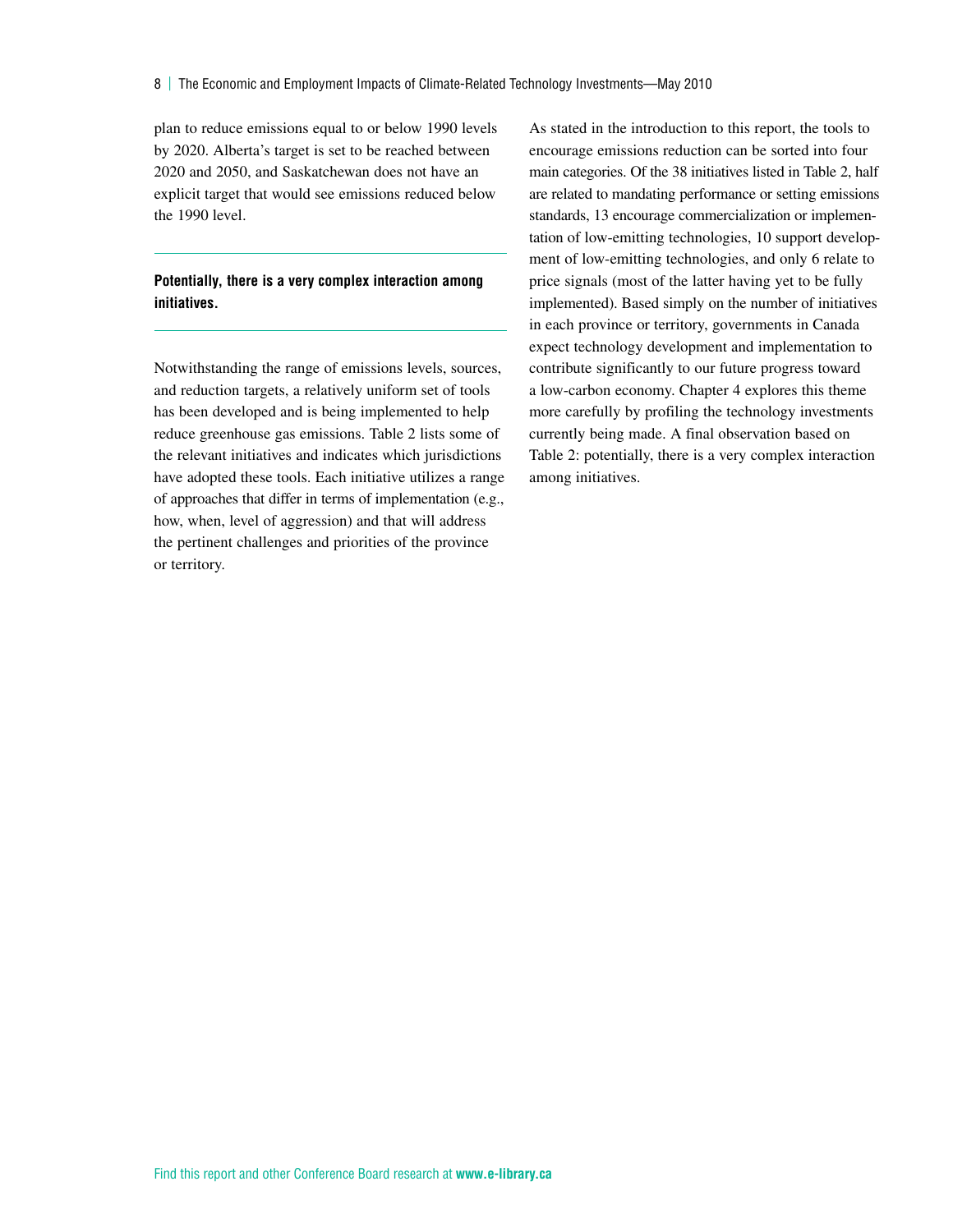(cont'd on next page)  $c<sub>da</sub>$ .  $\rightarrow$  $\rightarrow$  $\rightarrow$  $\rightarrow$  $\overline{\phantom{0}}$  $\rightarrow$  $\overline{\phantom{a}}$  $\overline{\phantom{0}}$  $\rightarrow$  $\overline{\phantom{a}}$  $\rightarrow$  $\overline{\phantom{0}}$  $\overline{\phantom{0}}$  $\overline{\mathbf{L}}$  $\overline{\phantom{0}}$  $\overline{u}$  $\rightarrow$ **W.T. Nun. Cda.** Corporate Tax Incentives F √ √ √ √ √ Capital Subsidies—Businesses √ √ √ √ √ √ √ √ √ √ √ Capital Subsidies—Consumers √ √ √ √ √ √ √ √ √ √ √ √ Technology R&D Delivery √ √ F √ √ √ Technology R&D Funding √ F √ √ √ √ F √ √ √ Technology Implementation Funding √ F √ √ √ √ √ F √ √ √ Cap on Emissions √ F F F F F F F Mandatory Emissions Reporting √ √ √ F F √ Volume Reporting Society Alexandro Statement παι παι το προστίπο προστίπο προστίπο προστίπο προστίπο προστίπο πρ Emissions Trading in Place F F F F F √ F F Renewable Electricity Program √ √ √ √ √ √ √ √ √ √ √ **Renewable Function Fuel Standards—Gasoline Function Function Function Function Function Function Function** Functio **Renewable Function Standards—Diesel Function Standards—Diesel Function Standards—Diesel Function Standards—Diesel Function Standards—Diesel Function Standards—Diesel Function Standards—Diesel Function Standards—Diesel F** Vehicle Efficiency Standards F 2010 F √ F √ F F F δειμετική Standards δειμετική στη διαδική διαδική διαδική σειμετική στη διαδική σειμετική διαδική σειμετική σε Updated Building Code F F √ F √ √ F F √ F F F Energy Efficiency Funding √ √ √ √ √ √ √ √ √ √ √ √ √ Nun. N.W.T.  $\rightarrow$  $\rightarrow$  $\overline{\phantom{a}}$  $\rightarrow$  $\rightarrow$  $\overline{\phantom{0}}$  $\mathbf{L}$  $\overline{\phantom{0}}$  $\mathbf{L}$  $\rightarrow$ **Measure N.L. P.E.I. N.S. N.B. Que. Ont. Man. Sask. Alta. B.C. Y.T. N.**  $\rightarrow$  $\mathbf{u}$  $\overline{\mathbf{L}}$  $\rightarrow$  $\overline{a}$  $\rightarrow$  $\overline{a}$  $\rightarrow$  $\overline{\phantom{0}}$ ΥT. B.C.  $\rightarrow$  $\rightarrow$  $\rightarrow$  $\rightarrow$  $\rightarrow$  $\rightarrow$  $\rightarrow$  $\rightarrow$  $\rightarrow$  $\rightarrow$  $\rightarrow$  $\mathbf{u}$  $\mathbf{L}$  $\mathbf{u}$  $\mathbf{u}$ Carbon Tax √ √ Fuel Tax √ √ Alta.  $\rightarrow$  $\rightarrow$  $\rightarrow$  $\rightarrow$  $\rightarrow$  $\rightarrow$  $\rightarrow$  $\rightarrow$  $\rightarrow$  $\rightarrow$  $\rightarrow$  $\rightarrow$  $\rightarrow$  $\mathbf{L}$  $\rightarrow$ √ √ ⊥ intensity and Emissions Intensity √ √ intensity and Emissions Intensity ∧ √ intensity and Eco Sask.  $\rightarrow$  $\rightarrow$  $\bar{a}$  $\overline{\mathbf{L}}$  $\rightarrow$  $\rightarrow$  $\rightarrow$  $\overline{\mathbf{L}}$  $\rightarrow$  $\overline{\phantom{0}}$  $\mathbf{L}$  $\mathbf{L}$  $\mathbf{L}$ Man.  $\rightarrow$  $\rightarrow$  $\rightarrow$  $\rightarrow$  $\rightarrow$  $\overline{\phantom{0}}$  $\rightarrow$  $\rightarrow$  $\rightarrow$  $\mathbf{u}$  $\sqcup$  $\overline{\phantom{0}}$ Ont.  $\overline{\phantom{0}}$  $\overline{\phantom{0}}$  $\overline{\phantom{0}}$  $\rightarrow$  $\rightarrow$  $\overline{\phantom{0}}$  $\mathbf{L}$  $\mathbf{L}$  $\prec$  $\overline{\phantom{0}}$  $\mathbf{L}$  $\overline{\phantom{0}}$  $\overline{\phantom{0}}$  $\overline{\phantom{0}}$ Que.  $\rightarrow$  $\rightarrow$  $\rightarrow$  $\rightarrow$  $\rightarrow$  $\rightarrow$  $\rightarrow$  $\rightarrow$  $\mathbf{L}$  $\mathbf{u}$  $\rightarrow$  $\rightarrow$  $\rightarrow$  $\rightarrow$  $\rightarrow$  $\mathbf{u}$ N.B.  $\rightarrow$  $\overline{\phantom{0}}$  $\overline{\phantom{0}}$  $\overline{\phantom{0}}$  $\mathbf{L}$  $\mathbf{u}$  $\mathbf{L}$  $\overline{\phantom{0}}$  $\overline{\phantom{0}}$  $2010$ N.S.  $\rightarrow$  $\rightarrow$  $\rightarrow$  $\overline{\phantom{0}}$  $\overline{\phantom{0}}$  $\rightarrow$  $\mathbf{L}$  $\rightarrow$  $\overline{\phantom{0}}$  $\overline{\mathbf{L}}$  $\rightarrow$ P.E.I. Щ  $\overline{\phantom{0}}$  $\mathbf{L}$  $\mathbf{u}$  $\mathbf{u}$ Щ  $\overline{\phantom{0}}$  $\mathbf{L}$  $\overline{\phantom{0}}$  $\mathbf{L}$  $\mathbf{L}$  $\overline{a}$ .  $\rightarrow$  $\overline{\phantom{0}}$  $\rightarrow$  $\overline{\phantom{0}}$  $\prec$  $\overline{\phantom{0}}$  $\overline{\phantom{0}}$ **Table 2** Summary of Climate Initiatives in Canada Renewable Fuel Standards-Gasoline Technology Implementation Funding Renewable Fuel Standards-Diesel Mandatory Emissions Reporting Capital Subsidies-Consumers Voluntary Emissions Reporting Capital Subsidies-Businesses Renewable Electricity Program Building Efficiency Standards Vehicle Efficiency Standards Cap on Emissions Intensity Emissions Trading in Place Technology R&D Funding Energy Efficiency Funding Technology R&D Delivery Corporate Tax Incentives **Updated Building Code** Cap on Emissions Carbon Tax **Measure** Fuel Tax

*(cont'd on next page)*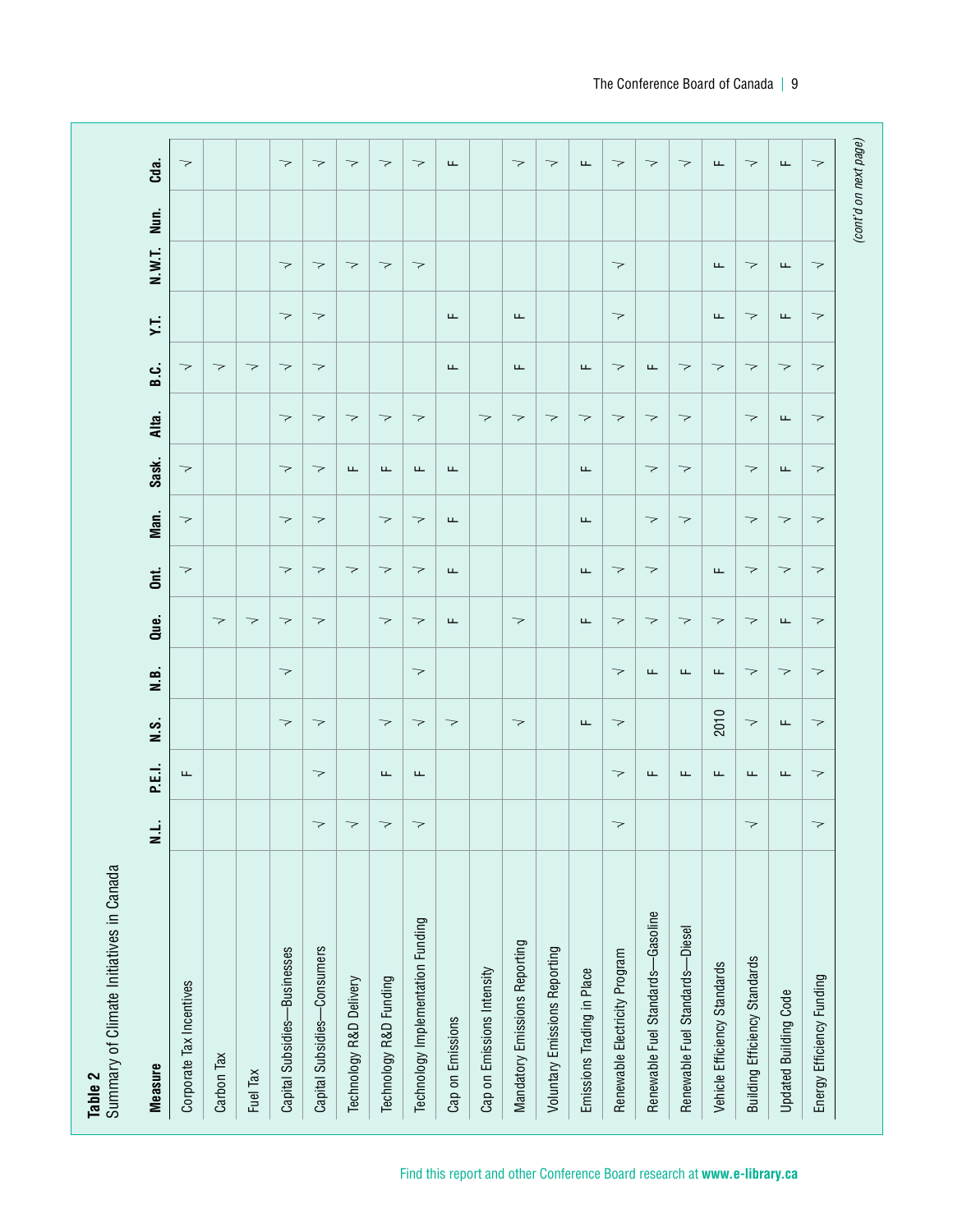| <b>Measure</b>                                                                                                                                                     | ا ق<br>Ξ                 | P.E.I.                   | $\overline{\phantom{a}}$ . | N.B.                     | Que.                     | Ont.                     | Man.                     | Sask.                    | Alta.                    | 5.C.                     | Υ.T.    | N.W.T.                   | Nun. | Cda.                     |
|--------------------------------------------------------------------------------------------------------------------------------------------------------------------|--------------------------|--------------------------|----------------------------|--------------------------|--------------------------|--------------------------|--------------------------|--------------------------|--------------------------|--------------------------|---------|--------------------------|------|--------------------------|
| Renewable Energy Funding                                                                                                                                           | ᅐ                        | 7                        | 7                          | 7                        | ᅐ                        | マ                        | 7                        | 7                        | 7                        | 7                        | 7       | 7                        |      | 7                        |
| Renewable Energy Targets                                                                                                                                           | 7                        | $\prec$                  | $\prec$                    | $\prec$                  | $\overline{\phantom{0}}$ | $\prec$                  | $\prec$                  | $\overline{\phantom{0}}$ | $\prec$                  | $\overline{\phantom{0}}$ | $\prec$ | $\prec$                  |      | $\overline{\phantom{0}}$ |
| Offsets Program                                                                                                                                                    | щ                        |                          |                            |                          |                          | ட                        | マ                        | 7                        | $\prec$                  | ➢                        | ட       |                          |      | Щ                        |
| Public Transit Plan and Funding                                                                                                                                    | щ                        | щ                        | ட                          | $\prec$                  | $\prec$                  | 7                        | 7                        | 7                        | щ                        | 7                        |         |                          |      |                          |
| Vehicle Rebates for Low or Zero Emissions                                                                                                                          | щ                        | $\overline{\phantom{0}}$ |                            |                          | $\overline{\phantom{a}}$ | $\prec$                  |                          | $\prec$                  |                          | $\prec$                  | щ       | $\overline{\phantom{0}}$ |      | $\overline{\phantom{a}}$ |
| Greening Government Fleet                                                                                                                                          | ₹                        | $\prec$                  | $\overline{\phantom{a}}$   | $\overline{\phantom{a}}$ |                          |                          | 7                        | $\prec$                  | $\overline{\phantom{a}}$ | 7                        | Щ       | 7                        |      |                          |
| Greening Government Buildings                                                                                                                                      | マ                        | щ                        | 7                          | $\prec$                  | $\prec$                  | ட                        | 7                        |                          | 7                        | 7                        | щ       | 7                        |      | $\prec$                  |
| Public Education Campaigns                                                                                                                                         | щ                        | щ                        | $\overline{\phantom{0}}$   | $\overline{\phantom{a}}$ | $\overline{\phantom{0}}$ | $\overline{\phantom{a}}$ | $\prec$                  | $\overline{\phantom{a}}$ | $\prec$                  | $\overline{\phantom{0}}$ | $\prec$ | $\prec$                  |      | $\overline{\phantom{a}}$ |
| Support for Municipalities                                                                                                                                         | マ                        |                          | $\prec$                    | $\prec$                  | $\prec$                  | ᅐ                        | 7                        | $\prec$                  | $\prec$                  | マ                        | $\prec$ | ᅐ                        |      |                          |
| Industry GHG Reduction Programs and<br>Funding                                                                                                                     | щ                        | щ                        | 7                          | 7                        | 7                        | 7                        | 7                        | 7                        | 7                        | $\prec$                  | 7       | 7                        |      | $\overline{\phantom{a}}$ |
| Green Procurement                                                                                                                                                  | 7                        | $\overline{\phantom{0}}$ | $\prec$                    | $\overline{\phantom{a}}$ |                          | ட                        | $\prec$                  |                          | щ                        | $\prec$                  | щ       | $\prec$                  |      |                          |
| Vehicle Idling Restrictions                                                                                                                                        |                          |                          | GOVT                       | $\mathsf{L}\mathsf{L}$   |                          | ட                        |                          |                          |                          | ட                        | Щ       | щ                        |      |                          |
| Vehicle Idling Information Campaigns                                                                                                                               | $\overline{\phantom{0}}$ |                          | $\prec$                    | 7                        | $\overline{\phantom{a}}$ | ᅐ                        |                          | $\prec$                  | щ                        | $\prec$                  | $\prec$ | 7                        |      |                          |
| Management of GHGs From Waste                                                                                                                                      | щ                        | щ                        |                            | $\prec$                  | $\overline{\phantom{a}}$ | $\prec$                  | $\prec$                  |                          | $\prec$                  | $\prec$                  | $\prec$ | $\prec$                  |      |                          |
| Agriculture Emissions Management Program                                                                                                                           |                          | щ                        |                            | $\prec$                  | $\overline{\phantom{a}}$ | Щ                        | 7                        | $\sqcup$                 | $\prec$                  | 7                        | Щ       |                          |      |                          |
| Land-Use Plans That Reflect CC Action                                                                                                                              |                          | Щ                        |                            |                          |                          |                          |                          |                          | щ                        | Щ                        | Щ       |                          |      |                          |
| Vehicle Emissions Standards                                                                                                                                        |                          |                          | 2010                       | ட                        |                          | ட                        | $\overline{\phantom{0}}$ |                          |                          | $\sqcup$                 | ட       |                          |      | $\overline{\phantom{a}}$ |
| Forest Strategy That Reflects CC Action                                                                                                                            |                          |                          | ட                          | $\mathsf{L}\mathsf{L}$   |                          | $\prec$                  | $\overline{\phantom{a}}$ | ட                        | $\prec$                  | $\prec$                  | ட       | $\prec$                  |      |                          |
| GOVT = applies to the government fleet only<br>Source: The Conference Board of Canada.<br>$F =$ planned for the future<br>$\sqrt{ }$ = measure in place<br>Legend: |                          |                          |                            |                          |                          |                          |                          |                          |                          |                          |         |                          |      |                          |

Find this report and other Conference Board research at **www.e-library.ca**

**Table 2** *(cont'd)*

Summary of Climate Initiatives in Canada

Table 2 (cont'd)<br>Summary of Climate Initiatives in Canada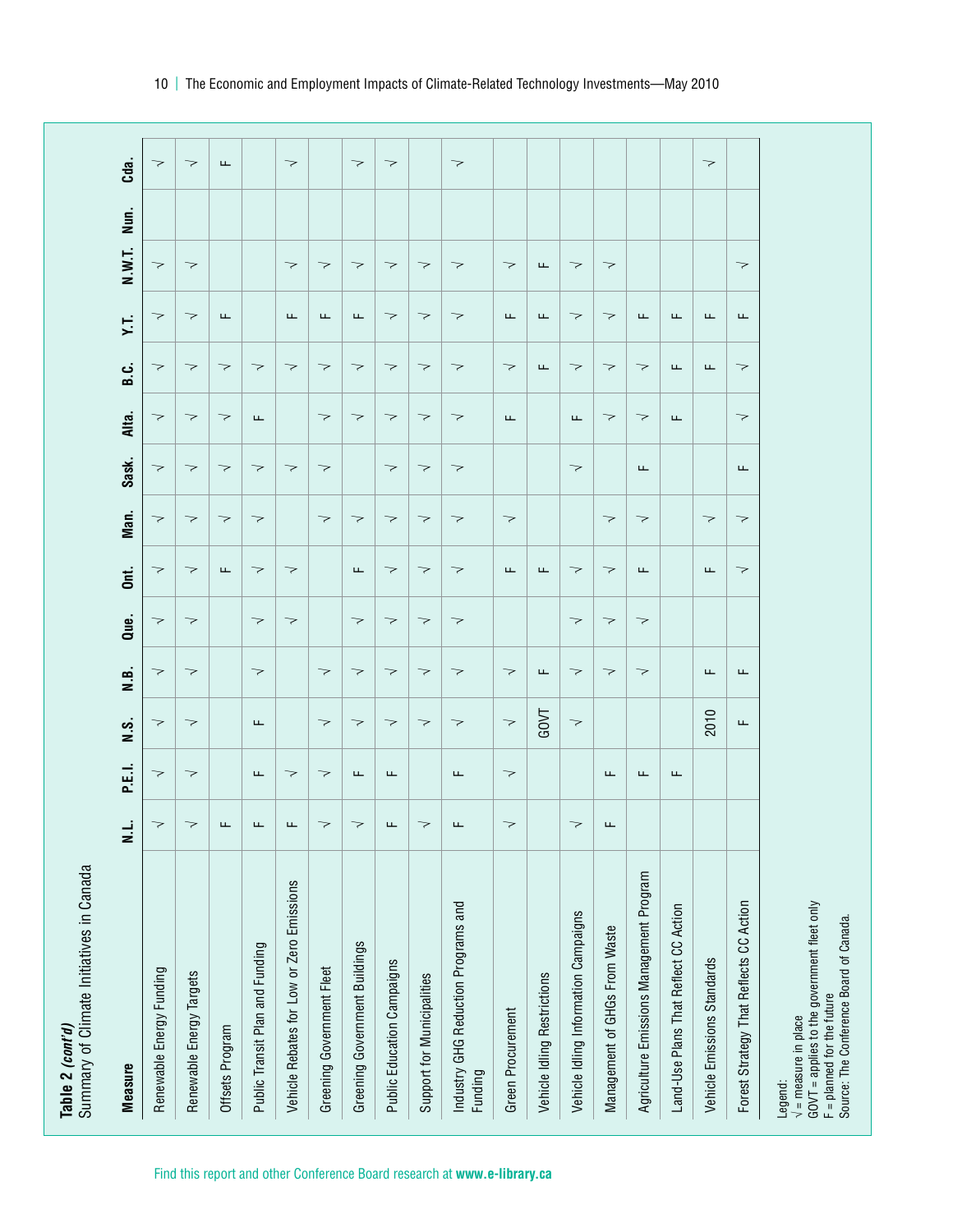### <span id="page-16-0"></span>**Chapter 3**

# Policy Objectives, Innovation, and Technology

#### **Chapter Summary**

- ◆ Federal and provincial governments have put forward innovation strategies that include clean-energy development.
- $\bullet$  Innovation plays a key role in meeting the climate change challenge and turning clean-energy technologies into commercial opportunities.
- Each provincial innovation strategy focuses on areas of perceived competitive advantage and opportunity.

#### **Context**

Turrent GHG emissions reduction targets described<br>in the previous chapter will be difficult to meet,<br>given that the Canadian economy and popula-<br>tion will are some the tensor population of the summation tensor in the previous chapter will be difficult to meet, given that the Canadian economy and population will grow over the target period. The current targets cannot be met without significant additional investments in more energy-efficient and cleaner-energy technologies. Some of these technologies currently exist, while others will need to be developed, commercialized, and implemented. The significant investments required to reduce Canada's GHG emissions can lead to the development and growth of homegrown clean-energy technology suppliers. In order to succeed, however, these Canadian

companies will need sufficient financial and human resources capacity, access to world-class science and technology, and a business environment conducive to the development and commercialization of their technologies.

Canada is not alone in wanting to significantly reduce its emissions and seeking innovative solutions to achieve its climate change objectives. Countries around the world are also looking at the development and implementation of clean-energy technologies to reduce emissions. As such, there are two possible outcomes: either we become a leader in the development and commercialization of these technologies, or we rely on others to sell them to us. If the latter occurs, we will have missed an important opportunity to develop globally competitive, highly innovative clean-energy technology industries.

**Will our governments succeed in supporting the development of our major clean-energy technology industries?**

Governments across Canada recognize the need for continued investments in clean-energy technologies. And some of them have incorporated this view not only in their climate change policies but also as part of their innovation strategies aimed at developing and commercializing new or significantly improved technologies. Will they succeed in supporting the development of major clean-energy technology industries in Canada?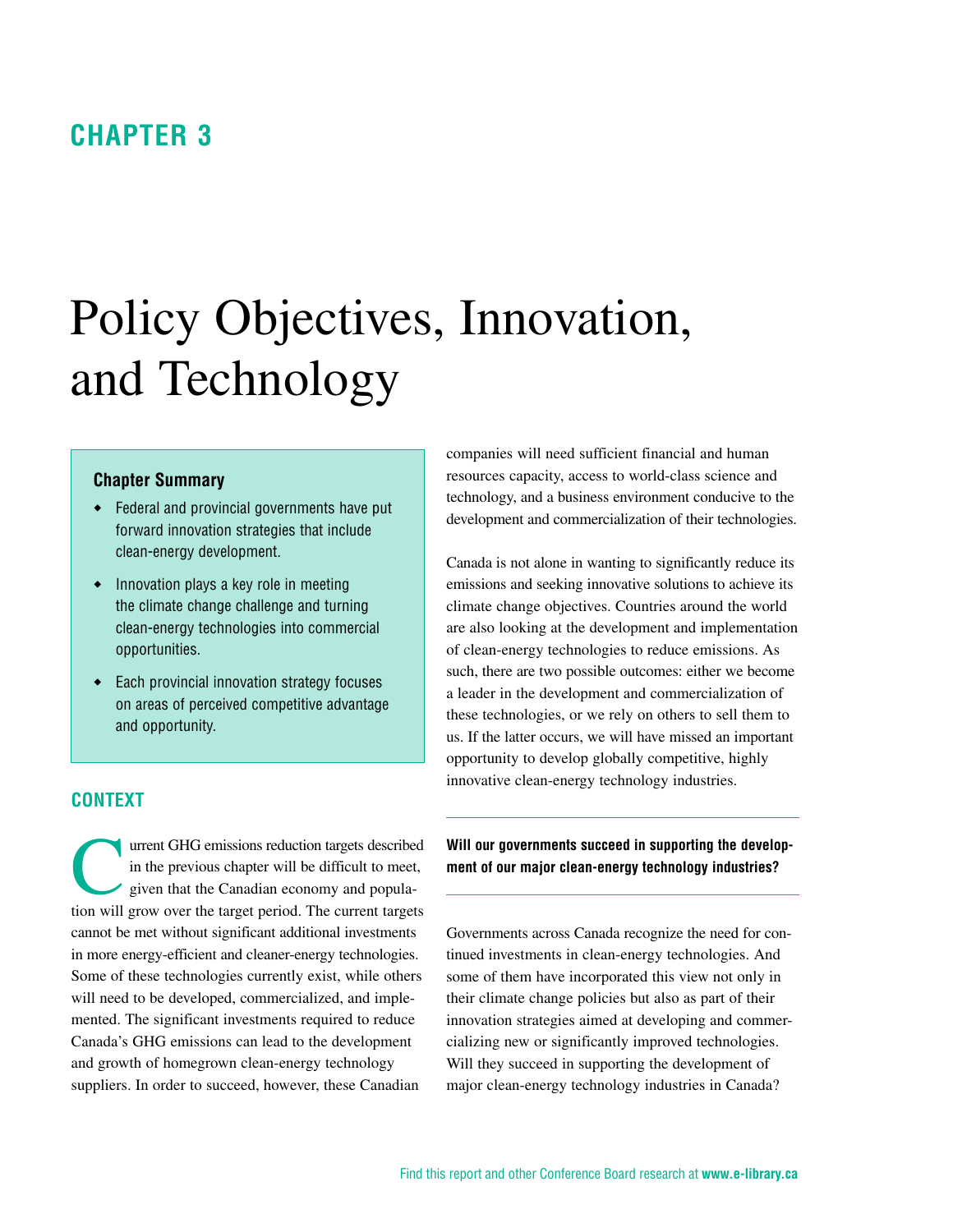<span id="page-17-0"></span>The following section describes the innovation process and the various federal, provincial, and territorial innovation strategies.

#### **Innovation**

Innovation is all about turning knowledge and creativity into value.<sup>1</sup> It is "a process through which economic or social value is extracted from knowledge through the generation, development, and implementation of ideas to produce new or significantly improved products, processes, and services."2 This process of innovation is non-linear and includes four key components:

- The **creation of knowledge** includes research and development and the formation of new ideas.
- The **diffusion of knowledge** is the sharing of the output of that creativity and includes academic articles and patents.
- The **transformation of knowledge** takes these outputs to develop new or significantly improved products, processes, and services.
- The **use of knowledge** is the implementation and selling of these new and significantly improved products, processes, and services. (See Exhibit 1.)

This innovation process ultimately generates economic and social value by creating wealth and jobs, improving competitiveness, enhancing the well-being of individuals, and addressing environmental issues.

Innovation does not occur in a vacuum. It requires the right environment, comprising the following elements<sup>3</sup>:

- markets for innovative products, processes, and services;
- highly qualified people to work in all four components of innovation;



The Conference Board of Canada Innovation Model

- access to financial capital to fund all of these components;
- regulations that are conducive to innovation;
- collaboration between academia, business, and government, and
- public and private sector leadership commitment to innovation.

**Overall, governments must demonstrate to others their leadership commitment to innovation.**

Governments play a major role in supporting innovation. They can create markets for innovative products, processes, and services through strategic procurement, regulations that mandate their use, and fiscal incentives to purchase them. They can support the attraction and development of highly qualified people through immigration policy and post-secondary education and training. They can provide research and development funding and

**Exhibit 1**

<sup>1</sup> The Conference Board of Canada, *Annual Innovation Report 2002*, p. 1.

<sup>2</sup> Ibid., p 1.

<sup>3</sup> These elements have been discussed in several Conference Board publications, including the following: Guthrie and Warda, *The Road to Global Best: Leadership, Innovation, and Corporate Culture*; Guthrie and Warda, *The Road to Global Best: Leading Innovation Through R&D*; Stanley, *Canada's Pathways Toward Global Innovation Success: Report of the Leaders' Panel on Innovation-Based Commerce*; and The Conference Board of Canada, *Annual Innovation Report 2002*.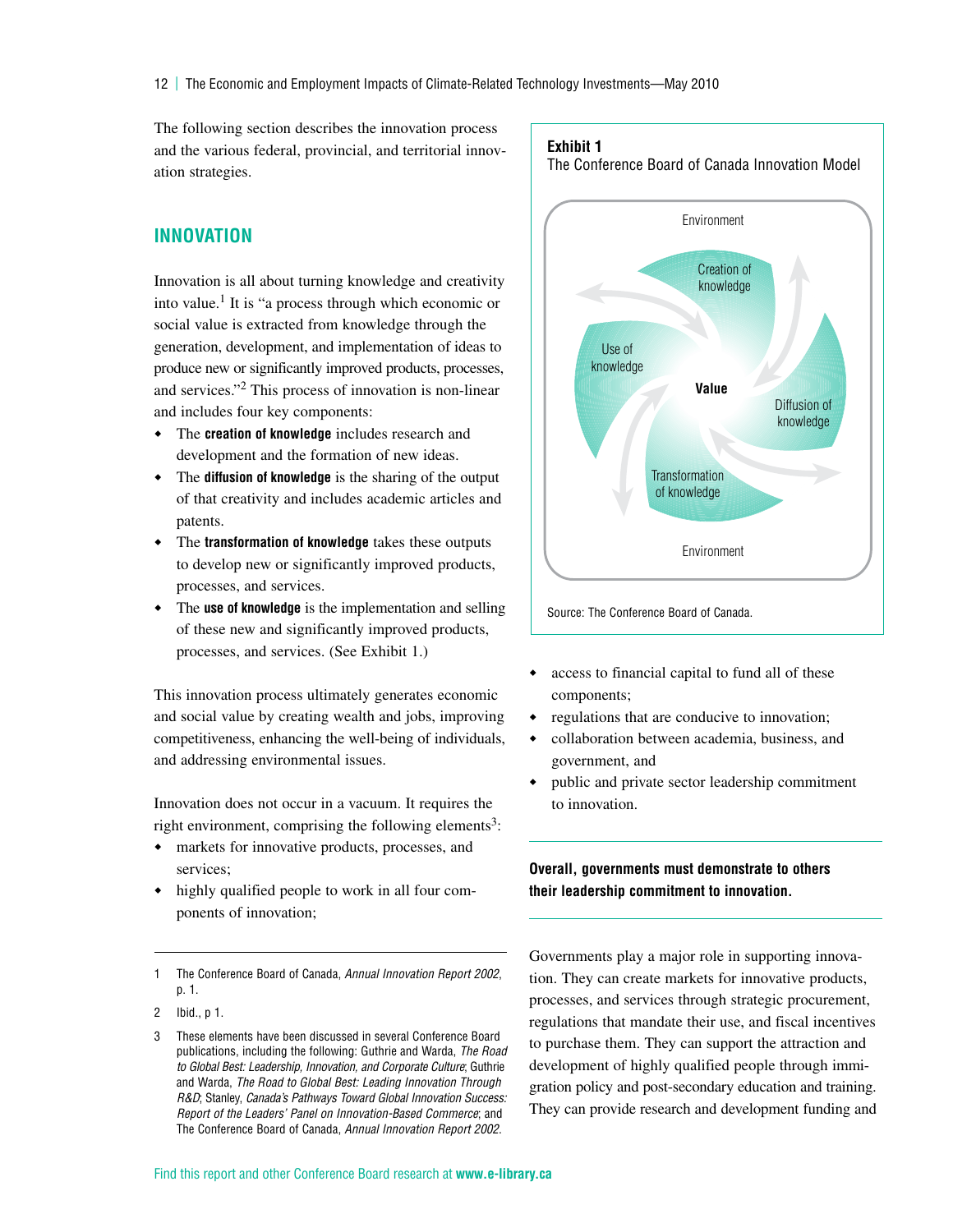<span id="page-18-0"></span>access to risk capital for the development and commercialization of innovations. They can institute effective regulations that support the development, commercialization, and use of new products and technologies while also meeting other public policy objectives (e.g., environmental protection, public safety).

If the innovation process is to achieve its full potential, governments need to collaborate with one another and with academia and business. Overall, they must demonstrate to others their leadership commitment to innovation.

**The federal government has committed to "bolster" its science and technology strategy.**

#### **Federal and Provincial Innovation Strategies**

Canada's governments recognize the important role innovation can play in our economy. In 2007, the federal government released its innovation strategy, *Mobilizing Science and Technology to Canada's Advantage*. It asserts that "we must improve our productivity and competitiveness through innovation."4 To this end, the strategy strives to create an innovation- and commercialization-friendly environment by supporting strong private sector commitment to science and technology, strengthening the knowledge base, and helping Canada become a magnet for talent.<sup>5</sup>

This strategy cites four core driving principles:

- promoting world-class excellence in science and technology;
- focusing on key priorities in research areas where Canada is strong;
- encouraging partnerships between academia, business, and government in Canada and abroad; and
- enhancing accountability to deliver and demonstrate results from the science and technology efforts.<sup>6</sup>

In keeping with the second core principle, the federal government has identified four areas of priority: environmental science and technology; natural resources and energy; health and related life sciences and technology; and information and communications technologies.7 It is important to note that clean-energy technologies fall under at least two of these four focus areas. In the latest Speech From the Throne, the federal government has committed to "bolster" its science and technology strategy. Part of its commitment relates to continuing to invest in clean-energy technologies.

In addition to the federal government's strategy, all of the provinces and one territory (Yukon) have their own innovation strategy as well. A brief description of these strategies appears below.

#### **British Columbia**

The Government of British Columbia has developed the B.C. Research and Innovation Strategy. It was designed to encourage increased commercialization of research and adoption of innovative processes. One key trait of this strategy is that it focuses on key areas in which the province excels: life sciences (health and biotechnology); technology (information and communication, new media, wireless and emerging technologies); clean technology (alternative energy and sustainable technologies); and natural resources (forestry, agriculture, fishing, mining, oil and gas).

The B.C. strategy aims to strengthen emerging clusters, leverage support from the private sector, increase collaboration between industry and academia, and work to help B.C. companies grow and stay in the province. One of the ways it will attempt to do this is by focusing on people—investing in education and developing research chairs. There will also be commercialization support, including a \$25 million per year Clean Energy Fund.

B.C.'s government is clearly interested in promoting an innovation-friendly climate while strategically focusing on areas in which the province can compete internationally, including clean technologies that will result in reduced GHG production.

<sup>4</sup> Industry Canada, *Mobilizing Science and Technology to Canada's Advantage*, p. 2.

<sup>5</sup> Ibid., p. 2.

<sup>6</sup> Ibid.

<sup>7</sup> Ibid., p. 13.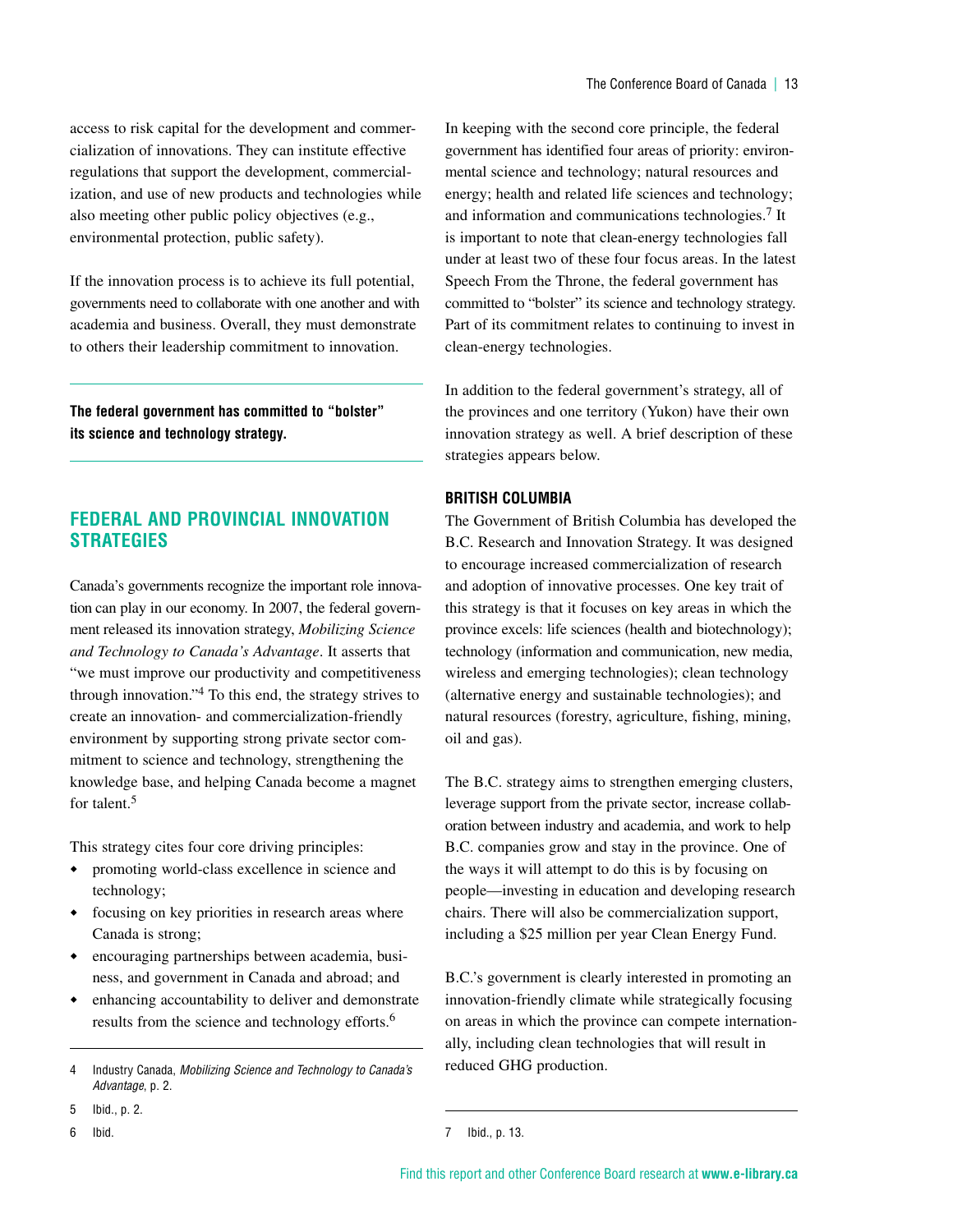14 | The Economic and Employment Impacts of Climate-Related Technology Investments—May 2010

#### **Alberta**

The Government of Alberta has established an innovation strategy, Alberta Innovates, which focuses on four areas: high-tech firms that use technology platforms (e.g., nanotechnology, information and communication technologies); bio-products; health technologies; and energy and environment. There are agencies to support research and development in each of these areas and relevant firms that can commercialize and implement the products, services, and technologies. One agency— Alberta Innovates, Energy and Environment Solutions (formerly Alberta Energy Research Institute, or AERI) has developed an energy-specific innovation strategy, Alberta Energy Innovation Strategy. It recognizes that "we need technology more than ever today to keep our energy industry competitive and sustainable."8

Alberta Innovates, Energy and Environment Solutions is tasked with developing and implementing its innovation strategy, becoming an inter-mediator, serving the energy innovation community as the energy and environmental technological arm of the government, and investing in research and technology. The agency is working to create an innovation-friendly climate using its annual base budget of \$16 million plus other monies, potentially, from funding envelopes put in place by the Government of Alberta to advance sustainable development.<sup>9</sup>

One key innovation-friendly initiative is the Energy Innovation Platform Agenda, designed to promote and facilitate knowledge and technology transfer between researchers in government, academia, and industry.<sup>10</sup>

#### **Saskatchewan**

The mission of Enterprise Saskatchewan—a newly created economic development agency—is to advance "a transformative sustainable economic growth agenda and (develop) a culture of innovation and entrepreneurship."11 Part of its 2009–10 plan is to enhance the economic impact of innovation by creating a governmental departmentInnovation Saskatchewan—and developing an innovation strategy for the province. Furthermore, this plan focuses on the need to grow sustainable energy industries by developing a carbon capture and storage research strategy, positioning the bio-fuels sector for growth, and looking at ways to increase the value-added of its uranium resource.

#### **Manitoba**

Manitoba's Innovation Framework is based on "the importance of innovation and is creating an environment to sustain economic growth and job creation for Manitobans by expanding the innovative capacity of all participants in the economy."12 Similar to other provincial strategies, Manitoba's plan focuses on both the existing innovation infrastructure and selected key industries. In Manitoba's case, the key industries include advanced manufacturing, aerospace, cultural and new media industries, hydro and alternative energy developments, electricity and natural gas, information and communications technologies, and life sciences.

The Manitoba Innovation Framework sets out a series of six steps to foster further innovation in the province. They include planned investments in research and investment in technology commercialization.

#### **Ontario**

The Ontario Ministry of Research and Innovation released Ontario's Strategic Plan in November 2006. This plan sets high-level future goals for the year 2020. These goals include:

. . . building stronger links and greater interactions between research institutions and the commercial sector; integrating and coordinating all provincial innovation efforts; ensuring maximum returns on public investment in research; creating a culture of innovation and a commerce friendly environment across the province and within the provincial government; and recognizing and responding to the significant time, enterprise and effort needed to achieve optimal returns on investments in research.<sup>13</sup>

<sup>8</sup> Alberta Energy Research Institute (AERI). *2009–14 Strategic Business Plan*.

<sup>9</sup> Ibid., p. 9.

<sup>10</sup> Alberta Innovates, Energy and Environment Solutions: Energy Innovation Platform of Alberta.

<sup>11</sup> Enterprise Saskatchewan, *Plan for 2009–10*.

<sup>12</sup> Government of Manitoba, Manitoba Innovation Framework: Executive Summary.

<sup>13</sup> Quote from Premier Dalton McGuinty, in Ontario Ministry of Research & Innovation, *Strategic Plan*, p. 26.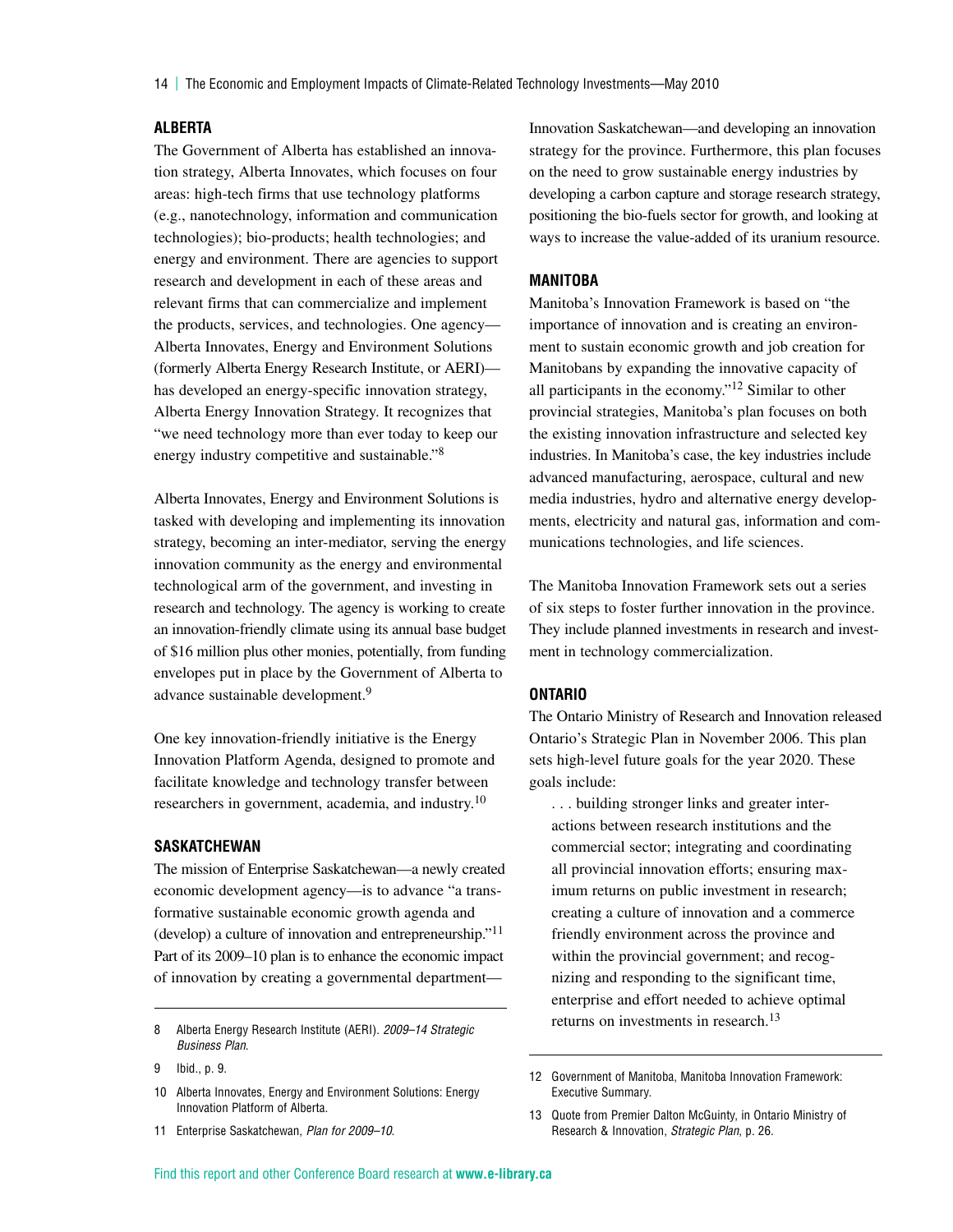In an updated innovation agenda, Ontario emphasized its commitment to focusing on commercialization opportunities from public research and targeting investments in areas where Ontario can be a global leader, such as the bio-economy and clean technologies.<sup>14</sup> Within these areas, the government is looking at clean automobiles and technologies that will help achieve its overall climate change plan.

Provincial investments in innovation include \$205 million for the Ontario Venture Capital Fund (limited partnership between the Ontario government and investors); \$250 million over five years for the Ontario Emerging Technologies Fund (2009); and \$50 million over four years in additional funds (as of 2009) to the Innovation Demonstration Fund, a program that helps companies commercialize their innovations by providing support at the pilot or project demonstration stage.<sup>15</sup> Overall, the Ontario Innovation Agenda has a budget of \$3.2 billion over eight years. Its focus is on supporting innovation and growth in sectors where Ontario has research and business strengths. This Agenda is global market-oriented.16

#### **Quebec**

The Quebec Research and Innovation Strategy echoes the sentiment that forms the basis of all the strategies described here: innovation is key to the economic and social growth of the province. Quebec's strategy stresses the need for an environment that is conducive to research and innovation and identifies three main types of action that will yield such an environment:

- improve excellence of public sector research;
- provide greater support for industrial research and business innovation; and
- strengthen mechanisms to develop and transfer research findings.<sup>17</sup>

14 Ontario Ministry of Research & Innovation, *Seizing Global Opportunities*.

- 15 Ontario Ministry of Research & Innovation, Support for Emerging Green Technology Companies.
- 16 Ibid.

This strategy takes into account the need to focus in areas of competitive advantage and technologies that will provide the greatest opportunities for economic development. It also clearly recognizes not only the need for an innovation-friendly climate but also the challenges of commercializing new innovations.

#### **All strategies emphasize that innovation is key to the economic and social growth of the province or territory.**

The Government of Quebec has allocated \$888 million in additional investments through the Quebec Research and Innovation Strategy, of which \$400 million will go to public research, \$420 million will help to increase the research infrastructure, and \$80 million will support business expenditures on research and development through tax credits.18 These investments are supplementary to the \$83 million that had already been granted in the aeronautics field and the \$195 million invested in research this year alone.<sup>19</sup>

#### **Nova Scotia**

The province's strategic direction on innovation is imbedded within the Nova Scotia economic growth strategy, Opportunities for Prosperity. This strategy identifies five issues surrounding innovation in the province and puts forward a series of next steps. Starting with the issue of federal investment, the province plans to work collaboratively with federal bodies and initiatives for research and innovation.20 Nova Scotia's plan for the second issue identified—the challenge of technology adoption—is to encourage businesses to make investments in the use of new technologies and to adopt best practices.<sup>21</sup> To address the third issue, the action plan establishes a strategy to identify and increase research and

19 Ibid.

- 20 Province of Nova Scotia, *Opportunities for Prosperity*.
- 21 Ibid.

<sup>17</sup> Ministère du Développement économique, de l'Innovation et de l'Exportation, *Québec Research and Innovation Strategy:*.

<sup>18</sup> Ministère du Développement économique, de l'Innovation et de l'Exportation, *An Innovative, Prosperous Québec*, p. 18. Note that the numbers in the original text do not add to \$888 million.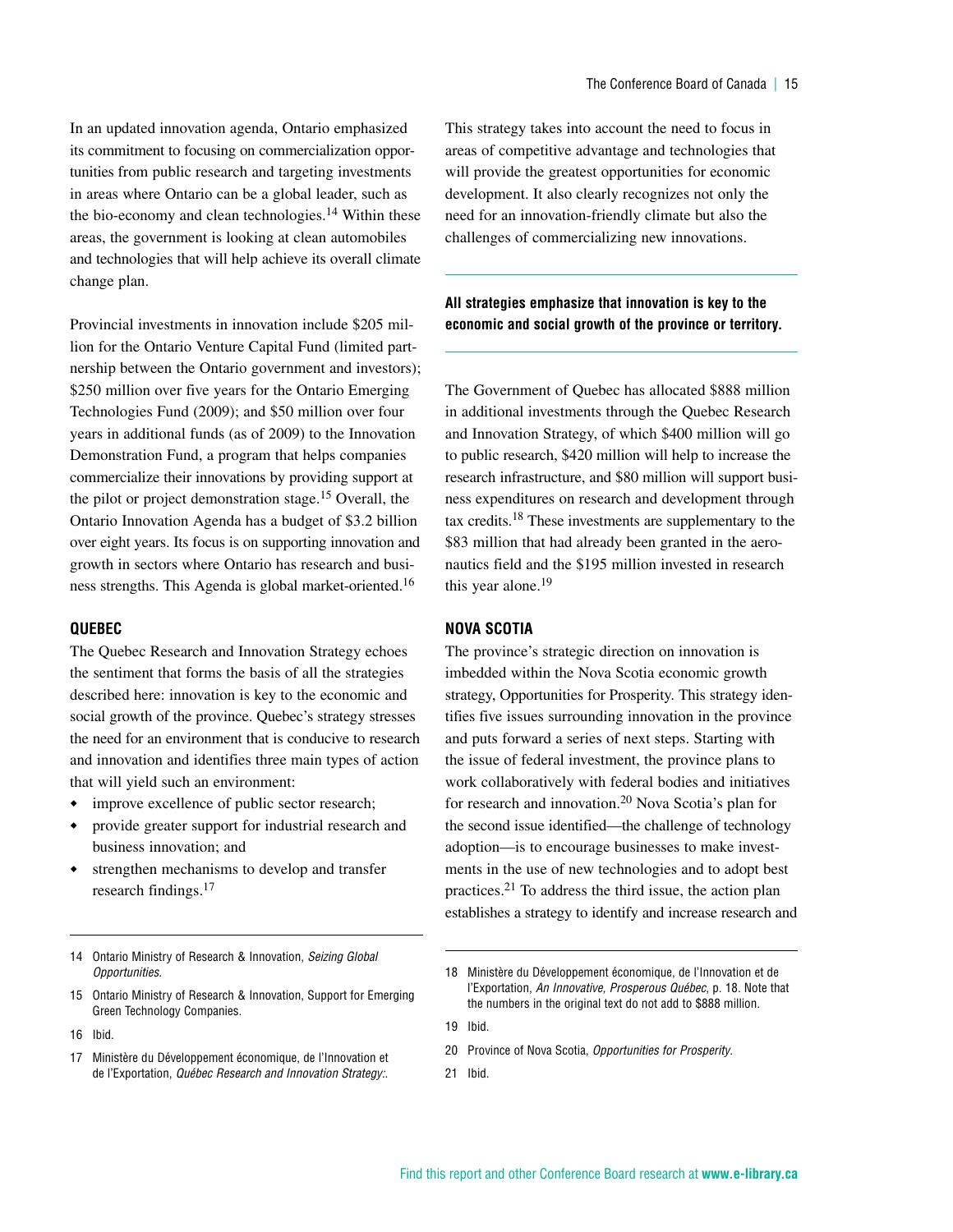development among businesses.22 For the issue of commercialization, the plan includes steps to establish a "direct link between business need and support for academic research."<sup>23</sup> The fifth issue is demonstration projects.

#### **Prince Edward Island**

P.E.I.'s strategy, Island Prosperity—A Focus for Change, 2009–2014, sets goals that include becoming nationally recognized as a centre of biotechnology excellence and increasing the focus on environmentally friendly energy sources. This series of goals is industry-focused and features areas in which the province has decided that its limited resources will pack a punch.

**P.E.I.'s goals feature areas in which the province has decided that its limited resources will pack a punch.**

P.E.I. will be investing \$200 million in innovation through three major tracts:

- \$40 million will be devoted to people in the province, to be divided among various awards, scholarships, research chairs, and investing in skilled workers.
- $\bullet$  \$60 million has been earmarked for the economic infrastructure needed for innovation, with particular focus on the Island Biocommons Research Park and the renewable energy sector.
- \$100 million will be devoted to innovation and distributed through a series of programs, funds, and tax incentives. One example of the funds available is the Pilot Fund, which will provide assistance in the testing phase of high-risk projects with commercial potential.

#### **Newfoundland and Labrador**

Here, the government has developed Innovation Newfoundland and Labrador: A Blueprint for Prosperity. This strategy includes a series of innovation-focused programs that support commercialization through funding and through intellectual property and technology transfer support.24

The Innovation Enhancement Fund is one of the more developed funding programs in Newfoundland and Labrador. It looks at increasing research and development with the following tools: innovation awards, a federal and provincial innovation team, incentives and bursaries, and the establishment of an Advisory Council on Innovation.<sup>25</sup>

The Blueprint identifies four strategic goals to expand the province's innovation capacity, including positioning the province as a competitive economy with internationally recognized strengths and advantages.26

#### **New Brunswick**

New Brunswick's strategy, Innovation and New Brunswick: Greater Opportunity—An Innovation Agenda for New Brunswick 2002–2012, was developed in 2002. It focuses on building clusters and capacity as well as on creating partnerships. Like other provinces, New Brunswick has identified four specific technology areas of strength, where its focused efforts can help the province become globally competitive: knowledge industries, life sciences, advanced manufacturing, and value-added natural resources.<sup>27</sup>

New Brunswick has also developed an Innovation Fund program with \$20 million. This fund can be used to leverage additional investments. Also, the province works with the federal government to support innovation in New Brunswick at the National Research Council's Institute for Information Technology. This institute is funded through both the federal government (\$8.4 million) and the provincial government (\$3.6 million).

#### **Yukon**

The Government of Yukon has included innovation and technology in its economic development plan. One of the most important parts of Yukon's current innovation strategy is the Yukon Cold Climate Innovation Research Centre at Yukon College. This research centre capitalizes on Yukon's unique environment to develop a worldrecognized centre for specific cold climate technologies in construction and infrastructure.28

28 Yukon Economic Development. Innovation and Technology.

<sup>22</sup> Ibid.

<sup>23</sup> Ibid., p. 16.

<sup>24</sup> Government of Newfoundland and Labrador, *Innovation Newfoundland and Labrador*.

<sup>25</sup> Ibid., p. 8.

<sup>26</sup> Ibid.

<sup>27</sup> Province of New Brunswick, *Innovation and New Brunswick*.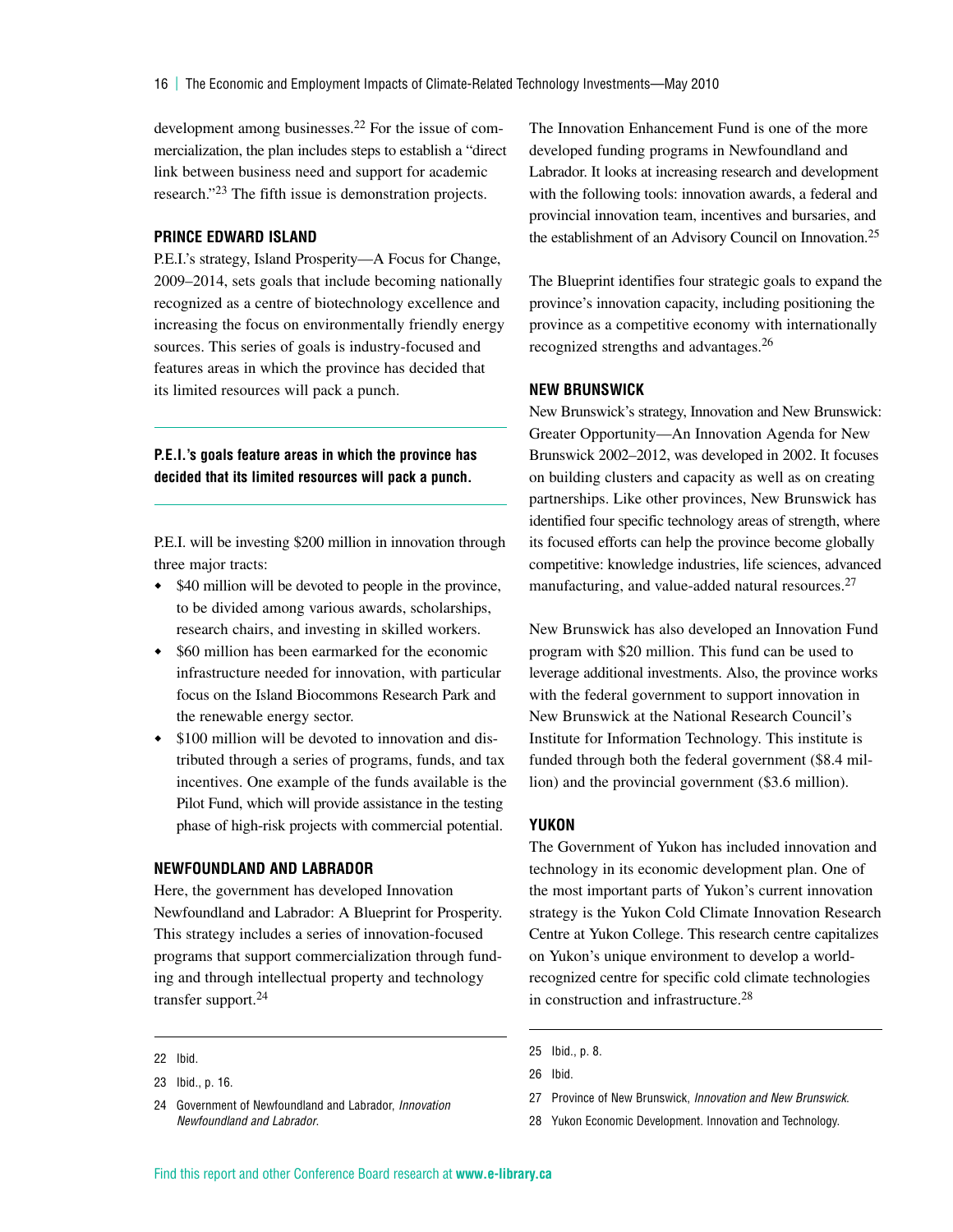### <span id="page-22-0"></span>**Chapter 4**

# Technology Funds and Related Investments

#### **Chapter Summary**

- This chapter features an overview of the technology investments and funds that have been developed by provincial governments and agencies.
- Existing programs focus on eligibility criteria, financial measures, matching investments from project sponsors, and to a lesser extent, the impact that projects will have on emissions.
- Technology investments vary widely in terms of sources of funds, selection criteria, and governance models.
- A subset of technology funds directly link funding sources to emissions and link investments to anticipated emissions reductions.

hapter 2 presented the climate action plans and policies of provincial and territorial governments, as well as a subset of related federal programs. Each jurisdiction's plan includes technology investments. These investments fit within and contribute to the provincial strategies to promote innovation that are described in Chapter 3. Some programs fund academic research, research and development (R&D), technology development, technology commercialization, or technology implementation. The collective impact is difficult to measure for two reasons: many of the investments are

recent or a work in progress, and there is a diversity of investments and approaches. This chapter focuses on the latter issue, leaving the economic impact analysis to Chapter 5.

**Almost all of the programs funded by government include some form of matching investment from other levels of government, private sector investors, and/or the project proponents.**

Climate change technology investments include the full range of expenditures on programs and initiatives intended to produce, improve, commercialize, or implement technologies that reduce greenhouse gas emissions, whether the investments are made by government, the private sector, or individuals. In fact, almost all of the programs funded by government include some form of matching investment from other levels of government, private sector investors, and/or the project proponents. Projects that are developed in the private sector and have substantial investment by the project proponents are expected to be more likely to succeed. Table 3 lists many of the technology investment programs currently in place.

Table 4 summarizes the more important federal funding programs for climate change technology investments. Most of the federal programs listed were developed or restructured between 2007 and 2009 and are time-limited.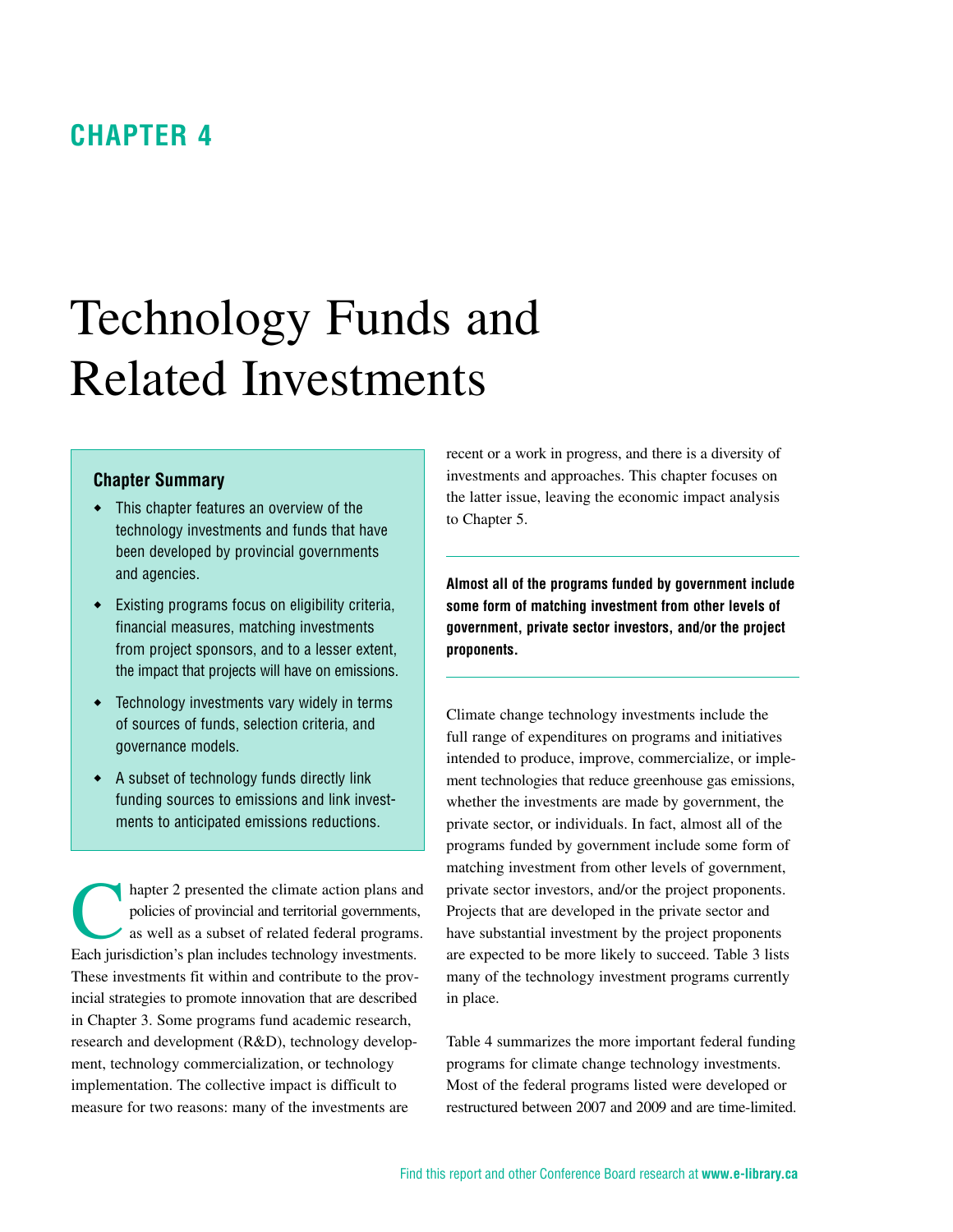| Table 3  | Provincial Climate Change Technology Investmen                | t Programs                                                                                                                                                                                                                                                                                                                        |                                                                                                                                                                                                                             |                                                                                                                                                                                                                                                                          |
|----------|---------------------------------------------------------------|-----------------------------------------------------------------------------------------------------------------------------------------------------------------------------------------------------------------------------------------------------------------------------------------------------------------------------------|-----------------------------------------------------------------------------------------------------------------------------------------------------------------------------------------------------------------------------|--------------------------------------------------------------------------------------------------------------------------------------------------------------------------------------------------------------------------------------------------------------------------|
| Province | Fund name                                                     | urce<br>Amount/timing/so                                                                                                                                                                                                                                                                                                          | <b>Matching funds</b>                                                                                                                                                                                                       | Purpose/description                                                                                                                                                                                                                                                      |
| ن<br>B   | Energy Fund (ICE)<br>Innovative Clean                         | \$25 million per year, approximately, based on a<br>0.4% fee on energy utility deliveries.                                                                                                                                                                                                                                        | No more than 1/3 of total project fund-<br>than 75% can come from government<br>ing can come from ICE, and no more<br>sources, including ICE. In 2008 and<br>2009, matching funds were 4.8:1.                               | Encourage new technologies and sources of<br>clean energy                                                                                                                                                                                                                |
| B.C.     | Renaissance Capital<br>Fund                                   | \$90 million announced in 2009-10, although only<br>only \$7 million was placed with fund managers;<br>\$35 million announced in 2008-09, although<br>\$9 million has been placed to date.                                                                                                                                        | \$9 million placed in 2009-10 has gener-<br>The venture capital firms are to commit<br>their own managed capital as well. The<br>ated a total investment of \$37 million.                                                   | panies. The amount allocated to clean energy<br>energy, information technology, life sciences,<br>and digital media. It funds B.C. startup com-<br>co-invest with venture capital firms in clean<br>This fund commits government monies to<br>varies with opportunities. |
| i<br>S.G | Pacific Institute for<br><b>Climate Solutions</b>             | A one-time \$94.5 million endowment to University<br>of Victoria to establish the Institute in 2008                                                                                                                                                                                                                               | Not identified.                                                                                                                                                                                                             | institute focused on actions that will reduce<br>A one-time endowment to establish an<br>greenhouse gas emissions.                                                                                                                                                       |
| Alta.    | Management Fund<br>Climate Change<br>and Emissions<br>(CCEMF) | \$70 million per year longer term. The Fund receives<br>revenue from the \$15/tonne compliance penalty for<br>don't meet their intensity target.<br>2010 based on 2007 and 2008 payments into the<br>Fund. This is expected to remain in the range of<br>\$120 million will be available for investment in<br>large emitters that | CCEMF can pay a maximum 50% of<br>project cost.                                                                                                                                                                             | development and deployment related to GHG<br>The CCEMF was created to fund technology<br>mitigation and adaptation.                                                                                                                                                      |
| Alta.    | Innovative Energy<br>Technology<br>Program                    | \$200 million over 5 years, initiated in April 2005.<br>Projects are no longer being accepted, although<br>royalty reductions continue until March 2014.<br><i>reductions</i><br>Funded by royalty                                                                                                                                | The government share can be a max-<br>imum of 30% of the total cost.                                                                                                                                                        | the upstream oil and gas sector. The projects<br>pilot projects and demonstration projects in<br>The program grants royalty reductions for<br>must show potential to improve recovery<br>rates.                                                                          |
| Alta.    | Carbon Capture and<br>Storage Fund                            | Alberta funding is allocated 40% during design and<br>for a total of \$1.961 billion provincial funding. The<br>and the remaining 40% over the first 10 years of<br>construction $(2010-15)$ , $20\%$ on startup $(2015)$ ,<br>\$2 billion total; 4 projects have been announced<br>operation.                                    | estimated to be in excess of \$4.6 billion,<br>The provincial funds have been supple-<br>funding. Total cost of the 4 projects is<br>although project cost details are not<br>mented by \$526 million in federal<br>public. | onstrate technologies for Carbon Capture and<br>This Fund's purpose is to develop and dem-<br>Storage in Alberta. The 4 projects selected<br>target total GHG reductions in excess of<br>25 million tonnes/year.                                                         |
|          |                                                               |                                                                                                                                                                                                                                                                                                                                   |                                                                                                                                                                                                                             | (cont'd on next page)                                                                                                                                                                                                                                                    |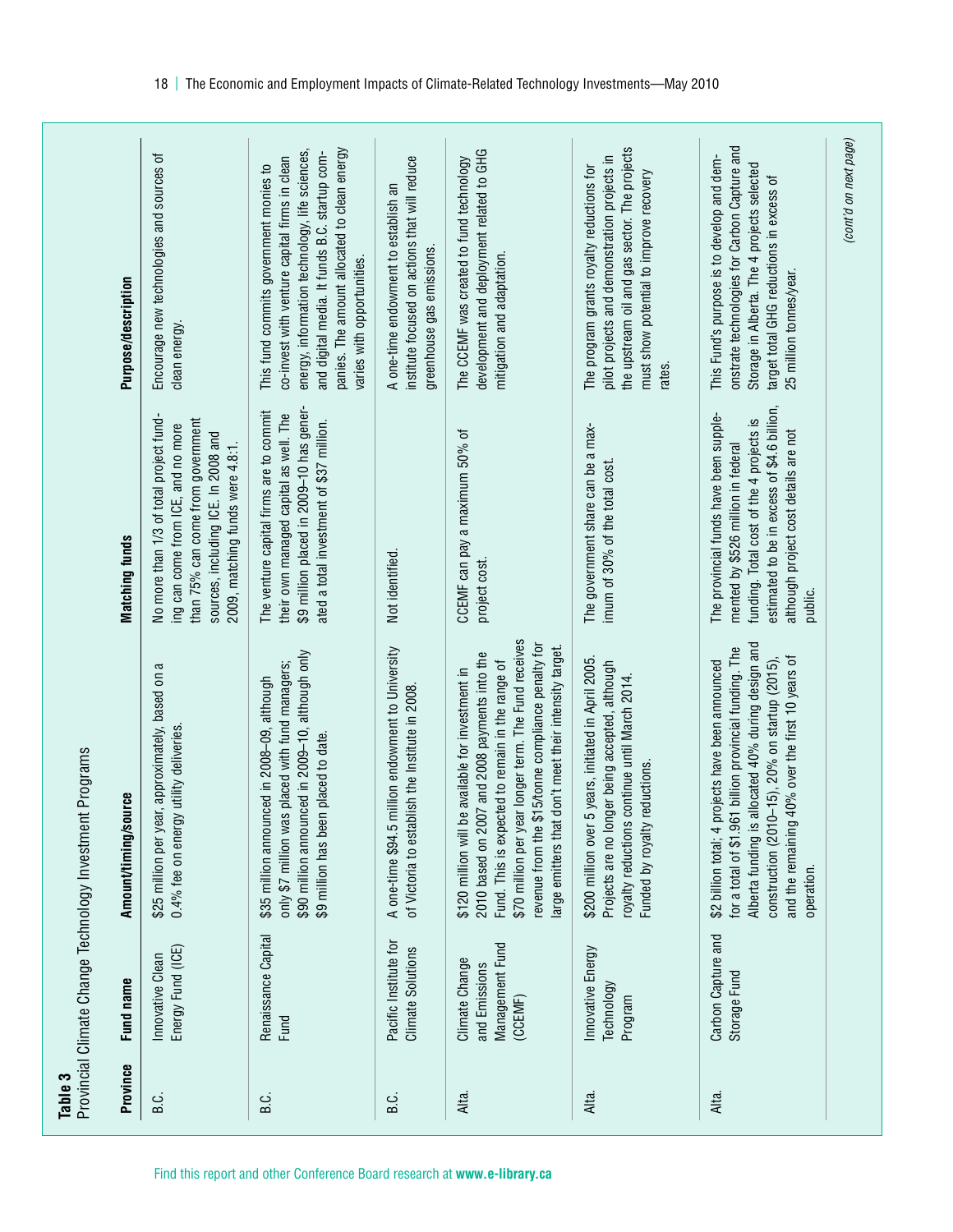| Province | Fund name                                      | Amount/timing/source                                                                                                                                                                                                                                                                                                          | <b>Matching funds</b>                                                                                                                                                           | Purpose/description                                                                                                                                       |
|----------|------------------------------------------------|-------------------------------------------------------------------------------------------------------------------------------------------------------------------------------------------------------------------------------------------------------------------------------------------------------------------------------|---------------------------------------------------------------------------------------------------------------------------------------------------------------------------------|-----------------------------------------------------------------------------------------------------------------------------------------------------------|
| Sask.    | Go Green Fund                                  | Projects are identified by Requests for Proposals.<br>No stated annual funding level or limit. In 2009,<br>allocated under the fund.<br>\$45.45 million was                                                                                                                                                                   | For the projects that identified matching<br>funds, the ratio was 17% government<br>translate into a total of \$267 million<br>funding share of total, which would<br>spending. | ogy investments, energy-efficiency programs,<br>Go Green includes a broad range of technol-<br>water research, etc.                                       |
| Sask.    | Research Centre<br>Technology<br>Petroleum     | million per year from federal<br>and provincial governments.<br>Receives about \$7                                                                                                                                                                                                                                            | of Vapour Extraction, is \$40 million<br>over 4 years; another (Weyburn) is<br>One project, Joint Implementation<br>\$80 million over 8 years.                                  | A technology research initiative that is jointly<br>ments, plus project-specific industry contri-<br>funded by federal and provincial govern-<br>butions. |
| Man.     | Innovations Fund<br>Development<br>Sustainable | programs not related to climate change. In 2006-07<br>the allocation for the Climate Action Fund was only<br>\$3.4 million per year, although the total includes<br>\$399,000. There was an additional \$1.35 million<br>in the open fund category. It is funded to match<br>(approximately) provincial environmental levies. | application, but no target is set and part-<br>Partner funding must be identified in the<br>ner contributions are not quantified.                                               | Supports research, technology demonstra-<br>tion, community projects, and educational<br>projects.                                                        |
| δπ.      | Climate Change<br><b>Action Plan</b>           | years.<br>\$50 million over 5                                                                                                                                                                                                                                                                                                 | Not identified.                                                                                                                                                                 | To fund investments related to the develop-<br>ment of an electricity Smart Grid.                                                                         |
| δπ.      | Climate Change<br>Action Plan                  | \$150 million through 2020.                                                                                                                                                                                                                                                                                                   | Not identified.                                                                                                                                                                 | To support homeowners in reducing GHG<br>emissions.                                                                                                       |
| Ōπ.      | Climate Change<br><b>Action Plan</b>           | years, beginning in 2009.<br>\$15 million over 4                                                                                                                                                                                                                                                                              | Not identified.                                                                                                                                                                 | To subsidize purchase of alternative fueled<br>medium-duty vehicles.                                                                                      |
| Ōπ.      | Technologies Fund<br>Emerging                  | \$250 million over 5 years.                                                                                                                                                                                                                                                                                                   | Unspecified. Will co-invest with venture<br>capital.                                                                                                                            | Venture capital for clean tech, life sciences,<br>health, digital media, and ICT.                                                                         |
| δti.     | Demonstration Fund<br>Innovation               | years.<br>\$50 million over 4                                                                                                                                                                                                                                                                                                 | Must be at least 50% partner funding.                                                                                                                                           | To help commercialize innovative technologies.                                                                                                            |
| Que.     | Cellulosic Ethanol<br>Research                 | years.<br>\$25 million over 5                                                                                                                                                                                                                                                                                                 | Not specified.                                                                                                                                                                  | Cellulosic ethanol technology research.                                                                                                                   |
| Que.     | Inter-modal Freight                            | years.<br>\$60 million over 5                                                                                                                                                                                                                                                                                                 | Not specified.                                                                                                                                                                  | Encourage intermodal freight.                                                                                                                             |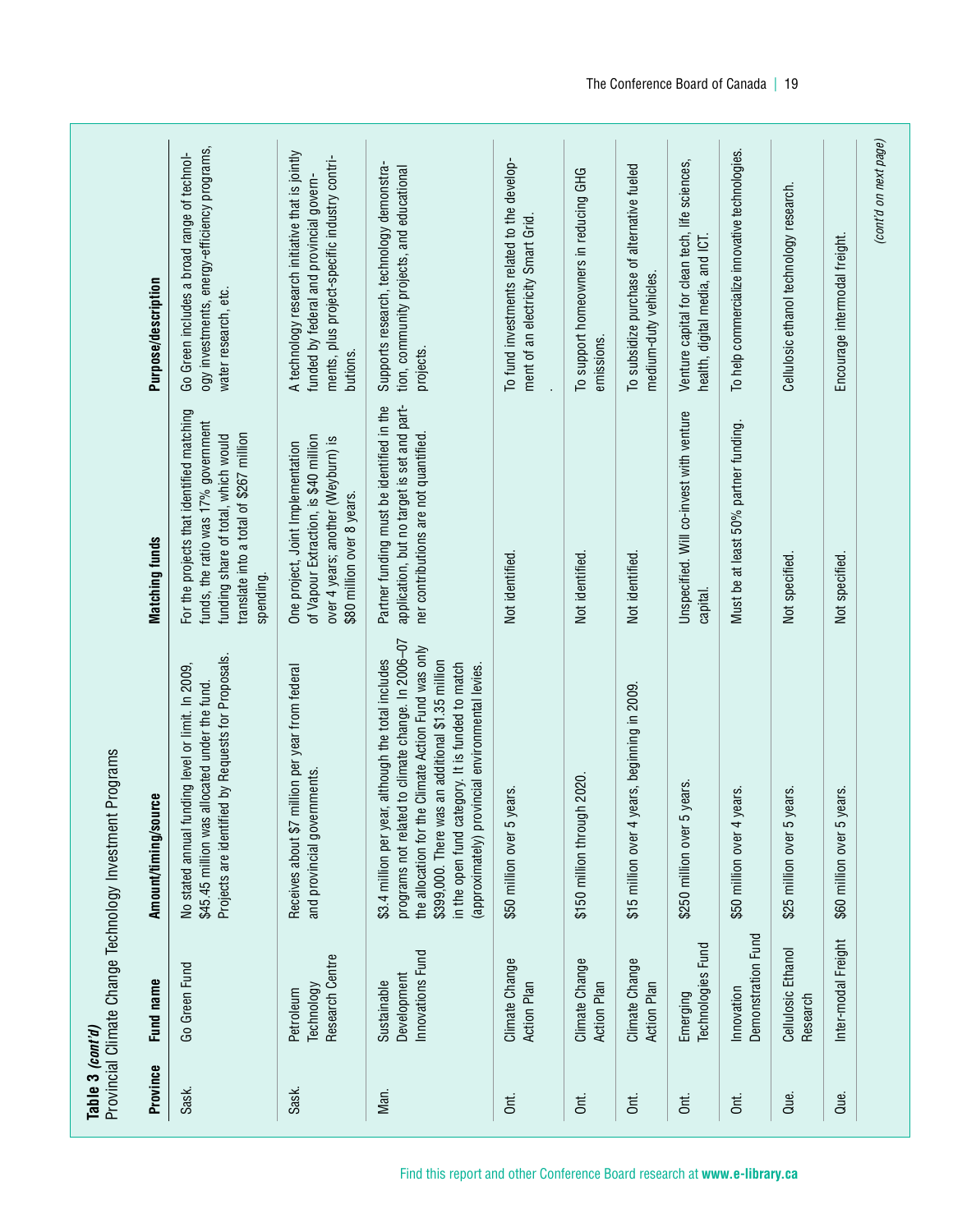| Tahla 2 /acm | Provincial Climate Change Technology Investment Programs<br>ニー・コンド<br>$\overline{a}$<br>צוני שוש<br>2 |  |
|--------------|-------------------------------------------------------------------------------------------------------|--|

|                  |                                                                 | Provincial Climate Change Technology Investment Programs                                                                     |                                                      |                                                                                                                       |
|------------------|-----------------------------------------------------------------|------------------------------------------------------------------------------------------------------------------------------|------------------------------------------------------|-----------------------------------------------------------------------------------------------------------------------|
| Province         | Fund name                                                       | <b>SOUTCE</b><br>Amount/timing/                                                                                              | <b>Matching funds</b>                                | Purpose/description                                                                                                   |
| Que.             | Waste Treatment                                                 | 7-09. Program continues through<br>\$38 million 200<br>2012.                                                                 | Not specified                                        | Methanization of organic waste at landfills.                                                                          |
| Que.             | Energy R&D                                                      | \$20 million 2006-12, of which \$5 million goes to<br>and storage (CCS)<br>carbon capture                                    | Not specified.                                       | To support R&D into clean-energy technolo-<br>gies.                                                                   |
| Que.             | Strategy for Green<br>Technologies<br>Development<br>Industrial | \$281.4 million identified for 2006-12.                                                                                      | Not specified.                                       | Green technology development and deployment.                                                                          |
| Que.             | Climate Action Plan                                             | as of June 2009. Program extends<br>2006-12, of which \$780 million<br>\$1.55 billion for<br>had been spent<br>through 2012. | Not specified.                                       | Includes most of the initiatives listed for<br>Quebec, above, plus more.                                              |
| Que.             | Carbon Tax                                                      | r year, based on a levy on energy<br>oil products and natural gas).<br>\$200 million pe<br>sales (primarily                  | None.                                                | Revenue source for the green fund initiatives<br>listed above.                                                        |
| $\overline{N}$ . | Climate Action Fund                                             | 3 years, beginning October 2007.<br>\$34 million over                                                                        | Not specified.                                       | To implement GHG mitigation and adaptation<br>measures in New Brunswick.                                              |
| $\frac{0}{2}$    | EcoNova Scotia                                                  | \$42.5 million, of which \$9.5 was set aside for<br>environmental technology program.                                        | Unspecified. Will co-invest with venture<br>capital. | program guidelines. As of end of 2008,<br>One-time allocation following federal<br>\$15.5 million had been allocated. |
| نے<br>N          | ecoAction                                                       | \$23 million from federal ecoACTION program<br>$2007 - 12$ .                                                                 | None.                                                | To implement GHG mitigation and adaptation<br>measures in Newfoundland and Labrador.                                  |

Note: This table summarizes the technology investment programs in each province, where such programs are ongoing and have climate change mitigation as a significant objective.

Note: This table summarizes the technology investment programs in each province, where such programs are ongoing and have climate change mitigation as a significant objective.<br>Source: The Conference Board of Canada.

Source: The Conference Board of Canada.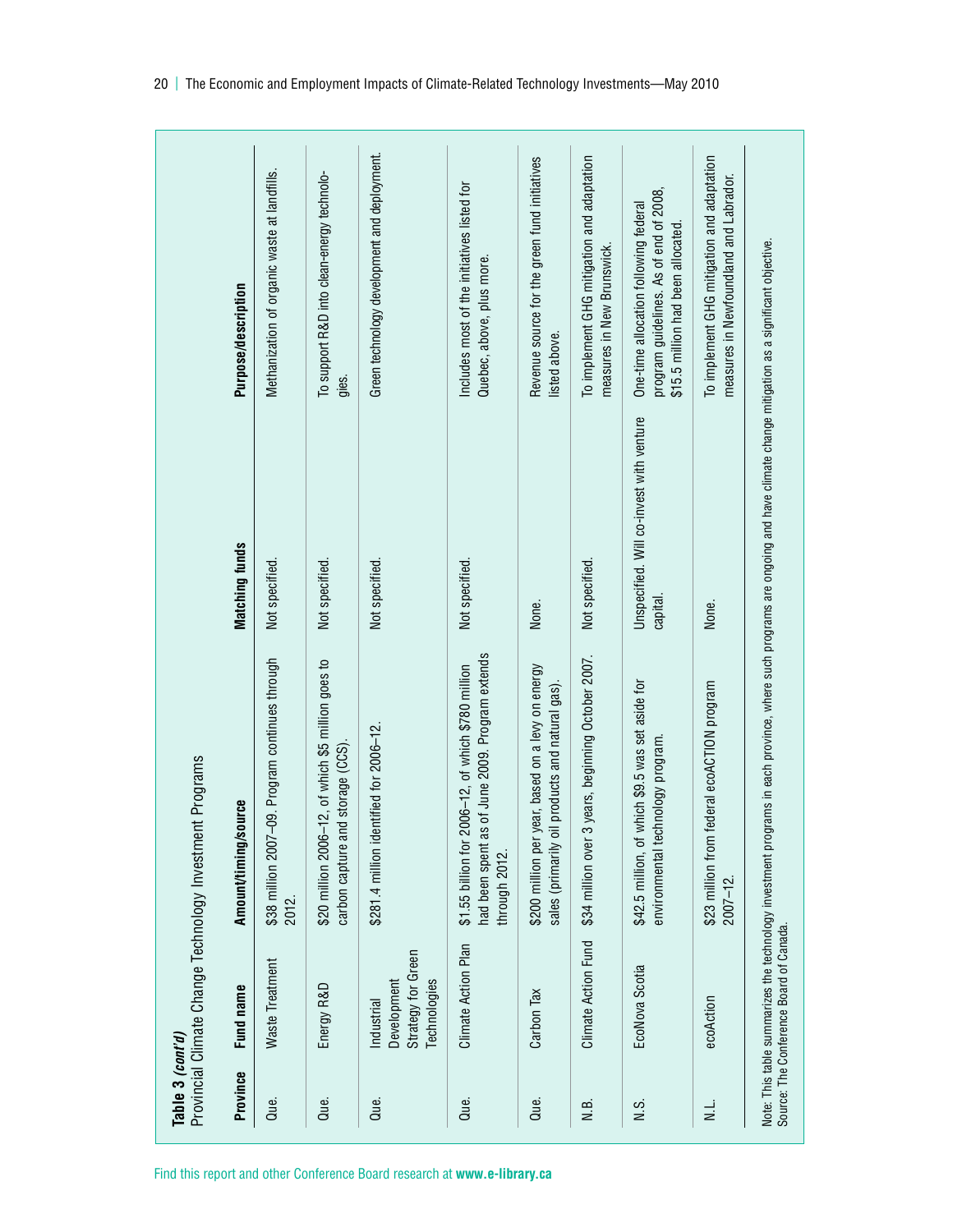The Sustainable Development Technology Canada (SDTC) funds listed are limited by the total funds available rather than by timing. Investments in programs such as the ecoENERGY Technology Initiative and the ecoACTION Trust Fund for Clean Energy will wind down between 2012 and 2015 unless further funds are allocated. For the ecoENERGY Technology Initiative, eight projects were chosen for carbon capture and storage technologies: one in British Columbia, two in Saskatchewan, and five in Alberta. The provincial distribution of funds for the ecoACTION Trust Fund for Clean energy appears in

the table. These funds were distributed to provincial agencies and are largely administered by the provincial governments.

Sustainable Development Technology Canada was created by the federal government to bridge the gap between technology development and commercialization. SDTC funds are allocated based on program criteria; the resulting provincial allocation is shown in Table 5. Partner funding is a requirement of both the NextGen Fund and the SDTC Tech Fund; the breakdown is presented in the table.

#### **Table 4**

| <b>Fund name</b>                             | Amount/timing/source                                                                                                                                                                                                                                                        | <b>Matching funds</b>             | <b>Purpose/description</b>                                                                                                                               |
|----------------------------------------------|-----------------------------------------------------------------------------------------------------------------------------------------------------------------------------------------------------------------------------------------------------------------------------|-----------------------------------|----------------------------------------------------------------------------------------------------------------------------------------------------------|
| ecoENERGY<br>Technology Initiative           | \$230 million. Timing of projects differs.<br>Funds committed in 2007, projects<br>announced in March 2009, investments<br>complete between 2012 and 2015.<br>Funds awarded total \$140 million.                                                                            | Yes, but details not<br>reported. | A technology development and<br>demonstration fund.                                                                                                      |
| <b>Trust Fund for</b><br><b>Clean Energy</b> | \$1.5 billion in total. Allocations to<br>provinces as follows (in millions):<br>Nun. \$5<br>N.W.T. \$5<br>Y.T. \$5<br>N.L. \$23<br>P.E.I. \$15<br>N.B. \$34<br>N.S. \$42.5<br>Que. \$349.9<br>Ont. \$586.2<br>Man. \$53.8<br>Sask. \$44.4<br>Alta. \$155.9<br>B.C. \$199.3 | Details not reported.             | Established in 2007 as one-time fund<br>for allocation through 2012. Some<br>provinces detail how much has been<br>spent already (see provincial table). |
| Clean Energy Fund                            | Mostly already counted for carbon<br>capture and storage (CCS) projects<br>above. Totals \$1 billion over 5 years,<br>with \$650 million to CCS (see provin-<br>cial table), \$150 million to R&D, and<br>\$200 million to demonstration projects.                          | Yes, but not detailed.            | Supports technology development.                                                                                                                         |
| SDTC NextGen Fund<br>and SDTC Tech Fund      | See Table 5.                                                                                                                                                                                                                                                                | Yes.                              | Supports commercial scale demon-<br>stration facilities.                                                                                                 |

Federal Climate Change Technology Investment Programs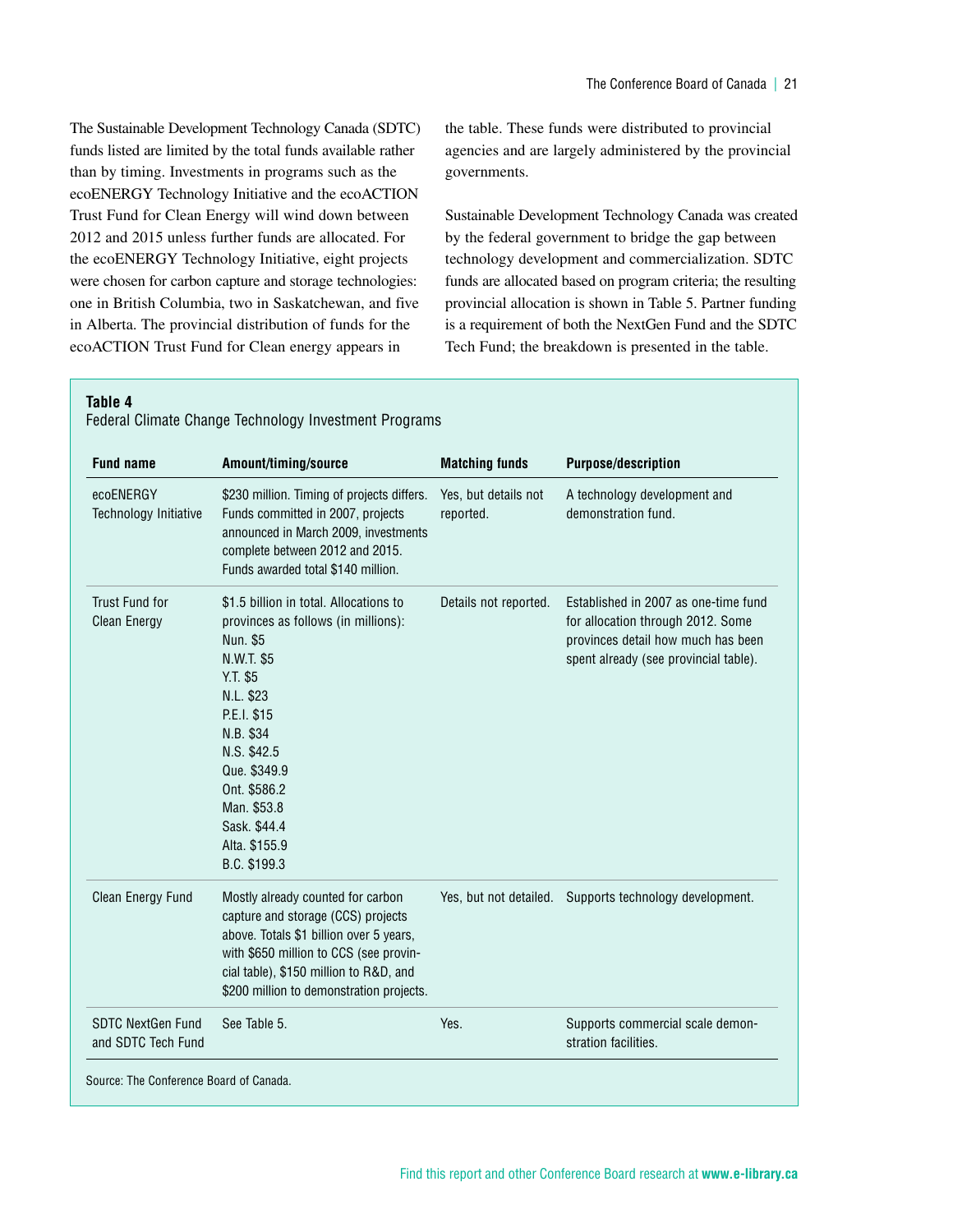<span id="page-27-0"></span>22 | The Economic and Employment Impacts of Climate-Related Technology Investments—May 2010

#### **Table 5**

Cumulative SDTC\* Leveraged Funding 2002–09 (\$ millions)

| <b>Province</b> | <b>SDTC</b><br>investment | Partner<br>investment | Total   |
|-----------------|---------------------------|-----------------------|---------|
| N.L.            | 0.7                       | 1.2                   | 1.9     |
| P.E.I.          | 9                         | 18                    | 27      |
| N.B.            | $\overline{2}$            | 5                     | 7       |
| N.S.            | 8                         | 15                    | 23      |
| Que.            | 67                        | 156                   | 223     |
| Ont.            | 182                       | 429                   | 611     |
| Man.            | 11                        | 22                    | 33      |
| Sask.           | 26                        | 71                    | 97      |
| Alta.           | 53                        | 125                   | 178     |
| B.C.            | 111                       | 250                   | 361     |
| <b>Total</b>    | 469.7                     | 1,092.2               | 1,561.9 |

\*Sustainable Development Technology Canada Sources: SDTC; The Conference Board of Canada.

#### **Climate Technology Investments Versus Climate Technology Funds**

For the purposes of this report, there is a useful distinction between climate technology investments and its subset, which we refer to as "climate technology funds." The distinction rests upon three basic criteria:

- the source of capital that is used;
- the level of focus on technology development or demonstration; and
- $\bullet$  the decision-making model.

The capital provided to technology funds would ideally support ongoing investments and be linked, both in its source and its allocation, to climate change mitigation outcomes. An ongoing commitment of funds is essential because innovation and technology development should be viewed as an ongoing process rather than an event. Also, because it is difficult to predict both the results and expenditures that will eventually be required, an ongoing commitment to invest based on project milestones and measured outcomes may be preferred to one-time or

short-term programs. The linkage between climate change and funding is important for the sources of funds and their uses. All governments have chosen a definition of climate change mitigation actions that is broad enough to include all sources of GHG emissions.

#### **Clean-energy technologies are prominent in each province's climate action plan.**

When considering the policy instruments they will use to reduce GHG emissions, governments should also consider the proportion of the resulting revenues, if any, that will be reinvested in technologies. In doing so, they will create a direct link between the emissions that cause climate change and mitigation technologies. There are four such examples. British Columbia's Innovative Clean Energy Fund (ICE) and Quebec's Green Energy Fund are supported by a tax on fuels as delivered to end customers within the respective province.<sup>1</sup> This provides a clear link between the level of energy consumption (a major contributor to GHG emissions) and the funds available for investment. Manitoba's Sustainable Development Innovation Fund (SDIF) receives funding that is determined by the government to at least approximately match revenues from environmental protection taxes, recycling fees, etc. Although SDIF targets a broad range of sustainability issues, climate change is listed among the fund's priorities. The strongest link between the source of funds and climate change exists in Alberta's Climate Change and Emissions Management Fund (CCEMF). In this case, the supporting funds are generated by a \$15 per tonne technology payment from large final emitters that are unable to meet their regulated emissions intensity levels. This direct link follows strongly "the polluter pays" principle, providing all stakeholders the assurance that the revenues generated will be redirected to solving the problem.

<sup>1</sup> In British Columbia, the tax is imposed on deliveries by utilities. A separate carbon tax is levied on all fuels, including transportation fuels, which does not support ICE. In Quebec, the carbon tax is based on the emissions from each fuel, so the largest share comes from refined products, then natural gas deliveries, with only a small contribution from electricity.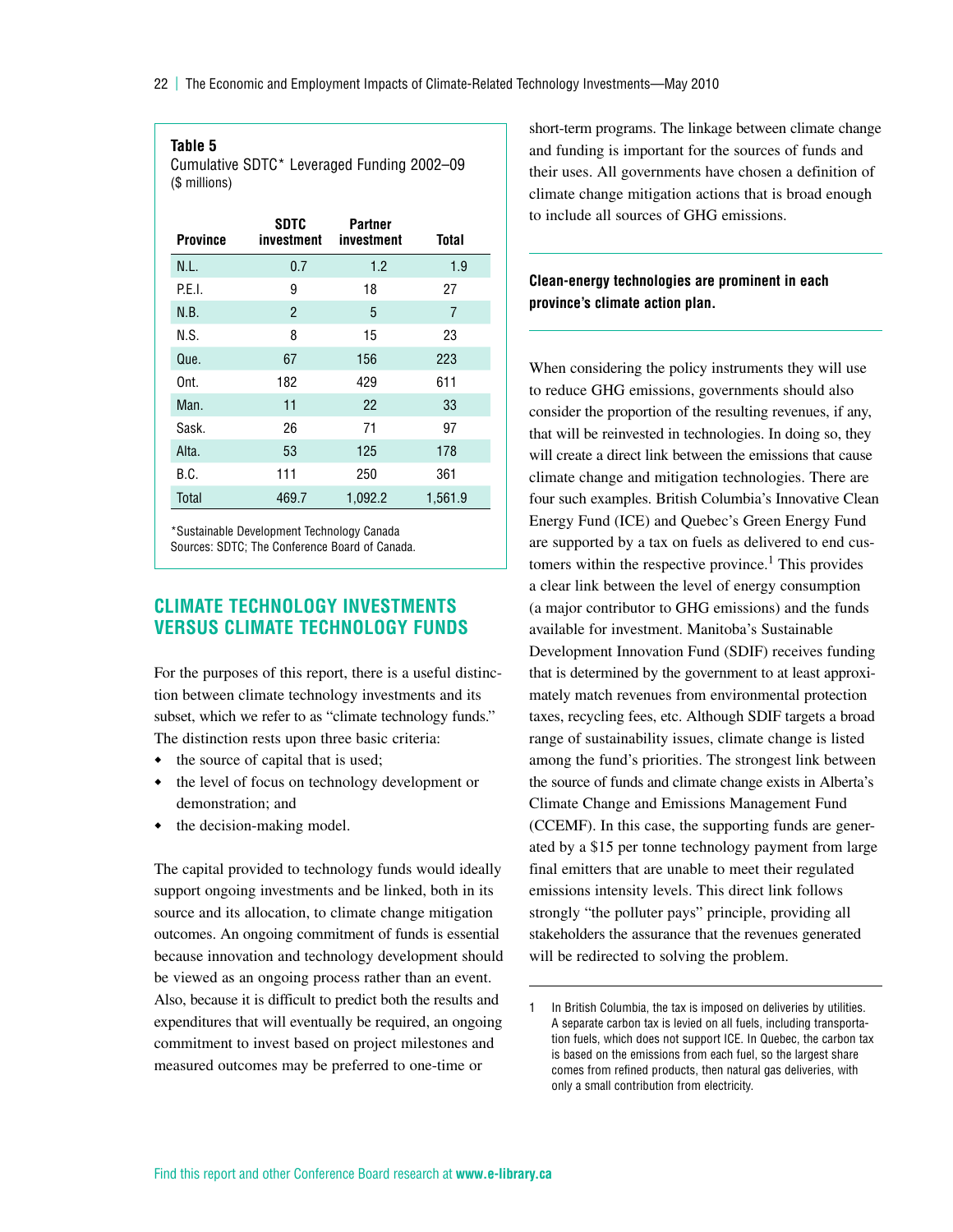Most of the climate technology investments described in tables 3 through 5 support both technology development and deployment. Clean-energy technologies are prominent in each province's climate action plan. At a broad scale, investments must be made in all four components of the innovation process described in Chapter 3. Many of the specific investments made by the programs or initiatives listed in tables 3 through 5 relate to technology implementation, while others relate to technology development. Such investments are often characterized as "technology push versus market pull."

**Many of the technologies and investments included are not yet sufficiently developed to provide reliable estimates of the contribution they will actually make in reducing emissions.**

Many of the technologies that we use today were not initially considered useful or have been adopted more broadly than anticipated. Such technologies were developed first, and then a demand cultivated. The personal computer provides one of the more commonly cited examples of *technology push*. On the other hand, some technologies are developed because the market is looking for a better way to accomplish a task or provide a service. The current generation of smartphones provides an example of *market pull* technology development.

In our context, part of the distinction between climate technology investments and climate technology funds is the level of emphasis placed on technology development versus technology commercialization or implementation. This is not an easy distinction to trace, since many of the specific projects funded by the programs listed are geared toward technology implementation with adaptations of a commercially available technology. However, a distinction is possible. At the federal level, both of the funds administered by SDTC focus on the preimplementation stages, whereas the ecoACTION and ecoENERGY programs tend to focus more on implementation. As for the provinces, many of the programs

examined place emphasis on applying existing technologies to improve energy efficiency or support energy conservation. Some examples of technology funds with a strong focus on technology development are the venture capital funds in British Columbia and Ontario, the Carbon Capture and Storage Fund, the CCEMF, Alberta's Innovative Energy Technology Program (IETP), and Ontario's Innovation Demonstration Fund (IDF).

In this report, *climate technology funds* are distinguished from *climate technology investments* by their focus on technology development rather than implementation. This delineation makes sense because many of the technologies that are expected to contribute to reducing GHG emissions will be either significant improvements over existing technologies or entirely new technologies. Carbon capture and storage provides an example of one of the potential game-changing technologies. Several of the technology components already exist, although some remain to be developed and others will require significant cost reductions. Should this technology succeed, retrofits to existing facilities could greatly reduce emissions resulting from energy production or transformation. Climate technology funds are focused on creating new technologies or making significant improvements to existing technologies, always with a goal of reducing emissions. Another difference is that climate technology investments include a broader range of implementation investments.

The decision model of a fund often differs from that of a simple investment. A simple investment decision often relates to the specific costs, revenues, and timing of a particular expenditure or series of expenditures. These criteria may or may not include GHG emissions but will always include capital costs, operating costs, cost savings, revenue potential (if any), and the resulting return on the investment made or payout period required. For the programs in tables 3 through 5, the criteria often include matching funds. A climate technology fund might also include the broader technology opportunities to which a particular investment might lead.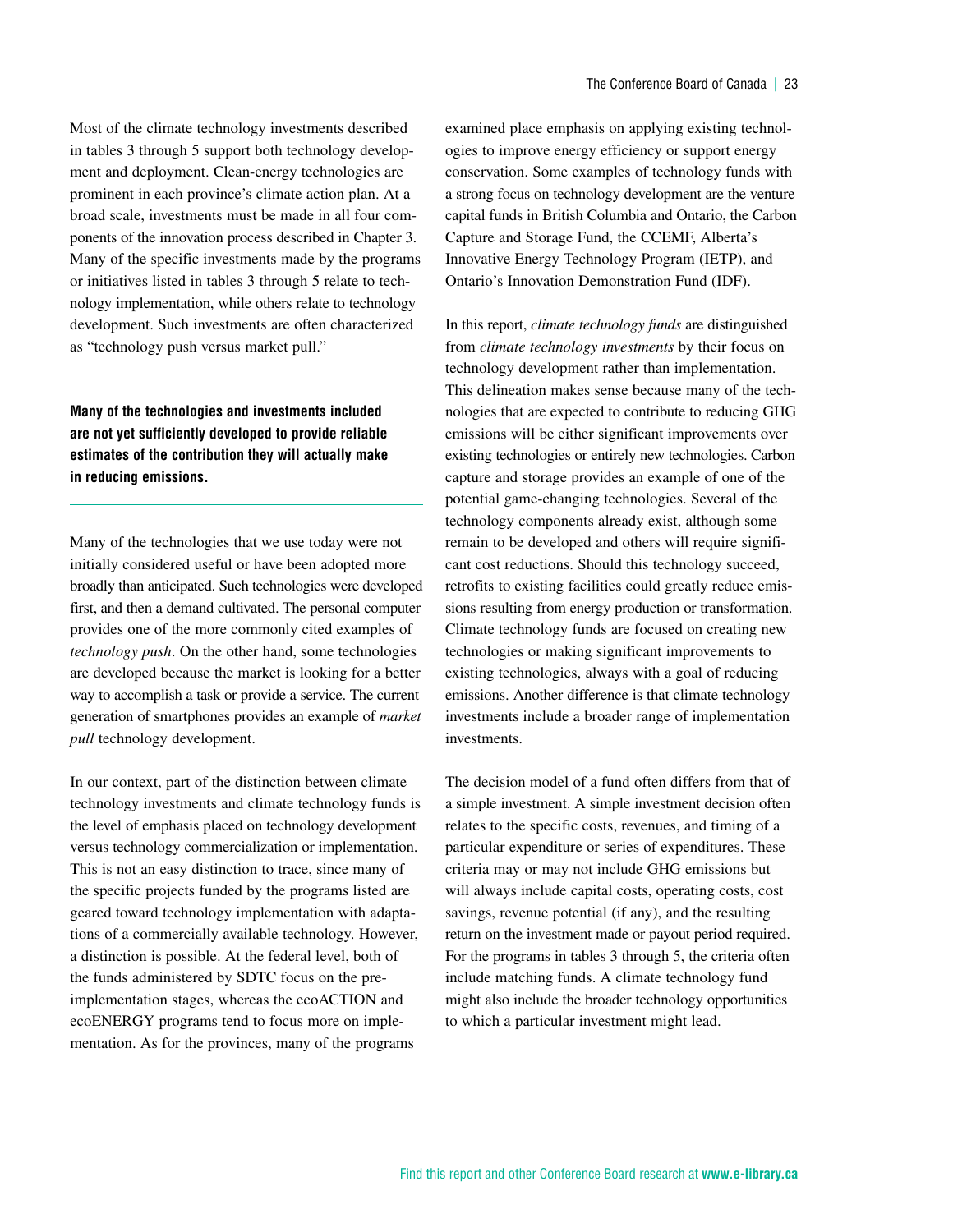#### <span id="page-29-0"></span>Based on the three criteria noted earlier, the following list represents the existing climate technology funds, with the participating government in parentheses:

- Innovative Clean Energy Fund (B.C.);
- Renaissance Capital Fund (B.C.);
- Climate Change and Emissions Management Fund (Alberta);
- Innovative Clean Energy Technology Program (Alberta);
- Carbon Capture and Storage Fund (Alberta);
- Go Green Fund (Saskatchewan);
- Sustainable Development Innovations Fund (Manitoba);
- Emerging Technologies Fund (Ontario);
- Innovation Demonstration Fund (Ontario);
- Carbon Tax Green Fund (Quebec);
- New Brunswick Climate Action Fund (New Brunswick);
- ecoENERGY Technology Initiative (federal);
- ecoENERGY Trust fund for Clean Energy (federal); and
- SDTC NextGen Fund and SDTC Tech Fund (federal).

#### **The challenge is to find an optimal or near-optimal combination of instruments.**

Although it would be desirable to include a criterion related to the focus on climate change mitigation, or the reductions in GHG emissions anticipated from the investments profiled, it is not possible to do so. In the first instance, not all programs are linked directly to emissions outcomes. Many of the programs are linked to criteria that establish the quality of the investment being made and ensure that specific financial and reporting requirements are met. Not all of the investments are judged on their ability to reduce emissions, and the expected contribution is not always published, even where it is identified. In the second instance, many of the technologies and investments included are not yet sufficiently developed to provide reliable estimates of the contribution they will actually make in reducing emissions.

#### **One Tool Among Many**

Before concluding the discussion of technology investments, it is important to place them in the context of overall GHG mitigation policies and instruments. Chapter 2 presented a list of climate action plan elements that are being used or proposed in Canada. These measures fall into a number of broad categories:

- emissions caps;
- taxation;
- mandated standards;
- investment subsidies;
- technology investments; and
- information programs.

The analysis presented here is based on the view that no single approach will provide the best answer, and that technology investments or technology funds are one of the many tools that will be required. The challenge is to find an optimal or near-optimal combination of instruments.

#### **Cap and Trade**

North America appears to be moving toward an emissions cap with broadly based emissions trading and supporting offsets programs. The cap element of this "cap and trade" approach provides a clear boundary for acceptable emissions levels and a penalty for emissions above these levels. The trade element allows the market to find an allocation of emissions that is, in at least some manner, economically more efficient than a simple cap. Where emissions trading is permitted, those who can easily reduce their emissions below the required level are free to do so, with an incentive that the reduction can be sold to another party. However, the transaction costs associated with cap and trade often become more important as the emissions from any one party become smaller. For example, the emissions of a fossil fuel power-generating station are often equivalent to those of thousands of households or vehicles. Placing an individual cap on smaller emissions sources is difficult to do, and expensive per unit of emissions, particularly as compared to a larger source.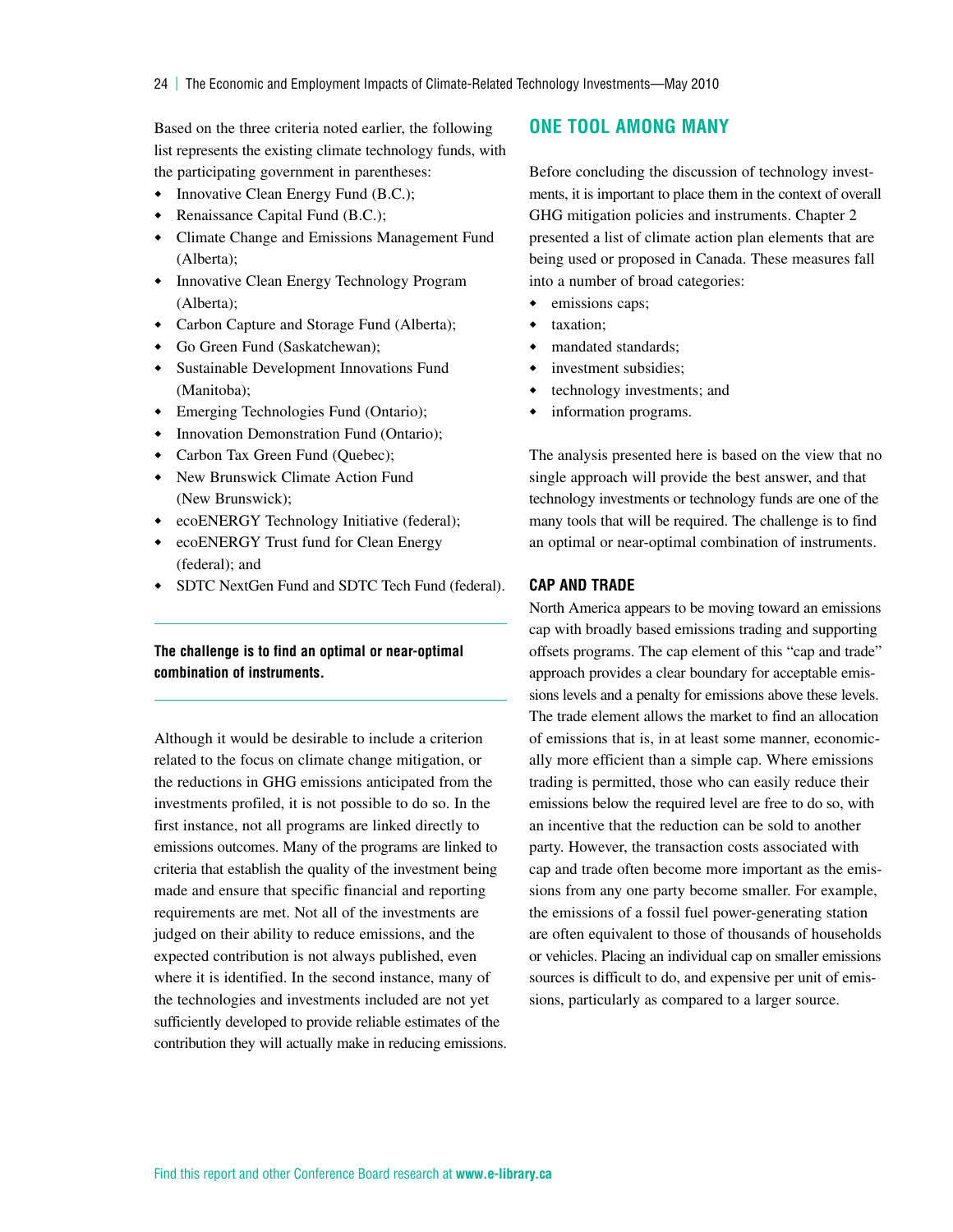#### **Carbon Tax**

A carbon tax is often touted as a way to extend the reach of carbon pricing mechanisms to smaller emitters. Carbon taxes are usually applied to energy deliveries, since energy use is one of the larger sources of GHG emissions. Carbon taxes can be applied to energy producers based on the carbon content of the fuel and the level of production. They can also be applied to energy consumers in the form of fuel taxes, as has been done in British Columbia and Quebec. Applying carbon taxes to fuel purchases is administratively efficient because in most cases, fuel taxes already exist. The carbon tax is an additional calculation, but the mechanisms for tracking fuel deliveries, calculating the basic tax, and remitting the proceeds already exist.

One of the drawbacks of this type of carbon tax, however, is that both energy supply and energy demand are price inelastic. This means simply that our ability to respond to price changes by adjusting our demand for or supply of the product is limited. In the near term, we are unable to substitute other goods for energy, so our response to price comes primarily from changing behaviour. In the longer term, we can also invest in more efficient energy technologies. As a result, the level of carbon tax required to reduce emissions enough to meet the provincial targets set out in Chapter 2 might be significant. Subsidies aimed at energy production or energy consumption equipment can help reduce the capital cost of the required investment and shorten the transition from short-term to longer-term price responses.

#### **Mandated Standards**

Mandated standards may provide a useful tool in achieving emissions reductions without significant price dislocations. A simple example of this is the transition from incandescent light bulbs to compact fluorescents. Energy consumption is reduced to less than a quarter of that associated with the incandescent bulb, although the cost per bulb is higher. Eliminating the sale of incandescent bulbs requires the consumer to adopt a new technology as the old bulbs burn out. The higher cost of the new bulb is often paid out in energy savings long before it burns out.

#### **Investment Subsidies**

A more complex example of mandated standards arises from low carbon fuel standards or renewable fuel standards for automobiles. Both presume an available supply of fuel or technology to meet the standard, leaving the market to determine the resulting financial consequences. In the case of renewable fuel standards, capital cost subsidies and operating margin subsidies have also been applied to ensure that enough fuel is available to meet the standard. In the case of low carbon fuel standards, California was the first to act. It simply mandated that fuel imports must be equal to or less than the carbon content of fuels consumed in California. This type of standard sets a potentially aggressive goal, leaving fuel suppliers to meet it. The hazard arises if the goal is so aggressive that it can't be met.

**Technology funds provide a more focused approach than do broader technology investments.**

#### **Technology Investments**

Technology investments and technology funds can be applied in connection with each of the instruments described above and in Chapter 2. Under an emissions cap system, emitters that cannot meet the regulated target must either purchase emissions rights from others or pay a penalty. This additional cost impairs their competitiveness, but the cap on emissions protects the environment. If the cap regulation includes the opportunity to purchase an offset, the cost can potentially be reduced. Including a technology payment in the emissions cap approach, as is the case in Alberta, potentially addresses the competitiveness issue more directly through technology development. If the funds are set aside for technology investments rather than being returned to energy consumers or taxpayers, those investments can contribute to cost reductions for existing technologies, or support the development, commercialization, and implementation of new, lower emissions technologies. This path has the potential to restore competitiveness more rapidly and may even make companies more competitive. It can also produce innovations that are marketable worldwide, thereby creating new business opportunities for Canadian companies.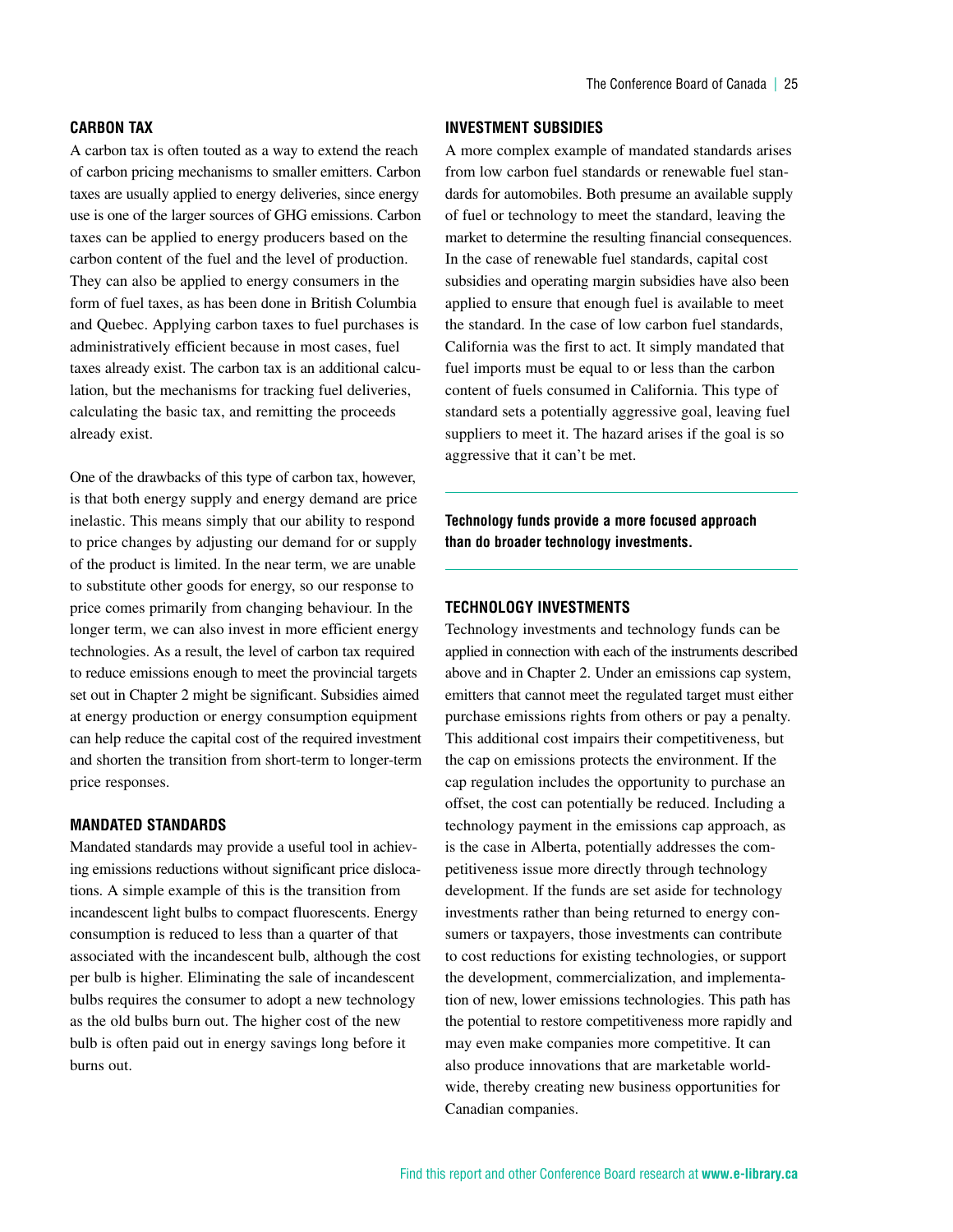Properly targeted technology investments can reduce the level of carbon taxes required to achieve emissions reduction targets. Emissions reductions are directly linked to energy conservation or efficiency, both of which are directly linked to technologies. Investments that result in low emissions technologies being made available sooner or at lower cost will contribute to reducing emissions at lower levels of tax. Similarly, technology investments can contribute to the ability to meet tighter mandated standards than would otherwise be possible.

Technology investments are likely to be more effective when combined with other instruments. They improve the effectiveness of the policy instruments they are combined with. Technology funds provide a more focused approach than do broader technology investments and can, therefore, contribute more effectively. Linking the base revenues for technology funds to emissions provides a direct and useful link between the sources of emissions and potential solutions. This link can be used to supplement the other measures described above and to reduce the economic dislocations that might otherwise accompany long-term emissions reductions.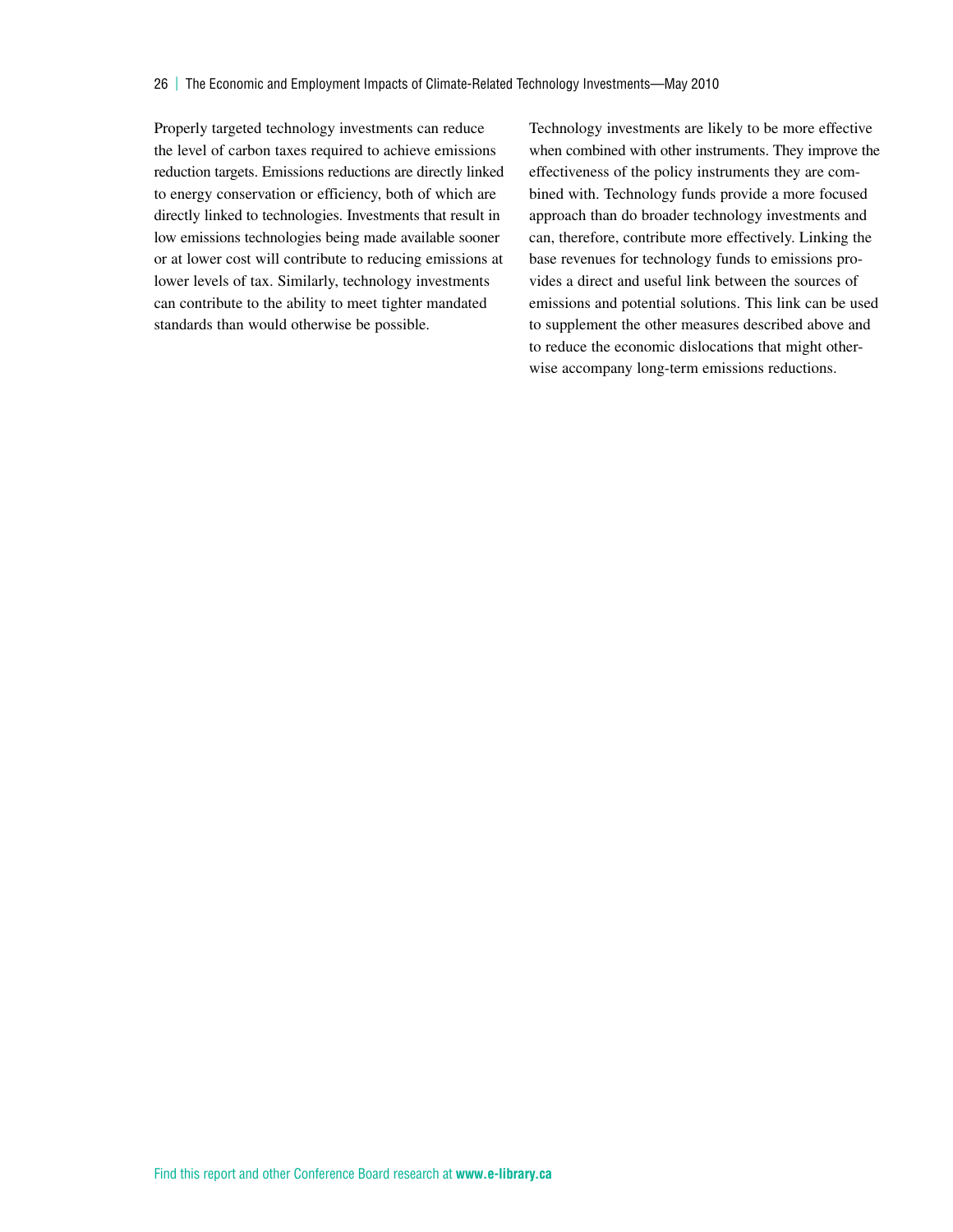### <span id="page-32-0"></span>**Chapter 5**

# The Economic Impact of Technology Funds

#### **Chapter Summary**

- Alberta and Ontario will make the largest investments in climate-friendly technologies over the period 2010–14.
- The technology investments examined will total \$11.8 billion.
- Economic impact multipliers are highest in provinces that can source materials and services locally. Ontario's investment multiplier exceeds 1, suggesting that each dollar of technology investment will generate slightly more than one dollar of GDP.
- Each \$100 million of investment will yield between 600 and 1,500 person years of employment.

his chapter summarizes the research methods and results of the Conference Board's assessment of the potential economic impact of technology funds investment on the Canadian economy and its regions. The analysis quantifies the economic impact of estimated capital acquisitions and spending on research and development. It does not attempt to measure the additional beneficial aspects of reducing energy consumption or GHG emissions, nor does it capture the potential benefits of commercializing new technology.

The economic impacts reviewed here are based on estimates of the capital investment and R&D funds made available by the various federal and provincial technology fund programs described in chapters 3 and 4. Estimates of spending were collected on a fund-by-fund basis, including partner funding. Moreover, because different types of spending have varied economic impacts on the economy, the investments were broken out by type of spending: implementation of new technology (residential and non-residential); construction of new structures; and research and development. For the purposes of the economic impact analysis, the spending estimates were cumulated over a five-year period, spanning 2010 to 2014 inclusively. Overall, our research suggests that a total of \$11.8 billion in spending will be leveraged by technology funds over the next five years. The lion's share of the funding is expected to take the form of implementation of new technology by industrial sectors essentially, investment in new machinery and equipment. (See Chart 3.)

**Economic multipliers are valuable for planning because they allow us to link each dollar of spending to a given dollar value of GDP, job creation, or tax revenues.**

The Conference Board's macroeconomic models of the provincial economies were used to quantify the effect of these estimated investments on a wide range of economic variables. The methodology allows for the calculation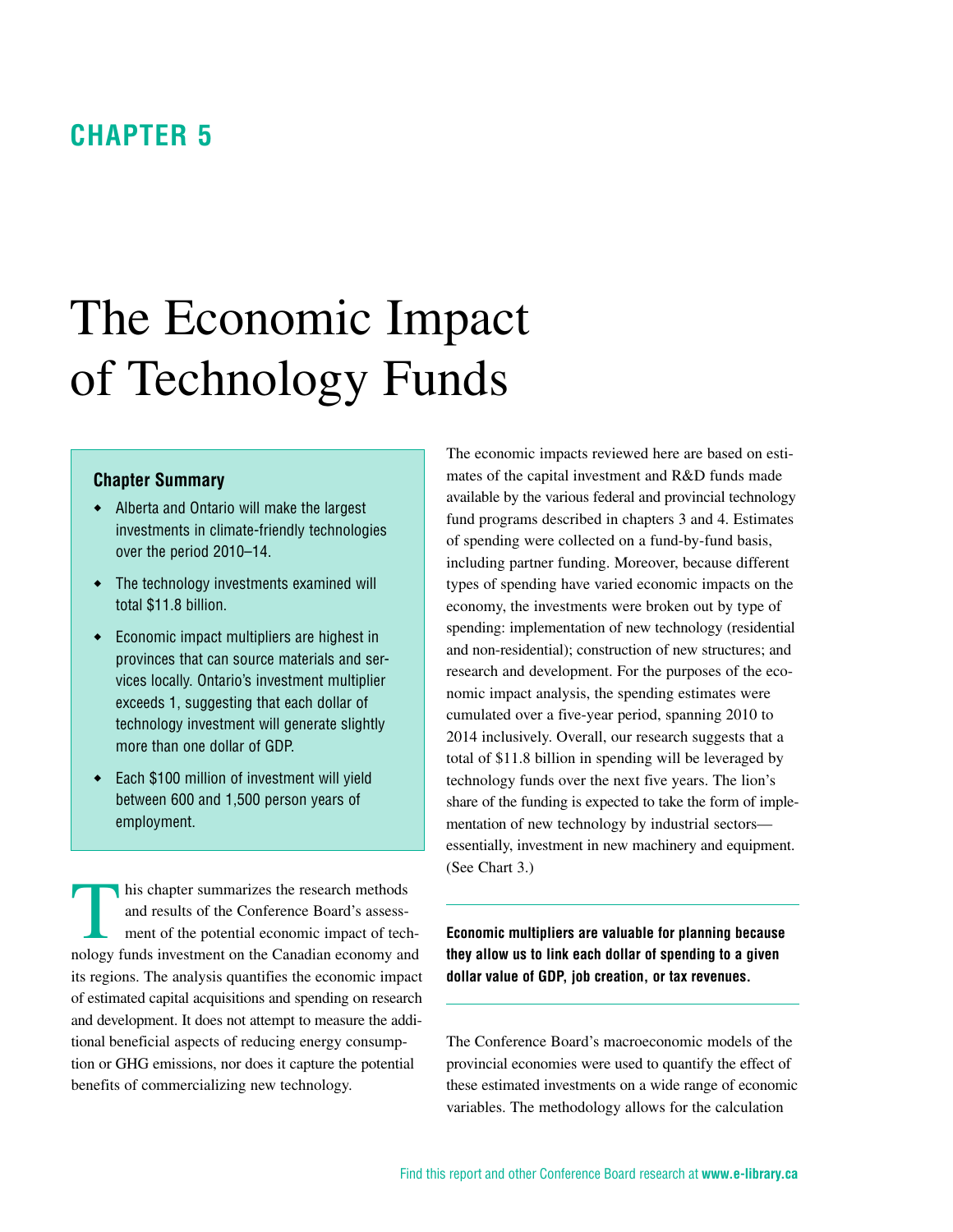28 | The Economic and Employment Impacts of Climate-Related Technology Investments—May 2010



of economic multipliers—rules of thumb that link technology funds investment to economic activity—that, under not too stringent assumptions, remain relatively stable under different investment scenarios. In other words, the economic multipliers are valuable for planning because they allow us to link each dollar of spending to a given dollar value of GDP, job creation, or tax revenues.

In addition to the amount of spending leveraged regionally, the varied mix of investment by region results in different economic impacts and multipliers. For instance, if a high portion of the investment is in industrial construction, the economic multiplier for this type of spending tends to be large, since a greater proportion of the inputs can be sourced locally. If a large portion is spent on

machinery and equipment, the economic multiplier is not as large because machinery and equipment is often imported. As can be expected, larger or more diverse economies stand to benefit more; smaller provinces, whose industrial structure is not as diverse, tend to have smaller economic multipliers. Overall, the economic impact by region depends greatly on the overall amount of spending as well as on the mix of investment.

#### **Investment in technology funds will generate many jobs in all of the provinces.**

The level of cumulative investment in technology funds over the next five years (2010–14) varies widely from province to province. Alberta will have the greatest amount of investment, topping \$6.1 billion in current dollars. Ontario will spend nearly \$2 billion, with Saskatchewan, Quebec, and British Columbia following behind with investments all over \$1 billion. Manitoba will spend nearly \$110 million, while the Atlantic provinces are expected to invest under \$100 million over the next five years. (See Chart 4.)

Results from our model simulations suggest that a \$100-million investment (inflation-adjusted) in technology funds in Ontario will yield a \$107-million impact to real GDP, based on the mix of investment. This differs from Alberta's \$70-million impact on GDP from a \$100-million investment because most of Alberta's investment goes

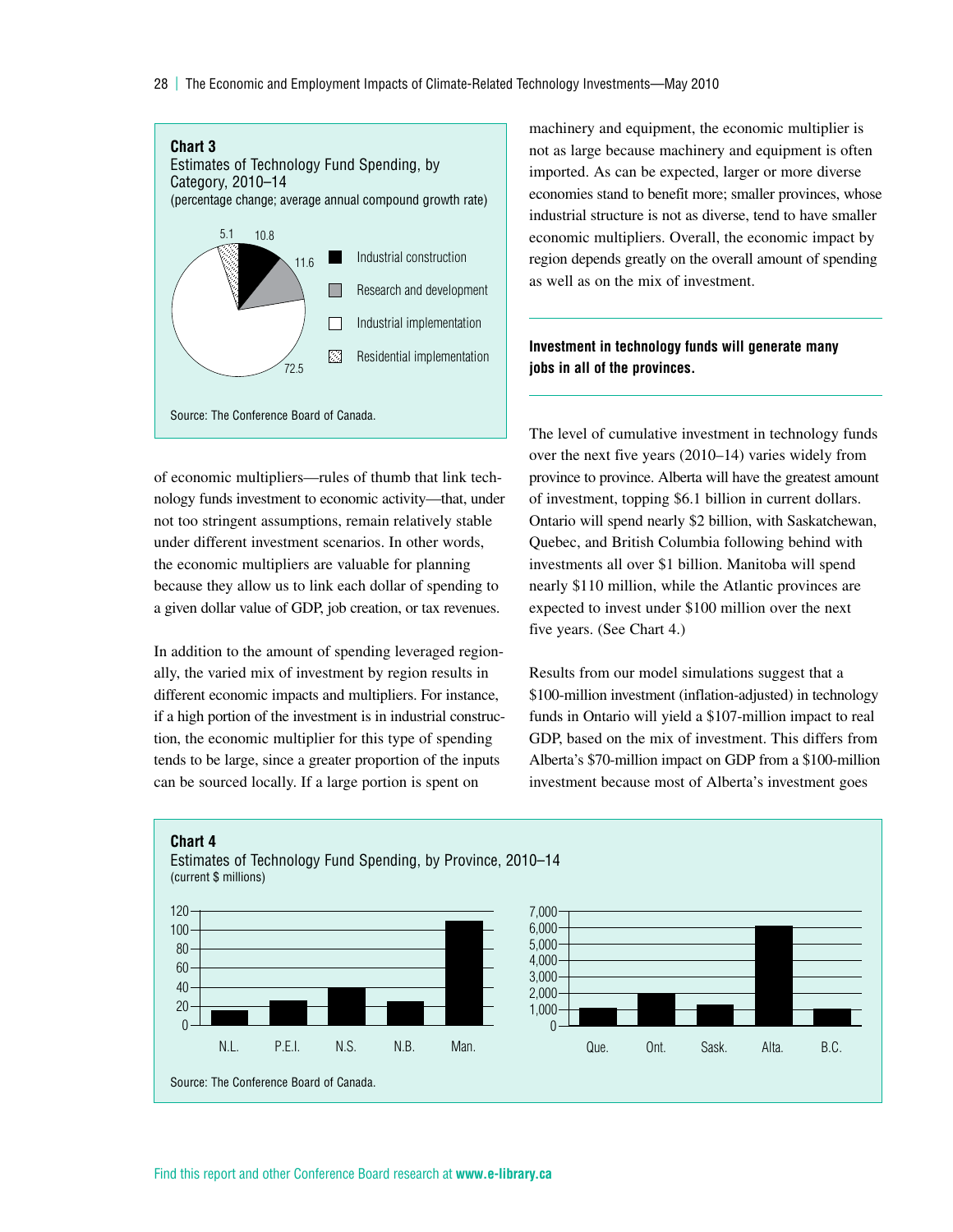<span id="page-34-0"></span>toward carbon capture and storage, which is intensive in machinery and equipment and imports. Investment in technology funds will generate many jobs in all of the provinces, ranging from construction workers and researchers to machinery operators and engineers. A real \$100-million investment in Ontario or Manitoba will create over 1,400 jobs in those regions. Given the mix of investment and provincial industrial structure, New Brunswick, Quebec, and British Columbia will also create over 1,000 jobs for every \$100 million invested.

Provincial and federal government revenues will also receive a boost from technology investment. Because of all the jobs created, personal income and indirect tax revenues alone will boost government coffers by as much as \$27 million (in nominal terms) in Manitoba for every \$100 million invested. At the other end of the spectrum, revenues will increase by just \$8 million for a \$100 million investment made in Alberta.

#### **Methodology and Key Assumptions**

The primary objective of this study is to quantify the impact of technology funds investments on key economic indicators such as GDP, employment, income, and government revenues for each of the 10 provinces. The analysis evaluates the combined direct, indirect, and induced economic impacts, defined as follows:

**Direct impact** measures the value added<sup>1</sup> to the economy of the increased capital spending on those directly involved in the construction or implementation of GHG-reducing technology. The R&D portion of the spending is captured through increased wages attributed to the region where the spending occurs.

**Indirect impact** measures the value added that the "direct impact firms" generate economically through their demand for intermediate inputs or other support services. For example, increased demand for machinery and equipment

has elevated import content, muting the direct effect on the Canadian economy. Nonetheless, the increased demand will generate domestic activity in the transportation sector.

**Induced impacts** are derived when employees of the aforementioned industries spend their earnings and owners spend their profits. These purchases lead to more employment, wages, income, and tax revenues, and can be felt across a wide range of industries.

**Industrial implementation of GHG-reducing technologies will result in, for most regions, high levels of imported machinery and equipment.**

Thus, increased demand for a specific industry will not only have direct impacts on the economy but will spread through the economy through a series of multiplier effects. Indirect effects are first felt on the demand for industries that are direct suppliers. Second-round induced effects produce a widespread impact (albeit usually smaller) on all sectors of the economy, largely through a general increase in consumer spending. The overall economic multiplier is calculated as the sum of all value-added impacts (direct, indirect and induced) divided by the initial constant dollar spending leveraged by technology funds.

The Conference Board of Canada's provincial forecasting models capture the sum of the direct, indirect, and induced impacts on each of the provincial economies, based on estimated historical relationships. The models incorporate a detailed modelling of prices, households, and businesses, and provide economic impact results for a wide range of economic indicators. It is important to note that the initial constant dollar value of the capital investment does not necessarily result in a one-to-one increase in real GDP. This is because the lion's share of investment is assumed to go toward the purchase of machinery and equipment, much of which is imported from abroad or from other provinces. Depending on the industrial makeup of each of the regions, the economic multipliers can vary significantly. In particular, industrial implementation of GHG-reducing technologies will result in, for most

<sup>1</sup> Value added or net output is the difference between total revenue and the sum of expenses on parts, materials, and services used in the production process. Summing the value added across all industries in a region will yield the GDP in that region.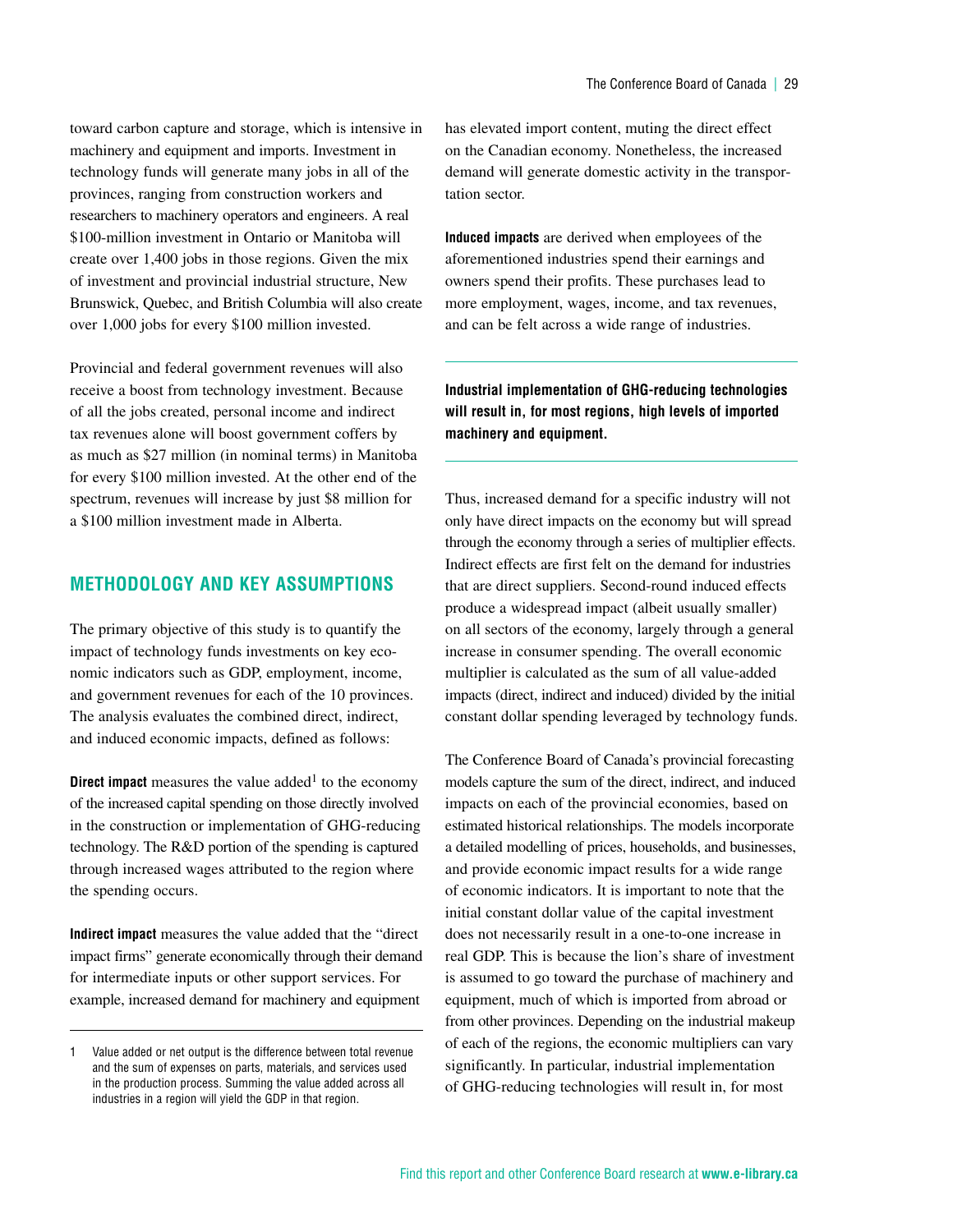<span id="page-35-0"></span>regions, high levels of imported machinery and equipment. Provinces that have a larger and more diversified manufacturing base, such as Ontario, have greater capacity to benefit from the increased demand for machinery and equipment as well as from other economic stimulus, such as increased demand for transportation and other services.

#### **NOTABLE NOTES**

Some key points and assumptions about the methodology are important to mention. Most important is that the information available to break out investment by type of spending and over time is limited, as many of these programs are just getting started and there is incomplete information about these factors. Nevertheless, care was taken to estimate annual amounts of spending over the 2010–14 period, as well as to examine the probable breakout of spending based on the type of investments targeted by each of the specific initiatives. Estimates of the capital investment and R&D funds made available by the various federal and provincial technology funds, and the breakdown of investment by type of spending implementation of new technology (residential and nonresidential), construction of new structures, and research and development—are based on the programs and incentives described in chapters 3 and 4. Still, because of the uncertainties associated with the data, the economic impact results are presented as an average over the fiveyear period rather than on an annual basis. This helps disperse the uncertainties associated with the lack of information about timing and type of spending.

The technology fund spending estimates are reported by various federal and provincial governments on a current dollar basis. In order to feed the econometric models, these data need to be converted into constant dollar (inflation-adjusted) estimates. The provincial economic accounts, on which the econometric models are based, are produced by Statistics Canada on a constant 2002 dollar basis. As such, appropriate deflators have been used to adjust the current dollar estimates into real 2002 dollar spending. This methodology ensures that the economic impact and multiplier results reported are stable, but the constant dollar spending estimates reported in the following sections differ from the current dollar estimates reported in Chart 4.

In producing the model simulations, we assume that technology investment funds are available, such that there are no direct effects on government accounts. Implicitly, this suggests that new funding is debt-financed and does not result in reduced spending on other government programs. This avoids the complications of allocating the financing, not only at the federal level but also at the regional level. As such, only the beneficial effects of the model simulation are recorded on the government accounts, through increases in personal income taxes generated by the simulations. The Conference Board's provincial forecasting models contain only a partial accounting of government revenues (including federal and provincial direct income taxes). In addition, government accounts in the Conference Board's national and regional models are based on national accounts data and not on public accounts data. In principle, one can assume that the impact of the simulation on a national account and public account basis would be similar. $<sup>2</sup>$ </sup>

Finally, although the simulation has only small effects on costs and prices, these variables do move in response to the lift in economic activity and have a modest dampening effect on the economic impact results. Price effects are too small to have a measurable impact on monetary policy or on the value of the currency.

#### **Economic Impact Results**

Table 6 provides a summary of the overall economic impact of the technology fund spending by region. The first two columns present the estimated direct spending levels for each of the regions in millions of current and constant dollars.3 The latter column presents the cumulative impacts on real GDP and employment over the five

<sup>2</sup> An additional assumption about the availability of technical funds is that these funds do not impact the availability of funds for any other government program.

<sup>3</sup> Data are converted to constant dollars using appropriate deflators applied to the estimated breakdown of spending on residential and industrial construction, machinery and equipment, and wages—the latter applied to R&D spending. Because the deflator for machinery and equipment, as reported by Statistics Canada, is lower today than it was in 2002, this offsets increased prices for other spending categories. The result is that the overall spending estimates are very similar, and in many cases larger, in constant dollars than in current dollars.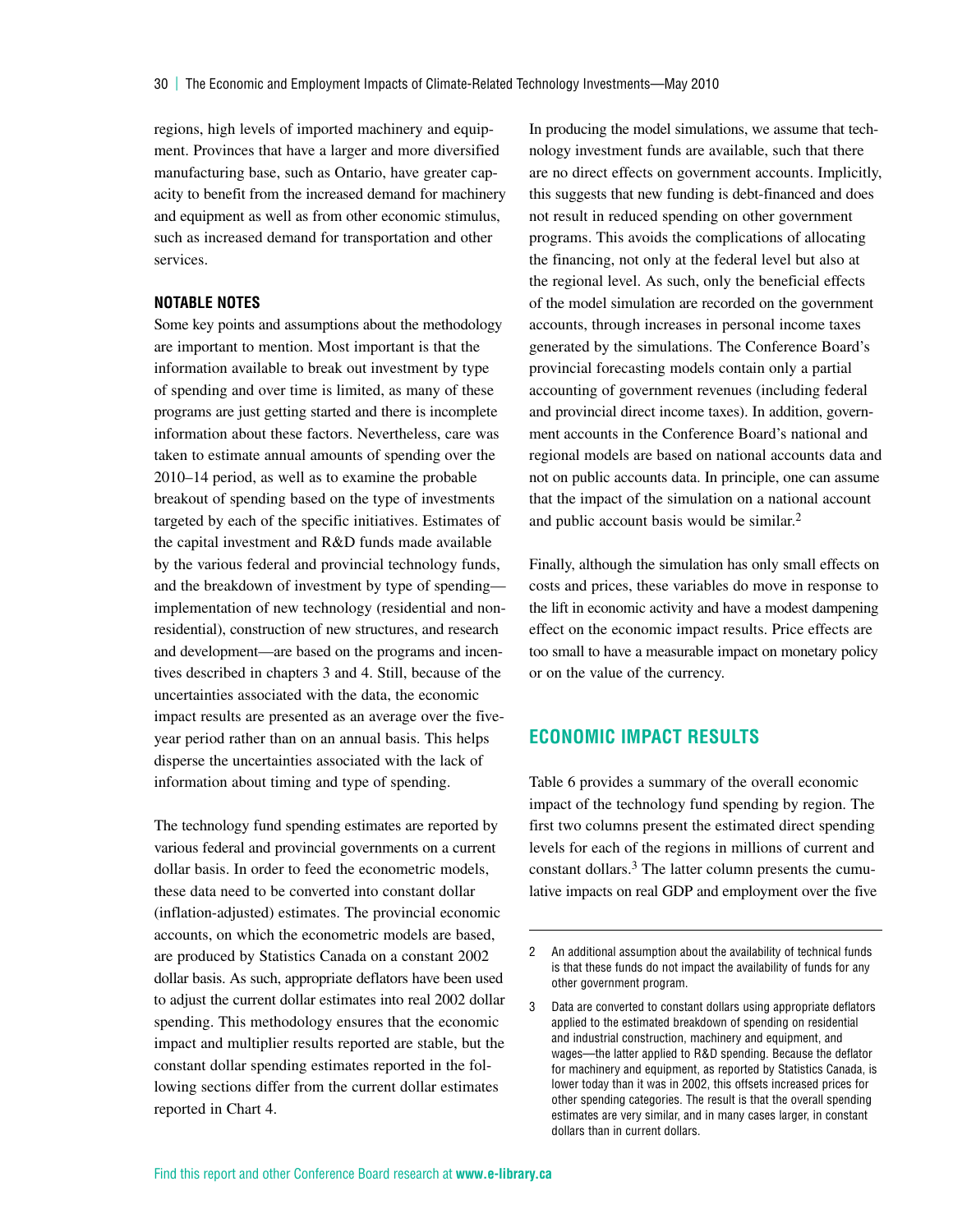years from 2010 to 2014. Even though the economic multiplier is not as robust in Alberta as in Ontario (as we will see in subsequent sections), the overall economic impact of technology funds will be largest in Alberta. A total of nearly \$6.9 billion in real spending generated by technology funds is estimated to boost Alberta's real GDP by roughly \$4.8 billion and create close to 50,500 person-years of employment.

#### **Alberta will create 50,500 person-years of employment in the period 2010 to 2014.**

Ontario's economy will also benefit from robust technology fund investment as well as strong multiplier effects, helping to lift real GDP by \$2.1 billion over the fiveyear period and create just over 29,000 person-years of employment. British Columbia and Quebec will benefit from strong employment gains with over 12,000 personyears of employment created. Saskatchewan and Manitoba follow suit while the Atlantic provinces are expected to experience smaller impacts.

Considering the relative size of each province, results are slightly different across the regions. Chart 5 displays the average potential job creation in any one year from the increased technology fund spending (over the period 2010–14) as a share of total employment in each region.<sup>4</sup>

#### **Table 6**

Technology Fund Spending: Five-Year Impacts on Real GDP and Employment

|        | <b>Technology</b><br>fund<br>spending<br>2010-14<br>(\$ millions) | Technology<br>fund spending<br>2010-14<br>(2002 \$ millions) | Total real<br><b>GDP</b> impact<br>(2002 \$ millions) | Person-<br>years of<br>employment |
|--------|-------------------------------------------------------------------|--------------------------------------------------------------|-------------------------------------------------------|-----------------------------------|
| N.L.   | 15                                                                | 14                                                           | 7                                                     | 99                                |
| P.E.I. | 26                                                                | 27                                                           | 9                                                     | 195                               |
| N.S.   | 40                                                                | 41                                                           | 20                                                    | 330                               |
| N.B.   | 25                                                                | 25                                                           | 16                                                    | 264                               |
| Que.   | 1,082                                                             | 1,123                                                        | 838                                                   | 12,287                            |
| Ont.   | 1.970                                                             | 1,986                                                        | 2,132                                                 | 29,022                            |
| Man.   | 110                                                               | 112                                                          | 107                                                   | 1,642                             |
| Sask.  | 1,317                                                             | 1,415                                                        | 697                                                   | 8,568                             |
| Alta.  | 6,103                                                             | 6,865                                                        | 4,815                                                 | 50,497                            |
| B.C.   | 1.063                                                             | 1,030                                                        | 866                                                   | 13.317                            |
|        |                                                                   |                                                              |                                                       |                                   |

Source: The Conference Board of Canada.

Alberta's relatively large funding suggests that the province would add, on average, about 0.5 per cent to total employment over the five-year period examined. Saskatchewan comes in second, with funding potentially adding more than 0.3 per cent to employment. Quebec and the provinces west of Quebec are also expected to experience relatively significant increases from technology

#### **Chart 5**



Potential Employment Impacts in Any One Year From Increased Technology Fund Spending (Over 2010–14)

4 Total provincial employment levels forecast over the 2010–14 period are based on the Conference Board's latest medium-term provincial forecast, completed in January 2010.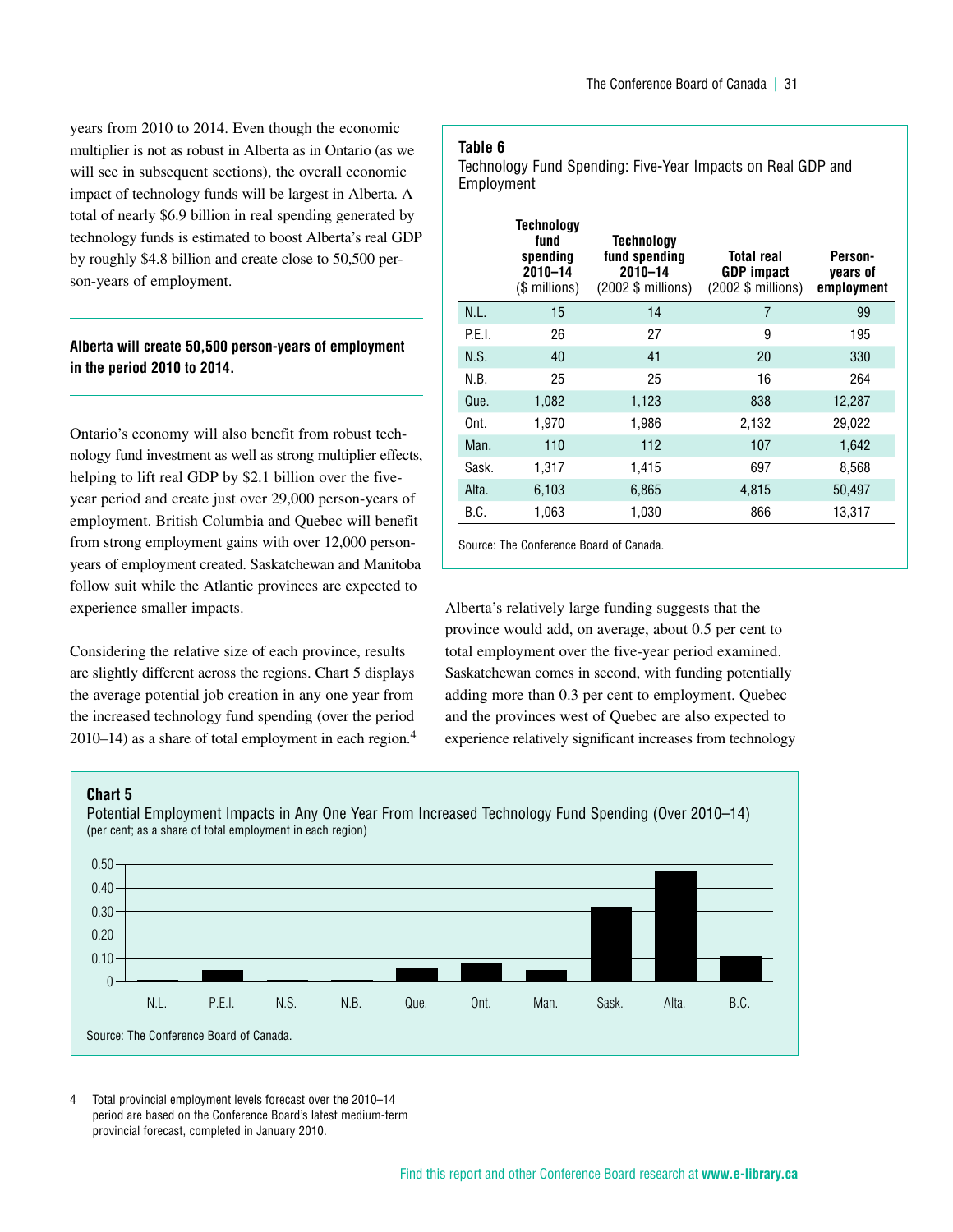fund programs now in place. Currently, the level of spending through technology funds is smaller for the Atlantic provinces (with the exception of Prince Edward Island). This, coupled with more modest economic multipliers, suggests that employment impacts would be less important over the next five years.

Another way to interpret the results of the econometric model simulations is to examine the multiplier impacts that technology funds produce. The exercise allows us to estimate the impact that an additional \$100 million in funding would have on various economic indicators for each of the provinces. A summary of multiplier impacts is presented in Table 7. The first column, for example, suggests that for each \$100 million in real spending by region, real GDP would be lifted by as much as \$107 million in Ontario but only \$34 million in Prince Edward Island. Recall the earlier discussion that the multipliers are affected by the type of spending and the industry structure of the regions. As such, Ontario benefits relatively more from the impact of new spending because

**Table 7**

Economic Multipliers—Economic Impacts of \$100 Million in Real Technology Fund Spending

#### **For every \$100 million investment in technology funds:**

|        | <b>Real GDP</b><br>$(2002$ \$<br>millions) | <b>Employment</b><br>(number of<br>additional jobs) | Nominal<br>GDP<br>(\$ millions) | <b>Federal and prov-</b><br>incial income and<br>indirect taxes<br>(current \$ millions) |
|--------|--------------------------------------------|-----------------------------------------------------|---------------------------------|------------------------------------------------------------------------------------------|
| N.L.   | 47                                         | 697                                                 | 68                              | 10                                                                                       |
| P.E.I. | 34                                         | 730                                                 | 48                              | 11                                                                                       |
| N.S.   | 48                                         | 808                                                 | 69                              | 14                                                                                       |
| N.B.   | 64                                         | 1,072                                               | 69                              | 13                                                                                       |
| Que.   | 75                                         | 1,094                                               | 97                              | 23                                                                                       |
| Ont.   | 107                                        | 1,461                                               | 137                             | 25                                                                                       |
| Man.   | 96                                         | 1,468                                               | 132                             | 27                                                                                       |
| Sask.  | 49                                         | 605                                                 | 54                              | 12                                                                                       |
| Alta.  | 70                                         | 736                                                 | 85                              | 8                                                                                        |
| B.C.   | 84                                         | 1,293                                               | 128                             | 19                                                                                       |
|        |                                            |                                                     |                                 |                                                                                          |

Source: The Conference Board of Canada.

more of the increased demand can be met through local production. Manitoba also registers a relatively robust multiplier, in this case, due to the fact that a greater proportion of the province's technology funds are targeted toward R&D, which is assumed to be performed within the province.

**Alberta's planned investment in carbon capture and storage is much larger than amounts put forth in other provinces, and the province will benefit from the largest absolute and relative impacts on its economy.**

The mix of spending and industry structure also results in varied employment impacts, ranging from just 605 jobs for \$100 million in real spending in Saskatchewan to over 1,400 in Ontario and Manitoba. These multiplier impacts would remain relatively constant, assuming that the relative mix of spending generated by the technology funds is stable.

In addition to real GDP and employment impacts, Table 7 presents the estimated economic impacts on federal and provincial income and indirect tax revenues. For the most part, indirect taxes are provincial and federal sales taxes levied on consumption. These estimates are based on average impacts resulting from the model simulations over the 2010–14 period. Given the number of R&D jobs and income generated in Manitoba, it stands to add the most to provincial and national coffers in income and sales taxes for every \$100 million in technology funds spending. Alberta will add the least amount, given that a higher proportion of its investment will be in industrial implementation, but also because it has lower income and sales tax rates.

Chart 6 summarizes the economic impact that current technology funds investment will have on each of the provincial economies over the next five years. The total (inflation-adjusted) spending on implementation of new technology (residential and non-residential), construction of new structures, and research and development is presented alongside the overall economic impact that all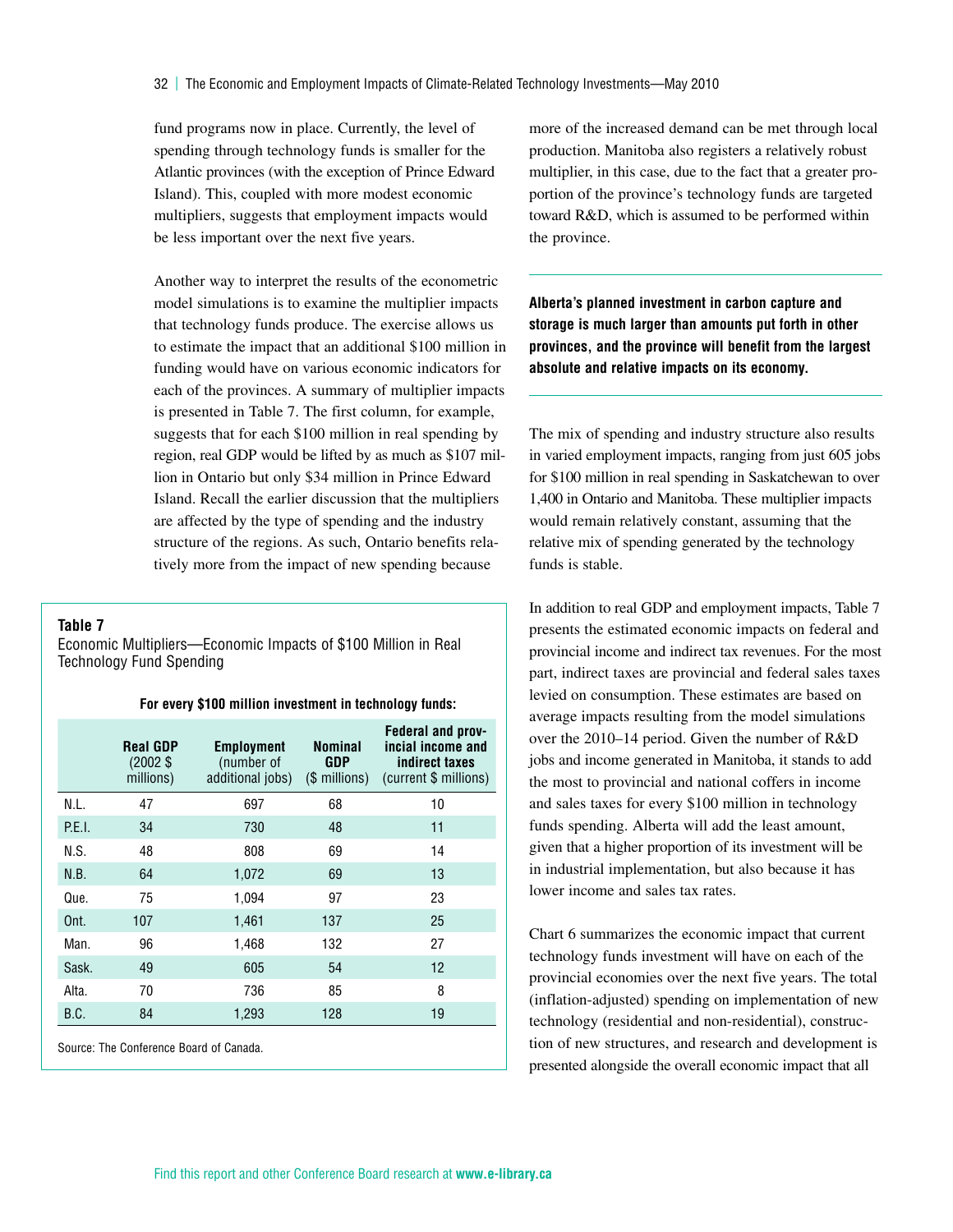of these programs will have over the 2010–14 period. The impacts are, of course, very much dependent on the initial spending estimates but also on the type of spending as well as the industrial structure of each region. Alberta's planned investment in carbon capture and storage is

much larger than amounts put forth by other provinces, and the province will benefit from the largest absolute and relative impacts on its economy. Still, all provinces benefit from the increased spending generated by technology funds.

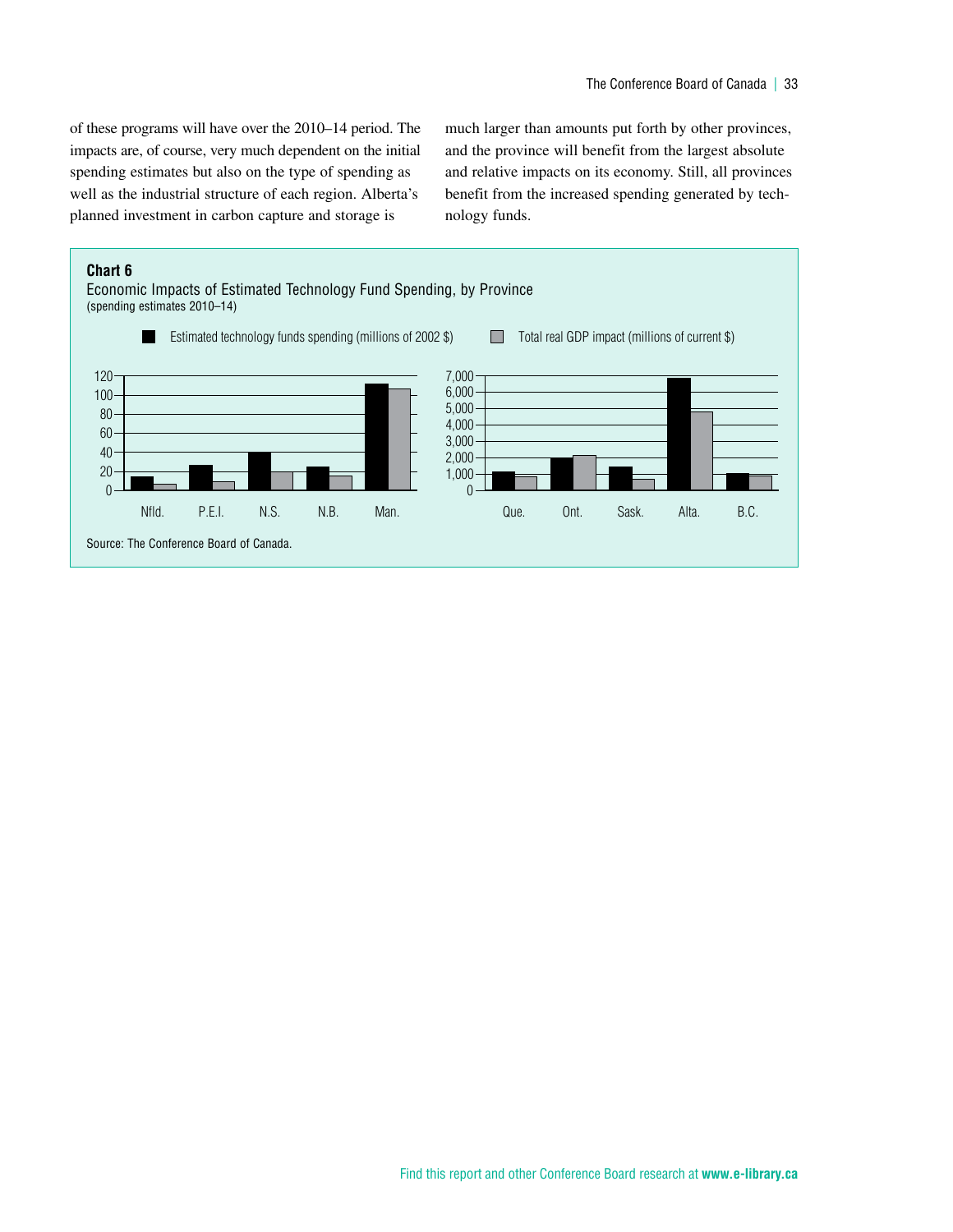### <span id="page-39-0"></span>**Chapter 6**

# Conclusions

#### **Chapter Summary**

- Although most provinces are pursuing technology investments as a tool to reduce greenhouse gas emissions, the history is too short to evaluate the effectiveness of these tools.
- Alberta and Ontario have both the highest levels of GHG emissions and the highest levels of technology investments.
- Technology investments will produce greater benefits than estimated in this report to the extent that those technologies are exported.

This report has examined the potential economic<br>and employment impacts of climate-based tech-<br>nology investments in Canada. The investigation and employment impacts of climate-based technology investments in Canada. The investigation is based on each province's stated goals to reduce GHG emissions, as well as on a review of current technology investment programs, both provincially and federally. The federal, provincial, and territorial governments have recognized the importance of innovation and have developed plans and strategies for fields where they feel that they have an advantage in science and technology. Most provinces have a range of programs and initiatives that fund technology and innovation. Although many of these programs do not directly target GHG emissions, the federal and many provincial governments focus on clean-energy technologies as one area of innovation and commercialization.

It is important to recognize that not all regions of Canada have a comparative advantage in clean-energy technology development. Furthermore, provinces have different GHG emissions challenges that can be turned into opportunities. For example, the environmental challenge of Alberta's oil sands production is leading to research and development that will likely provide commercial solutions to reduce its ecological footprint. Ontario's automotive sector is a significant contributor to its economy, so the strategic innovation focus on clean automobiles can provide avenues for the province's future prosperity while also responding to the climate change challenge.

#### **Not all regions of Canada have a comparative advantage in clean-energy technology development.**

Overall, Canada will require significant private and public sector investments to meet aggressive GHG emissions targets. A considerable part of these investments must be devoted to the research, development, implementation, and commercialization of clean-energy technologies. In other words, innovation will play a major role in achieving climate change mitigation goals. It will also offer economic opportunities of turning these innovative solutions into commercial applications and technologies that can be sold not only in Canada but internationally. But to achieve both environmental and full economic benefits, Canadian governments need to properly support homegrown commercialization of technologies and help develop Canadian clean-energy technology companies.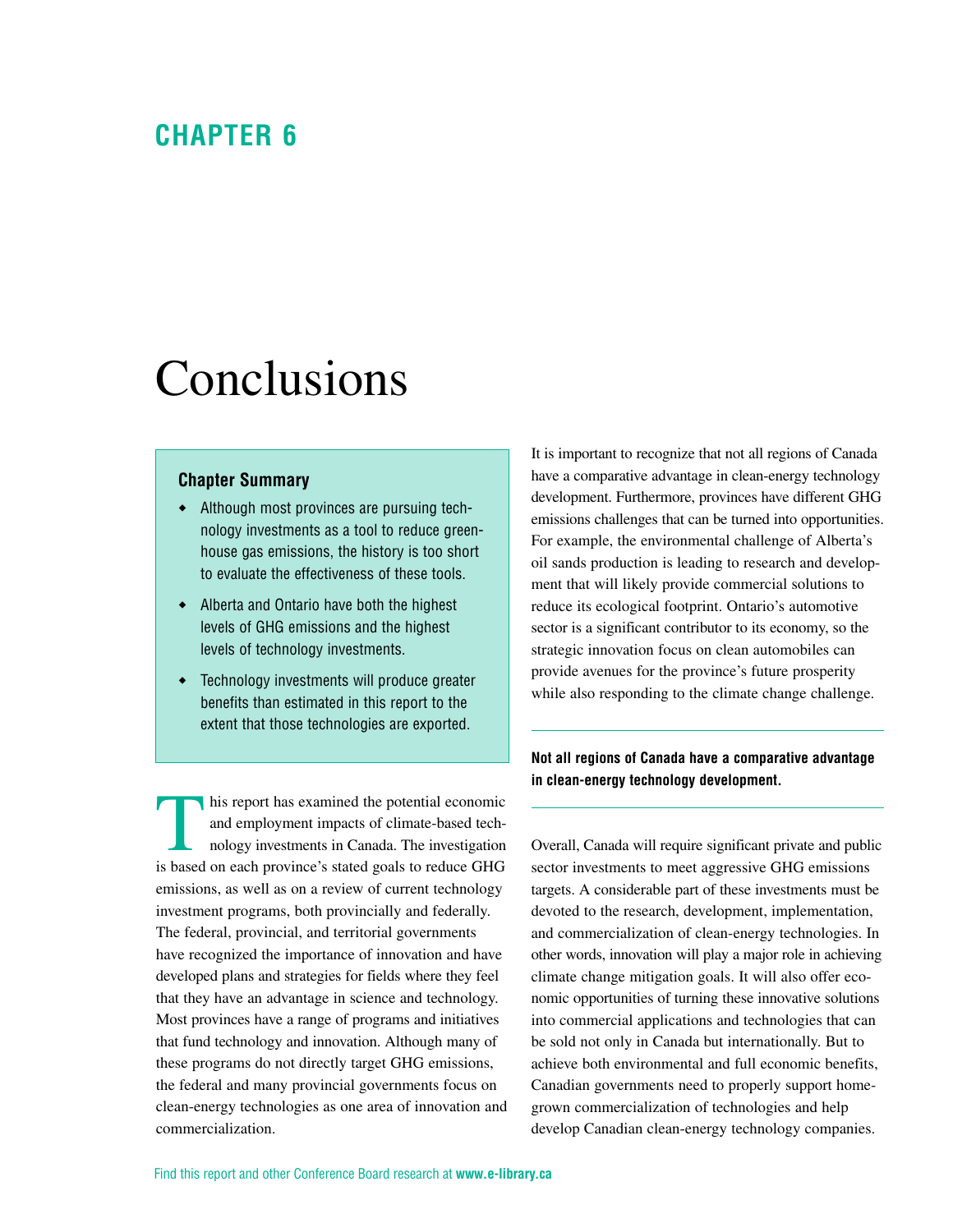Chapter 2 of this report identifies the range of emissions levels, compositions, reduction targets, and policies across Canada. Alberta and Ontario face the largest challenge in terms of the current level of emissions. Alberta, Ontario, and Saskatchewan have seen the largest percentage of growth in emissions over the past 20 years. Notwithstanding the diversity of emissions levels, emissions sources, emissions reduction targets, and climate action plans, there are two common themes:

- all provinces are implementing climate action plans that rely heavily on developing and implementing technologies that reduce GHG emissions; and
- most of the programs have a limited track record of investments and are more focused on expenditures than on emissions reductions, making it impossible to measure their contribution to meeting provincial targets.

#### **Investments are being made where the emissions reduction challenge is greatest.**

As outlined in Chapter 4, the provinces are each pursing independent paths in establishing programs and promoting technology investments to reduce GHG emissions. The funding levels, funding models, governance models, and investment targets vary from program to program. In most cases, the funding levels, investment criteria, requirements for matching funds, and financial reporting requirements are much more clearly stated than the emissions reductions targets. Only a limited number of technology investments include project-specific GHG emissions reductions.

Alberta and Ontario, the two provinces with the largest GHG emissions, are also the provinces leading the way in technology investments. In fact, at more than \$6.1 billion, climate-friendly technology investments in Alberta over the period studied are expected to be larger than those in all other provinces combined. Ontario ranks second at just under \$2 billion, and Saskatchewan third at just over \$1.3 billion. The finding is simply that geographically, and on a per capita or GDP basis, investments are being made where the emissions reduction challenge is greatest.

Our multiplier analysis indicates that technology investments in Ontario generate the highest in-province GDP impacts, primarily because of greater manufacturing diversity in that province. Quebec, British Columbia, and Alberta all see up to 30 per cent of the impacts leaking to other provinces or outside of Canada. Saskatchewan and the Atlantic region see even greater leakages.

The greatest impact of technology investments appears to be on employment. The benefits in job creation, particularly when measured against current employment, appear to be greatest in Alberta, Saskatchewan, and British Columbia. These provinces are the largest investors in climate-friendly technologies, and they are also the largest producers of hydrocarbons, an industry that is broadly expected to face economic hardship from carbon taxes, cap and trade, or other measures to reduce GHG emissions. The observation is that technology investments are currently acting to offset at least the employment impacts of emissions regulation. The challenge is to further understand whether more targeted technology investments can contribute more effectively in that regard.

To the extent that they result in new or significantly improved technologies, technology investments will generate economic benefits that are not captured in this analysis. These impacts will come through export sales. An obvious example is carbon capture and storage technologies. The federal and Alberta governments, in particular, are investing billions of dollars to develop, demonstrate, and commercialize technologies to capture and store GHG emissions, including retrofit technologies. Commercial success could lead to very large market opportunities in the United States and around the world. These potential impacts have not been included in this report, primarily because at the current state of development, it is impossible to predict the timing, cost, and impacts with any degree of certainty.

Technology investments in Canada also show a diversity of decision models. Only a subset of the investments we examined have specific sources of funds that link directly to GHG emissions. Many of the investments are based on government program spending that is funded through budget allocations. Most of the investments that we have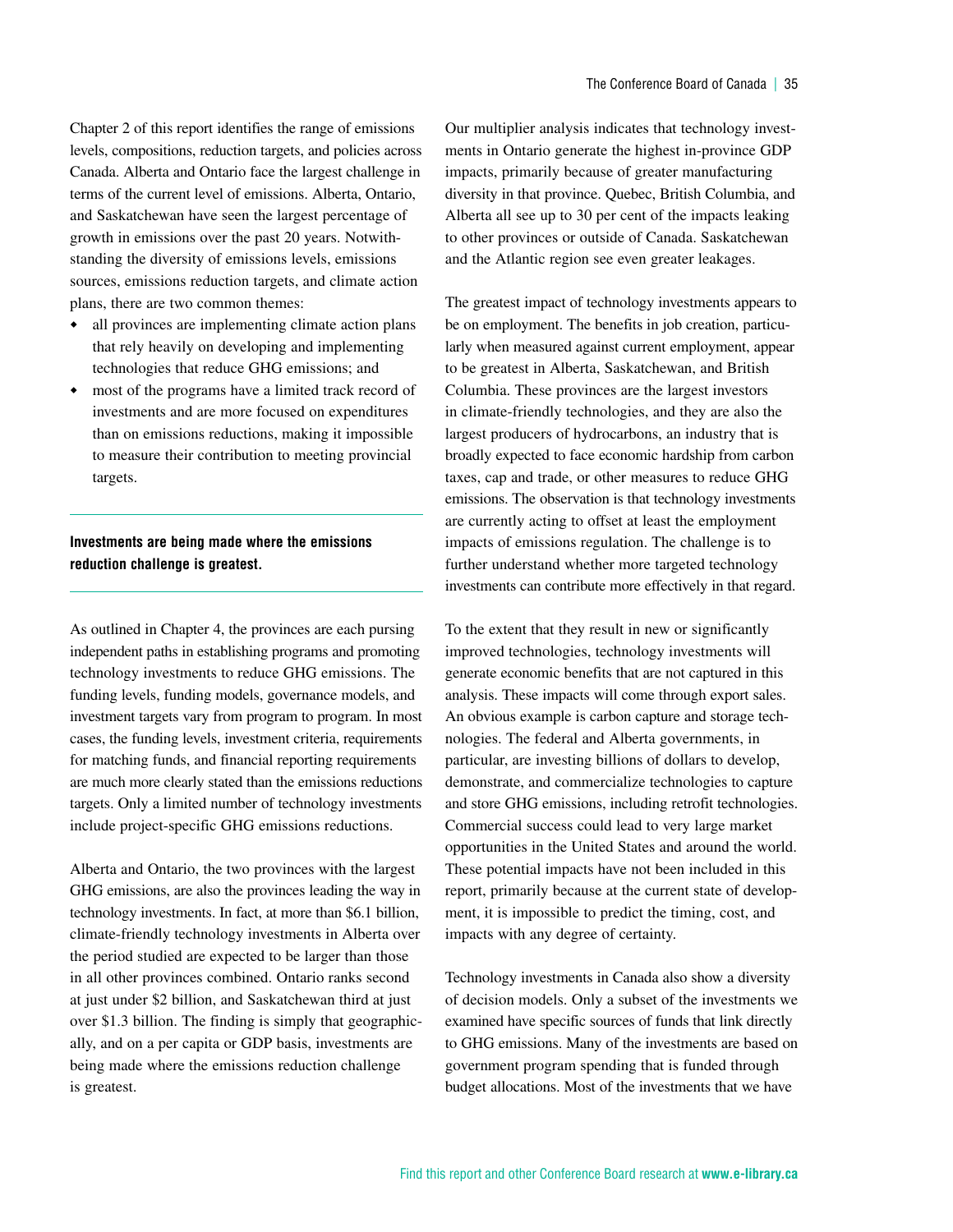considered to be technology funds have sources of funding that are linked directly to either fuel levies (ICE in British Columbia and the Green Fund in Quebec, for example) or environmental levies (the SDIF in Manitoba or the CCEMF in Alberta, for example). Technology funds that are directly linked to emissions levies have the potential to reduce the burden of emissions reductions by advancing the development of new technologies that are more climate-friendly.

**The impacts measured suggest that technology investments will contribute positively to both GDP and employment over the five-year period examined. They also point to potential benefits from export markets.**

Technology investments raise questions around technology neutrality. Some of the programs studied are generic in that any investment that reduces GHG emissions is considered. Others, such as the Carbon Capture and Storage Fund in Alberta, are very technology-specific. An important element of the governance model for technology funds is whether, or to what extent, they should be technologyneutral. Funds such as ICE and SDIF that are technologyneutral often allocate funds based on application timing rather than on expected outcomes. The venture capital funds rely on venture capitalists to recognize good investment potential, and place government investments accordingly. The most climate-targeted fund, in terms of both revenue sources and investment criteria, is the CCEMF in Alberta. The funds come entirely from GHG emitters; the investments wholly contribute to GHGreducing technologies. A board of directors with strong technology and financial competencies must be in place to ensure that the investments made are directed to developing and implementing technologies that will contribute effectively and efficiently to reducing GHG emissions.

The analysis presented in this report indicates that technology investments play an effective role in reducing GHG emissions. They can be used in combination with other policy and market instruments to improve their effectiveness and reduce the economic dislocations that might otherwise result. Many technology investment and technology fund models are being used in Canada. Their eventual impact is difficult to measure, particularly with regard to emissions reductions, because many of these technologies are still being developed or have only a limited track record. The impacts measured suggest that technology investments will contribute positively to both GDP and employment over the five-year period examined. They also point to potential benefits from export markets. Technology investments will continue to play a useful role in creating clean-energy opportunities, reducing GHG emissions, and strengthening Canada's economy. There is an opportunity to make these investments more focused and perhaps more effective as a result.

The climate action plans reviewed in Chapter 2 are in the early stages of implementation. Governments across Canada are at various stages of evaluating or implementing initiatives to reduce GHG emissions, such as carbon taxes, cap and trade, performance standards, communications projects, and capital subsidies. The technology funds model is evolving as well. Several provinces have chosen to use technology funds in combination with other instruments. A properly coordinated climate action plan that uses each instrument efficiently and effectively can contribute to economic growth by responding to opportunities as well as risks. The Alberta model that allocates revenues from compliance penalties directly and entirely to technology development and implementation appears to be headed in the right direction. Large emitters are reducing emissions intensity, purchasing offsets, trading emissions credits, and investing in technology well beyond the compliance penalties. Other provinces have similar funds, although the link between compliance revenues and technology investments is less direct.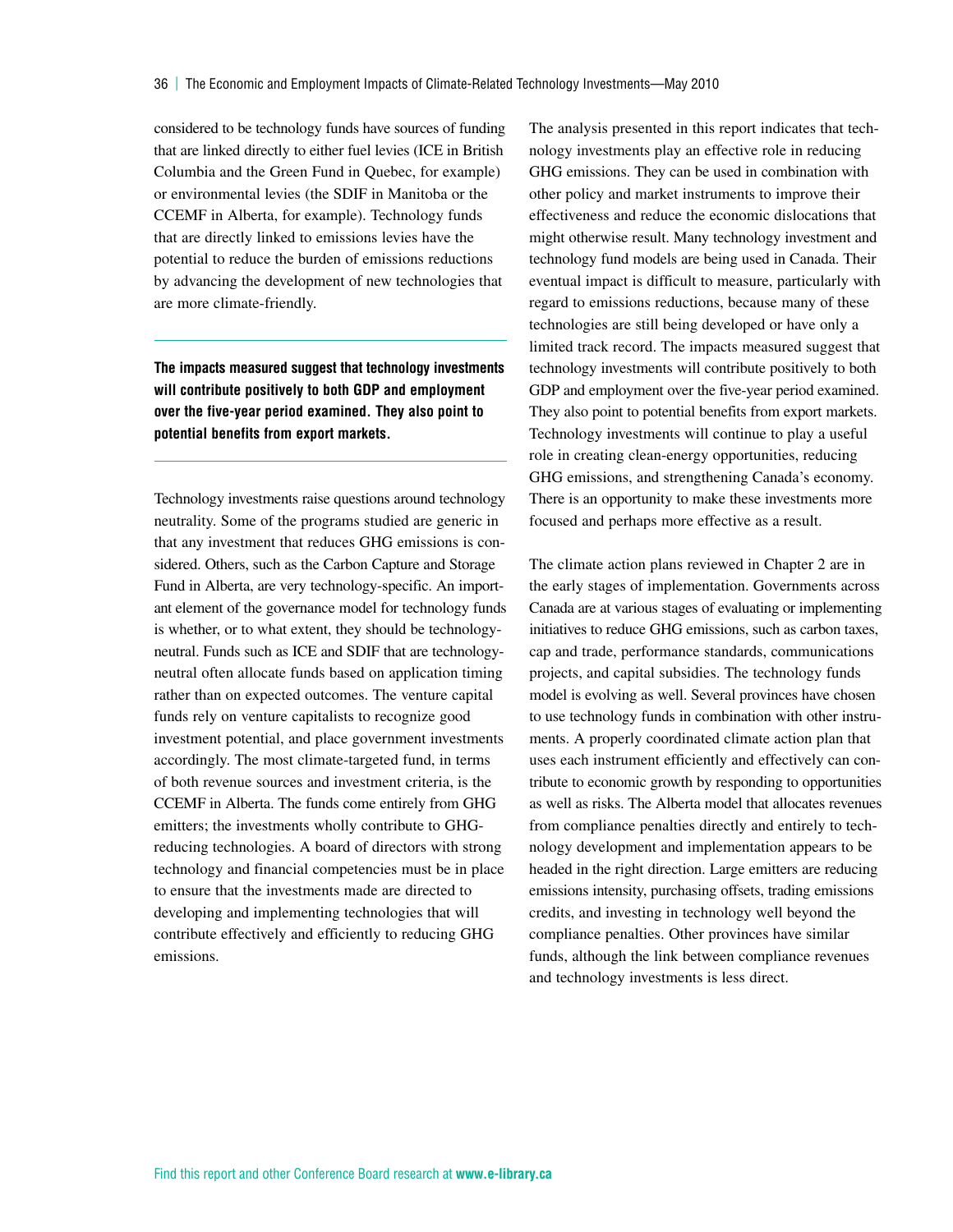# <span id="page-42-0"></span>**Appendix A**

# Bibliography

Alberta Energy Research Institute (AERI). *2009–14 Strategic Business Plan* [online]. January 2009 [cited March 14 2010]. www.albertainnovates.ca/media/10619/aeri\_2009-14\_business\_plan.pdf.

Alberta Innovates. Energy and Environment Solutions: Energy Innovation Platform of Alberta [online]. Website content. [Cited March 14, 2010.] www.albertainnovates.ca/energy/eipa.

Enterprise Saskatchewan. *Plan for 2009-10* [online]. [Cited February 25, 2010.] www.enterprisesaskatchewan.ca/perfplan0910.

Environment Canada. Reports and Publications [online]. Website content. [Cited April 24, 2010.] www.ec.gc.ca/Publications/default.asp?lang=En&xml=B77E6264-D0E3-45B5-BE56-5A395C0B7653.

———. *National Inventory Report 1990–2007: Greenhouse Gas Sources and Sinks in Canada.* 2009 [cited April 24, 2010]. www.ec.gc.ca/Publications/default.asp?lang=En&xml=B77E6264-D0E3-45B5-BE56-5A395C0B7653.

Government of Manitoba. Manitoba Innovation Framework: Executive Summary [online]. Website content. [Cited March 14, 2010.] www.gov.mb.ca/stem/innovation/summary.html.

Government of Newfoundland and Labrador. *Innovation Newfoundland and Labrador: A Blueprint for Prosperity*  [online]. N.d. [cited February 24, 2010]. www.intrd.gov.nl.ca/intrd/innovation/FullReport.pdf.

Guthrie, Brian, and Warda, Jacek. *The Road to Global Best: Leading Innovation Through R&D*. Innovation Challenge Paper No. 2. Ottawa: The Conference Board of Canada, 2002.

———. *The Road to Global Best: Leadership, Innovation, and Corporate Culture*. Innovation Challenge Paper No. 1. Ottawa: The Conference Board of Canada, May 2002.

Industry Canada. *Mobilizing Science and Technology to Canada's Advantage: Summary*. Cat. No. Iu4-105/2007-1-PDF. Ottawa: Author, 2007.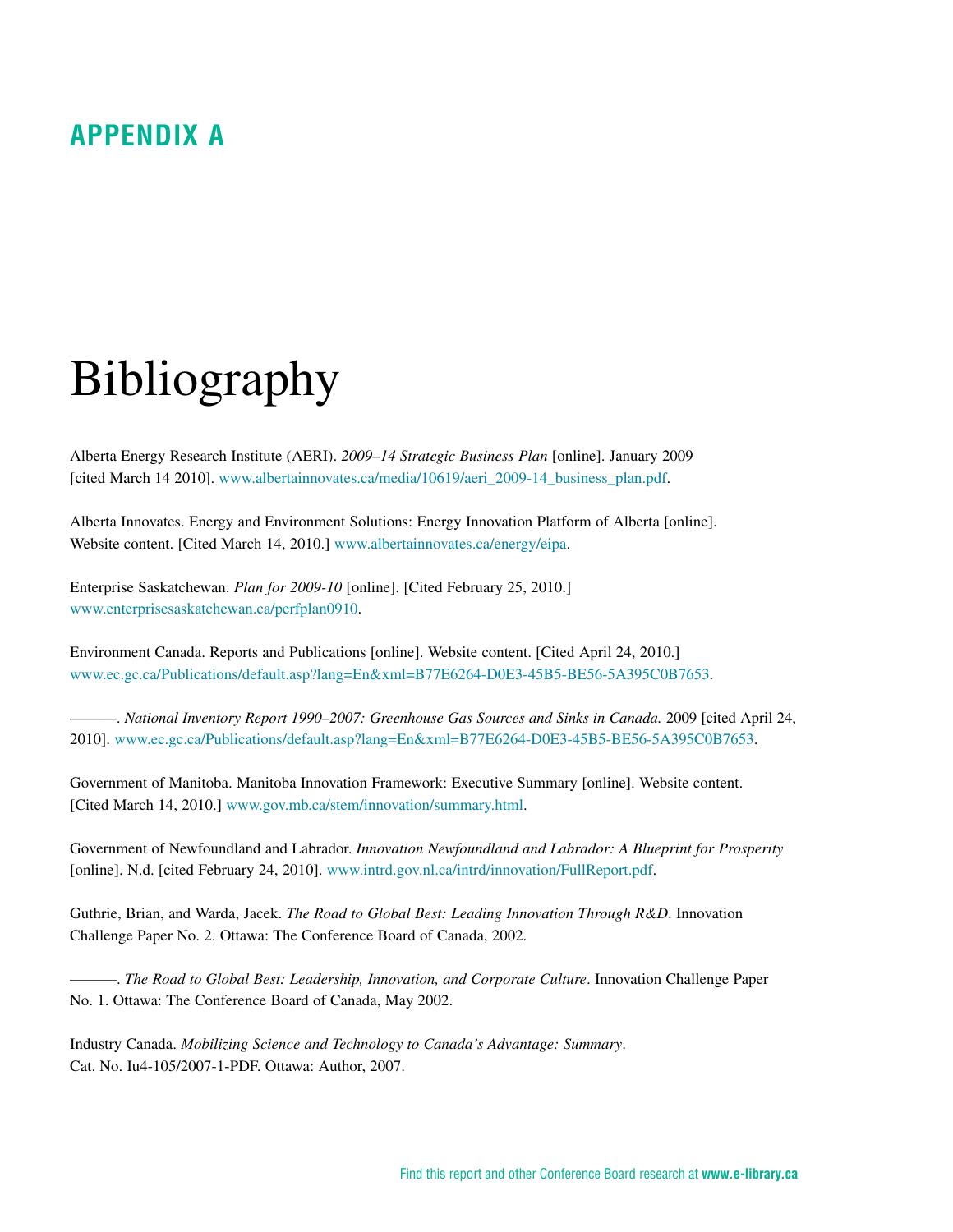38 | The Economic and Employment Impacts of Climate-Related Technology Investments—May 2010

Ministère du Développement économique, de l'Innovation et de l'Exportation. *An Innovative, Prosperous Québec: Québec Research and Innovation Strategy* [online]. 2006 [cited February 24, 2010]. www.frsq.gouv.qc.ca/en/publications/pdf/strategie\_innovationEN.pdf.

———. *Québec Research and Innovation Strategy: Summary* [online]. N.d. [cited February 24, 2010]. www.mdeie.gouv.qc.ca/fileadmin/sites/internet/documents/publications/pdf/ministere/strategie\_innovation\_ sommaire\_EN.pdf.

Ontario Ministry of Research & Innovation. *Seizing Global Opportunities: Ontario's Innovation Agenda* [online]. N.d. [cited February 24, 2010].

www.mri.gov.on.ca/english/programs/oia/documents/Ontario%20Innovation%20Agenda.pdf.

———. *Strategic Plan* [online]. November 2006 [Cited February 24, 2010]. www.mri.gov.on.ca/english/about/documents/strategyPlan.pdf.

———. Support for Emerging Green Technology Companies [online]. Website content. News backgrounder. January 25, 2010 [cited February 24, 2010]. www.mri.gov.on.ca/english/news/IDF012510\_bd1.asp.

Province of New Brunswick. *Innovation and New Brunswick—Greater Opportunity: An Innovation Agenda for New Brunswick 2002–2012* [online]. Fredericton: Author, n.d. [cited February 24, 2010]. www.gnb.ca/cnb/Promos/Innovation/Innovation-e.pdf.

Province of Nova Scotia. *Opportunities for Prosperity: A New Economic Growth Strategy for Nova Scotians*  [online]. Halifax: Communications Nova Scotia, 2000 [cited March 12, 2010]. www.gov.ns.ca/econ/strategy/strategy\_5.1.3.htm.

Stanley, Guy. *Canada's Pathways Toward Global Innovation Success: Report of the Leaders' Panel on Innovation-Based Commerce*. Ottawa: The Conference Board of Canada, 2008.

*The American Heritage Dictionary of the English Language, Fourth Edition* [online]. Houghton Mifflin Company. 2009 [cited March 12, 2010]. http://dictionary.reference.com/browse/technology.

The Conference Board of Canada. *Annual Innovation Report 2002*. Ottawa: Author, 2002.

Yukon Economic Development. Innovation and Technology [online]. Website content. [Cited February 25, 2010.] www.investyukon.com/index.php?option=com\_content&task=blogcategory&id=23&Itemid=69.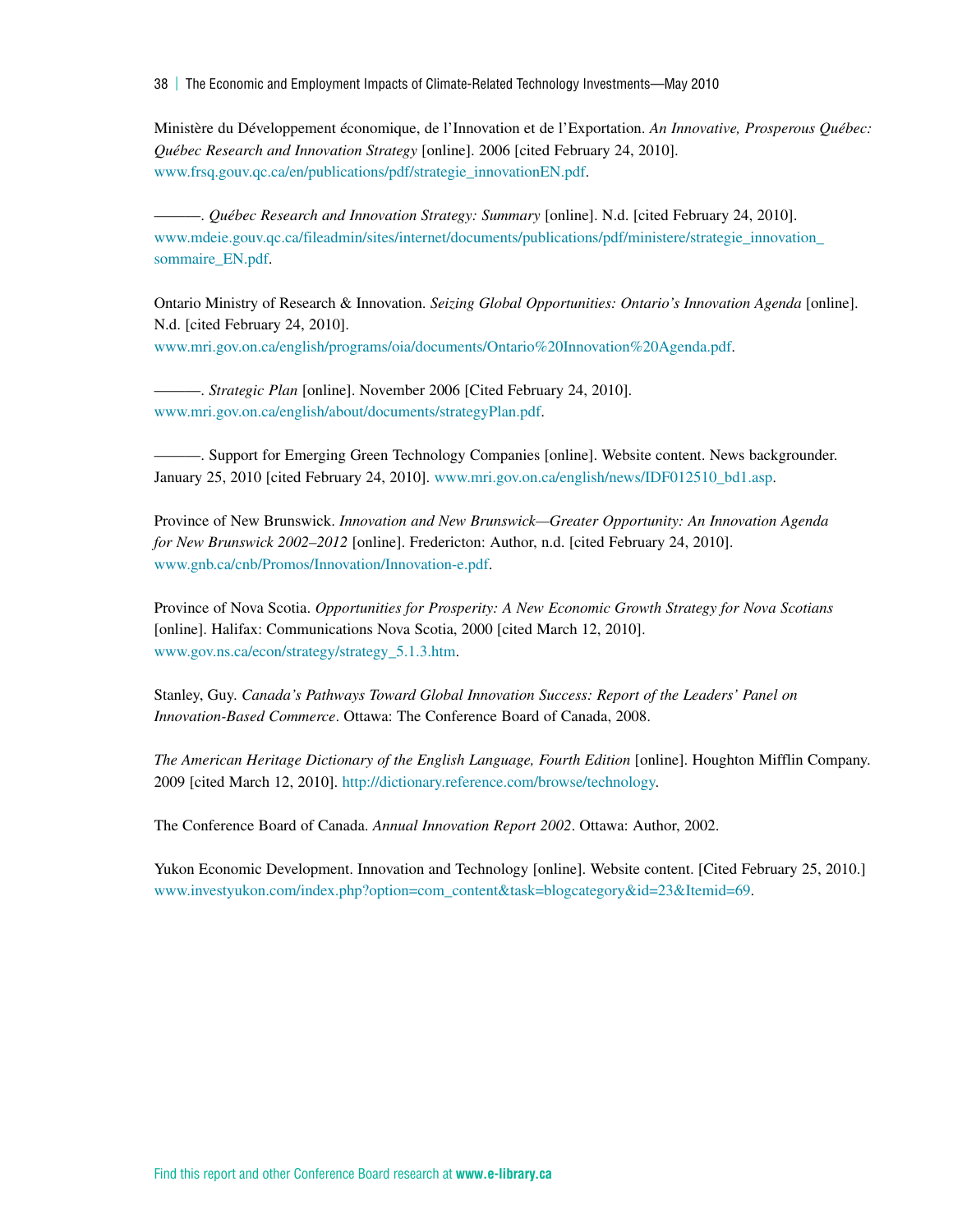### <span id="page-44-0"></span>**Appendix B**

# Related Products and Services

#### **Council on Climate Change Adaptation**

This network is a knowledge-sharing forum for leaders grappling with the challenges of uncertain climate change. The primary goal is to strengthen the capacity of member institutions (and, by extension, Canada as a whole) to act proactively, effectively, and in partnership with one another. A secondary goal is to raise broader awareness of the need for climate change adaptation policies. The network does this by getting insights into the hands of key decision makers, disseminating relevant decisionsupport tools, and commenting on Canada's progress.

#### **Business Council for Sustainability**

The role of this cross-industry network is to help you:

- discover, by presentation and hands-on learning, cutting-edge practices in environmental management and corporate sustainability;
- exchange insights and experiences with peers across a diverse range of Canadian organizations; and
- leverage emerging research, public policy insights, and global best/next practice experiences for the benefit of your organization.

This network is for operating executives—the most senior person of an operating unit, president or vice-president of a medium or large-sized organization—and senior executives whose responsibilities include environmental management and sustainability performance.

#### **Global Climate-Friendly Trade: Canada's Chance to Clean Up**

This report assesses Canada's trade performance and areas of relative strength in climate-friendly technologies.

#### **Freight Trucks and Climate Change Policy: Mitigating CO2 Emissions**

This briefing looks at ways of formulating effective, equitable, and feasible responses by business leaders and policy makers to the challenge of reducing freight truck–related greenhouse gas emissions.

#### **U.S. Climate Legislation Implications and Prospects: Challenges for Canada**

This briefing looks at the shape and prospects for climate change legislation currently being contemplated by the United States and its implications for Canada.

#### **How Canada Performs 2009: A Report Card on Canada**

This website assesses Canada's quality of life compared with that of its peer countries. We measure performances in six categories: Economy, Innovation, Environment, Education and Skills, Health, and Society.

Go to www.e-library.ca to see other informative reports that would interest you. Phone 1-866-242-0075 for information on related products and services.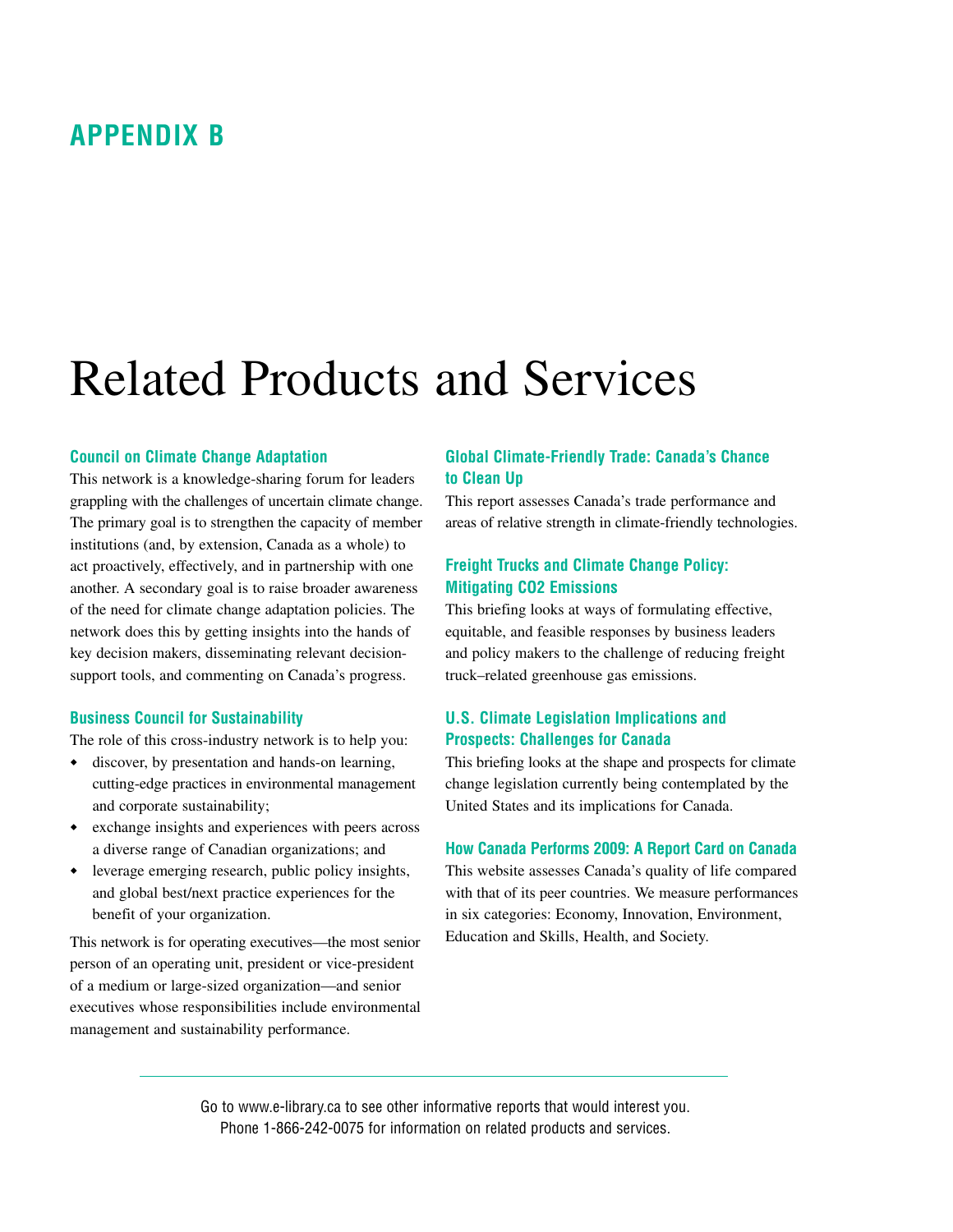# e-Library

Do you want to have **access to expert thinking** on the issues that really matter to you and your organization?

Our **e-Library** contains hundreds of Conference Board research studies in the areas of Organizational Performance, Economic Trends and Forecasts, and Public Policy.

**Visit www.e-library.ca** or call 1-866-711-2262 for more information.

**Get expert insights when you need them most [ conferenceboard.ca ]**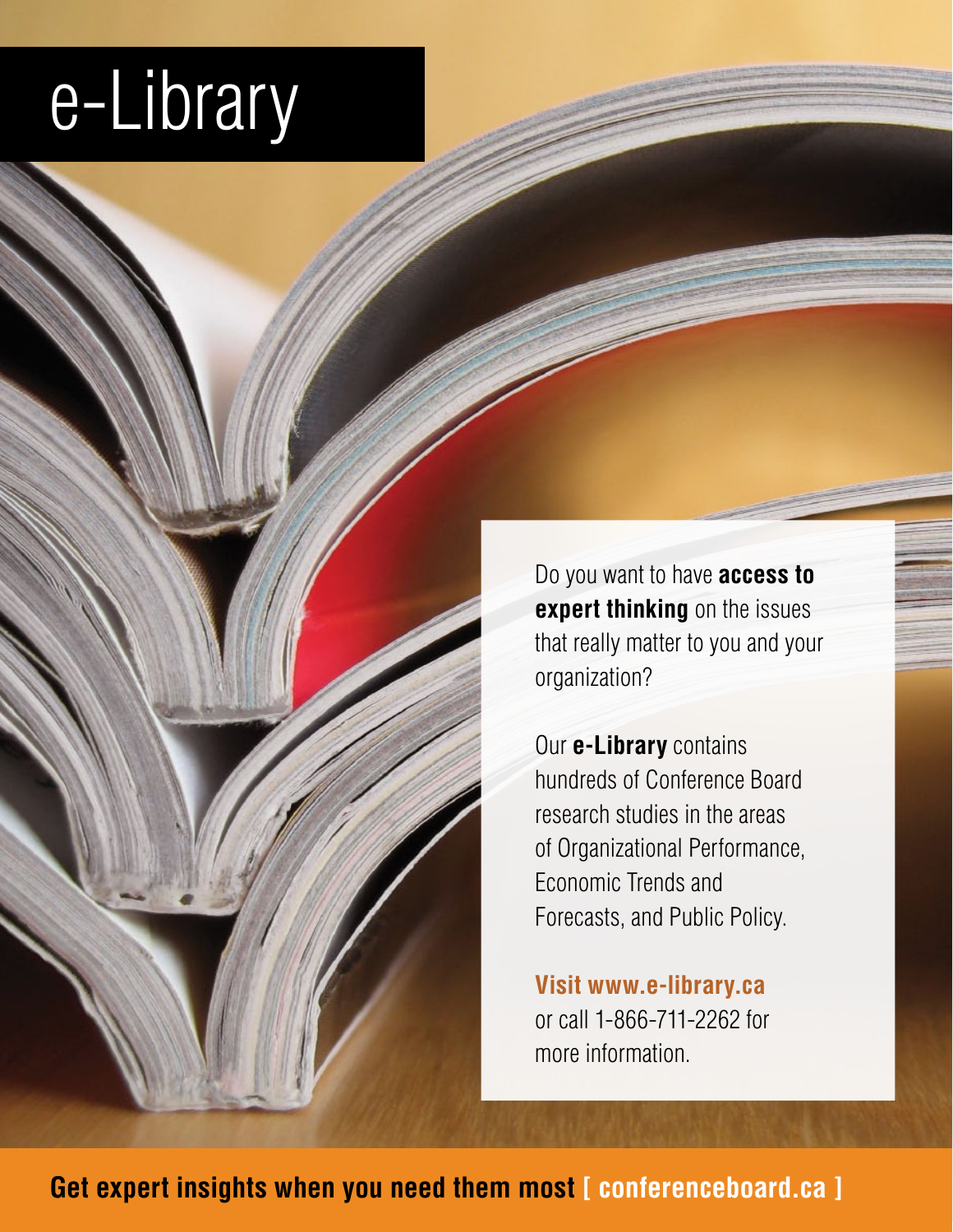#### **The Conference Board of Canada**

255 Smyth Road Ottawa ON K1H 8M7 Canada *Tel.* 1-866-711-2262 *Fax* 613-526-4857 www.conferenceboard.ca

#### **The Conference Board, Inc.**

845 Third Avenue, New York NY 10022-6679 USA *Tel.* 212-759-0900 *Fax* 212-980-7014 www.conference-board.org

#### **The Conference Board Europe**

Chaussée de La Hulpe 130, Box 11 B-1000 Brussels, Belgium *Tel.* +32 2 675 54 05 *Fax* +32 2 675 03 95

#### **The Conference Board Asia-Pacific**

2802 Admiralty Centre, Tower 1 18 Harcourt Road, Admiralty Hong Kong SAR *Tel.* +852 2511 1630 *Fax* +852 2869 1403